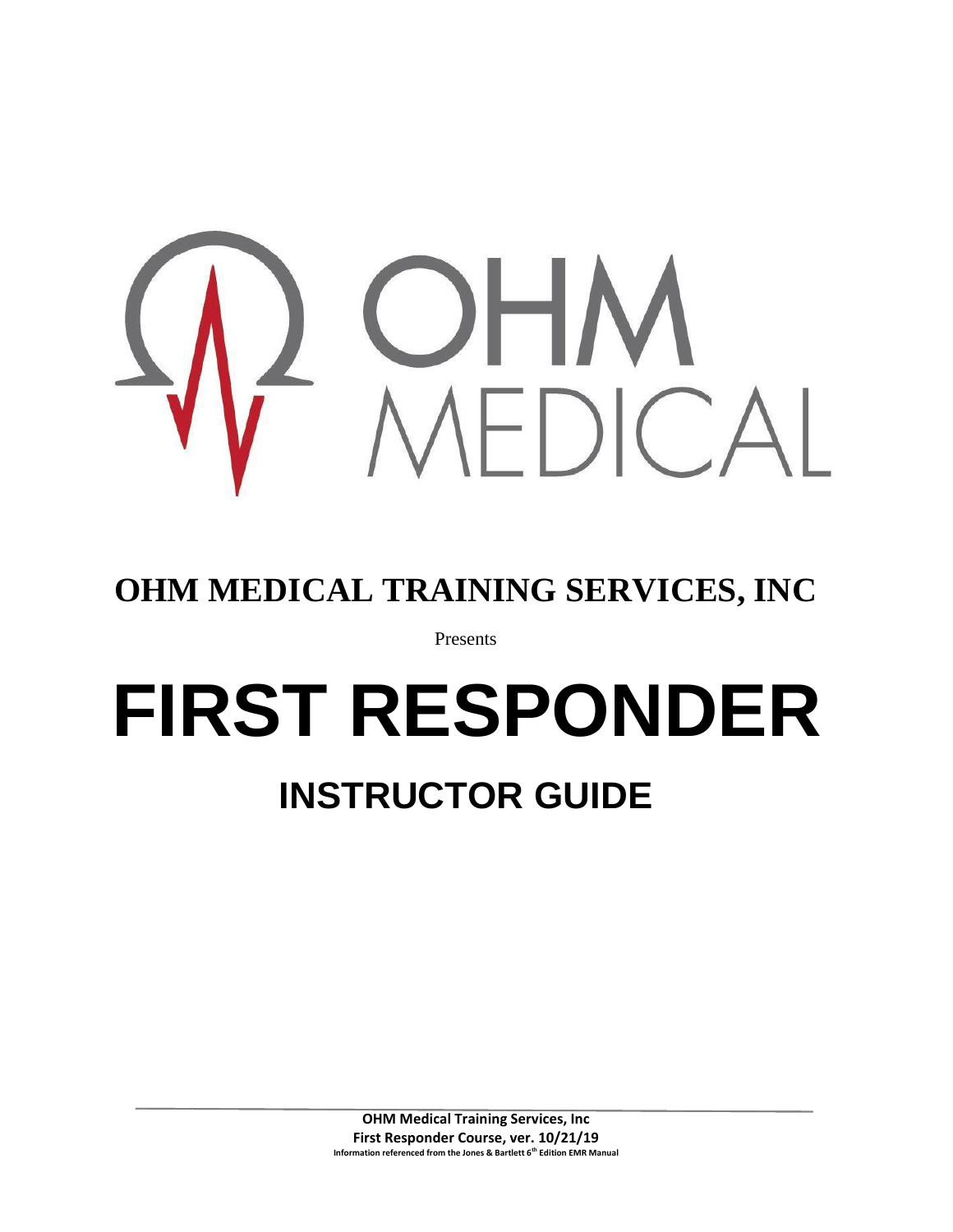The following manual is for First Responder instructors. The manual is a guide to instructors for teaching the First Responder program. This manual is based off the Jones And Bartlett EMR manual and is intended to be used in conjunction with the Jones and Bartlett manual. All references to the manual or publications are used with permission from Jones and Bartlett.

EMA licensing references are used and supplied with permission from the EMA licensing board.

We encourage all instructors to contact us anytime you have questions regarding the First Responder Instructor program. The instructor manual will be updated as updates are made available, please refer to the most up to date version prior to teaching course, up to date versions will be made available on Google Drive to all authorized instructors of the OHM Medical FR Course.

First Responders are governed by the EMA Licensing Board. All first responders are responsible for knowing their licence level and the scope at which they can practice at.

Below are Schedules 1, 2 and 3 from the EMA Licensing Board. These schedules identify what a First Responder can do.

> **Schedule 1** [am. B.C. Regs. 3/2011, s. (a); 76/2014, s. 2; 123/2017, s. 2.] Services — Licence Category (section 8) EMA FR 1

An EMA holding a licence in the category EMA FR may provide the following services: (a) scene assessment; (b) assessment of level of consciousness, skin colour and temperature, pulse, and respiration; (c) rapid body survey to identify and attend to any life threatening injuries followed by a secondary assessment consisting of a physical examination, medical and incident history, and vital signs; (d) cardiopulmonary resuscitation; (e) basic wound and fracture management; (f) maintenance of airways and ventilation.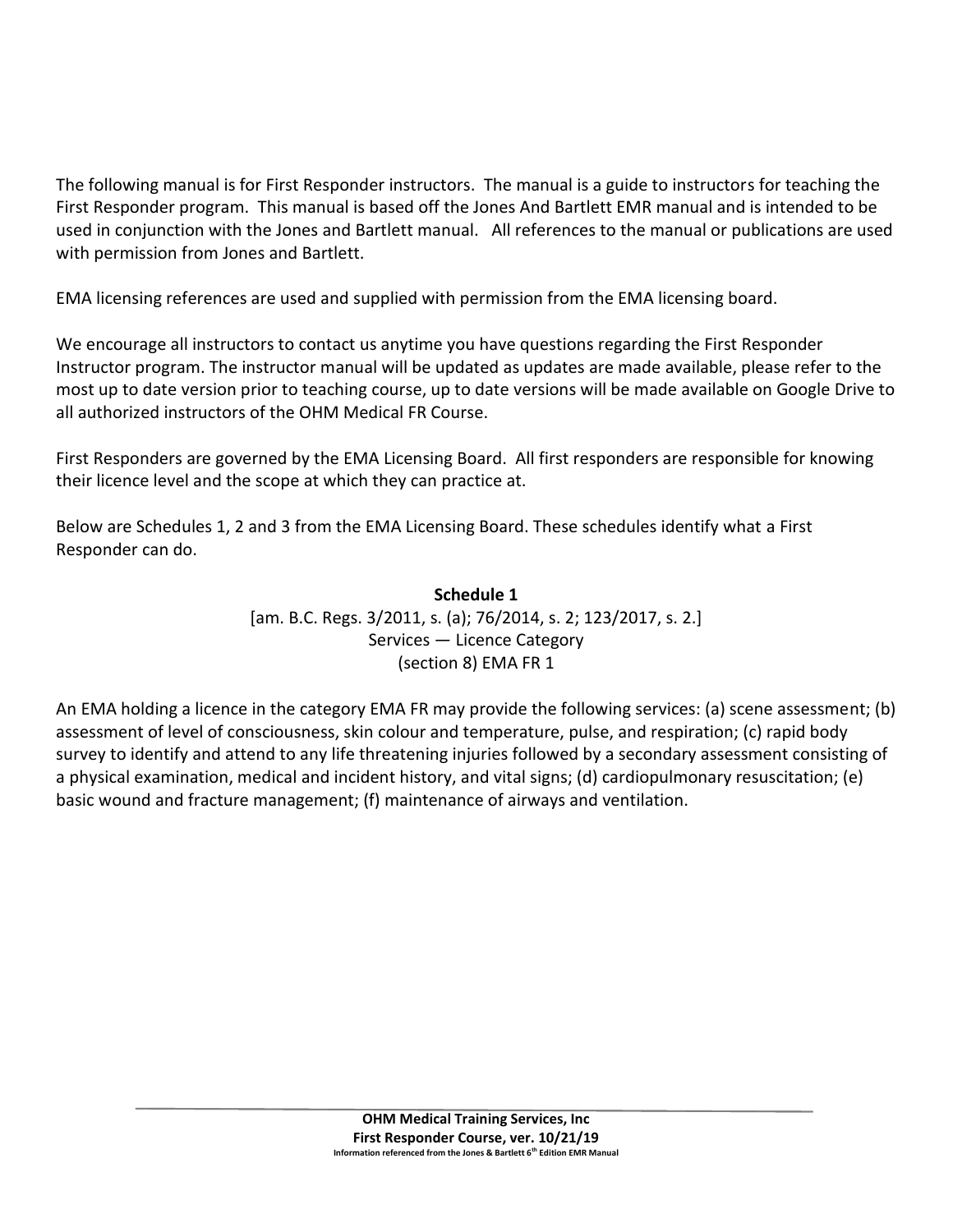## **Schedule 2** [am. B.C. Regs. 3/2011, s. (b); 144/2013, Sch. 2, s. 1 (c); 76/2014, s. 3.] Services — Licence Endorsement (section 10)

EMA FR 1 If an EMA holds a licence in the category EMA FR, the licensing board may endorse the licence to permit the EMA to provide one or more of the following services: (a) use of airway management techniques including oropharyngeal airways, oral suction devices and oxygen-supplemented mask devices to assist ventilation; (b) use of an automatic or semi-automatic external defibrillator; (c) cervical collar application and spinal immobilization on a long spine board; (d) administration of oxygen; (e) administration of oral glucose; (f) emergency childbirth; (g) ventilation using pocket mask and bag/valve/mask devices.

## **Schedule 3**

## Code of Ethics

The purpose of this code of ethics is to provide general principles of ethical conduct to guide emergency medical assistants in meeting their duties to the public and to the profession.

EMERGENCY MEDICAL ASSISTANTS MUST (a) consider, above all, the well-being of the patient in the exercise of their duties and responsibilities; (b) develop and maintain working relationships with other health professions and associations to ensure that patients receive the best possible emergency health care; (c) protect and maintain the patient's safety and dignity, regardless of the patient's race, colour, ancestry, place of origin, religion, marital status, family status, physical or mental disability, sex or sexual orientation; (d) preserve the confidence of patient information consistent with the duty to act at all times for the patient's well-being; (e) not engage in any illegal or unethical conduct nor act in a manner that conflicts with the best interests of the profession; (f) report to the appropriate authorities any incompetent, illegal or unethical conduct by colleagues or other health care personnel; (g) carry out professional responsibilities with integrity and in accordance with the highest standards of professional competence; (h) strives to improve the professional competence of colleagues serving under their direction; (i) assume responsibility for personal and professional development, and maintain professional standards through training and peer mentoring; (j) strive to encourage and merit the respect and trust of the public for members of the profession; (k) refrain from impugning the professional reputation of a colleague or any other health care provider; (l) promote and encourage compliance with the spirit of these standards within the profession.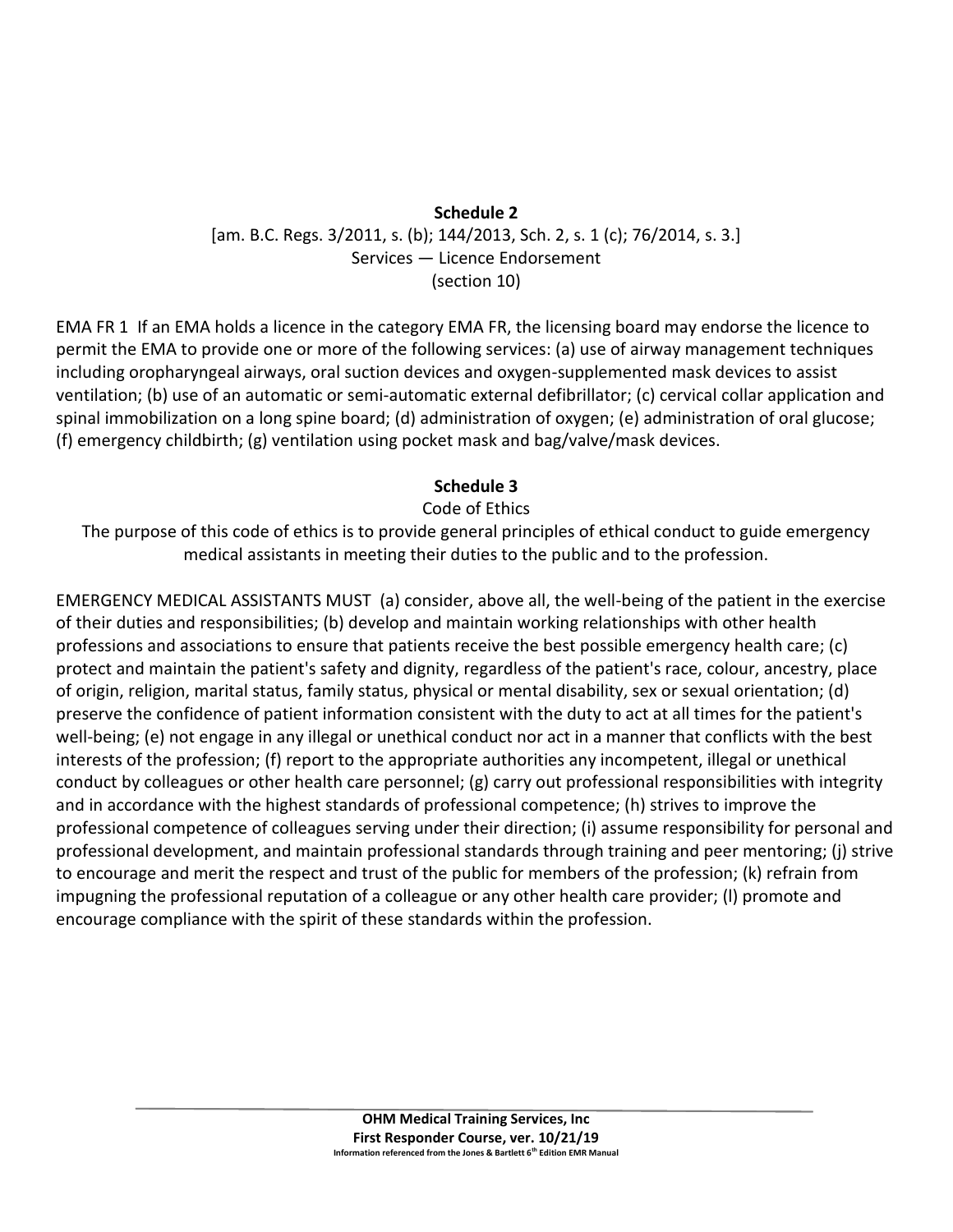## **First Responder Course Agenda**

| <b>MODULE</b>   | DAY <sub>1</sub>                                            | <b>TIME</b>      |
|-----------------|-------------------------------------------------------------|------------------|
| <b>MODULE 1</b> | <b>LESSON A: COURSE INTRODUCTION</b>                        | 10 min           |
|                 | LESSON B: ROLES AND RESPONSIBILITIES OF THE FIRST RESPONDER | 20 min           |
|                 | LESSON C: THE EMS SYSTEM AND HOW IT WORKS                   | $10 \text{ min}$ |
|                 | LESSON D:COMMUNICATIONS AND RESPONDING                      | 10 min           |
|                 | LESSON E: SCENE SIZE UP                                     | 20 min           |
|                 | LESSON F: PRIMARY ASSESSMENT                                | 90 min           |
|                 | LESSON G: C- SPINE                                          | $10 \text{ min}$ |
|                 | LESSON H: ANATOMY & PHYSIOLOGY - HUMAN BODY                 | 40 min           |
| <b>MODULE 2</b> | <b>LESSON I: AIRWAY MANAGEMENT</b>                          | 30 min           |
|                 | LESSON J: ARTIFICIAL RESPIRATION / RESCUE BREATHING         | 65 min           |
|                 | <b>LESSON K: OXYGEN ADMINISTRATION</b>                      | 20 min           |
|                 | <b>DAY 1 REVIEW</b>                                         | 15 min           |

| <b>MODULE</b>   | DAY <sub>2</sub>                               | <b>TIME</b> |
|-----------------|------------------------------------------------|-------------|
| <b>MODULE 3</b> | LESSON L: MEDICAL EMERGENCIES                  | 70 min      |
|                 | LESSON M: TRAUMA / DEADLY BLEEDING / SHOCK     | 80 min      |
|                 | LESSON N: MANAGEMENT OF HEAD & SPINAL INJURIES | 60 min      |
| <b>MODULE 4</b> | LESSON O: PATIENT PACKAGING                    | 60 min      |
|                 | LESSON P: PATIENT MOVEMENT & TRANSPORT         | 25 min      |
|                 | <b>LESSON Q: HISTORY</b>                       | 15 min      |
|                 | <b>DAY 2 REVIEW</b>                            | 15 min      |

| <b>MODULE</b>   | DAY <sub>3</sub>                                 | <b>TIME</b> |
|-----------------|--------------------------------------------------|-------------|
| <b>MODULE 5</b> | LESSON R: SECONDARY ASSESSMENT                   | 60 min      |
|                 | LESSON S: CHEST & ABDOMINAL & PELVIC INJURIES    | 60 min      |
|                 | <b>LESSON T: DOCUMENTATION AND REPORTS</b>       | 30 min      |
| <b>MODULE 6</b> | LESSON U: FRACTURE & JOINT INJURIES              | 60 min      |
|                 | LESSON V: MINOR WOUNDS & TREATMENT CARE          | 45 min      |
|                 | <b>LESSON W: BURNS</b>                           | $20$ min    |
|                 | LESSON X: MEDICAL & REAL BEHAVIOURAL EMERGENCIES | 30 min      |
|                 | PRACTICE AND SIMULATIONS                         | 45 min      |
|                 | <b>DAY 3 REVIEW</b>                              | 15 min      |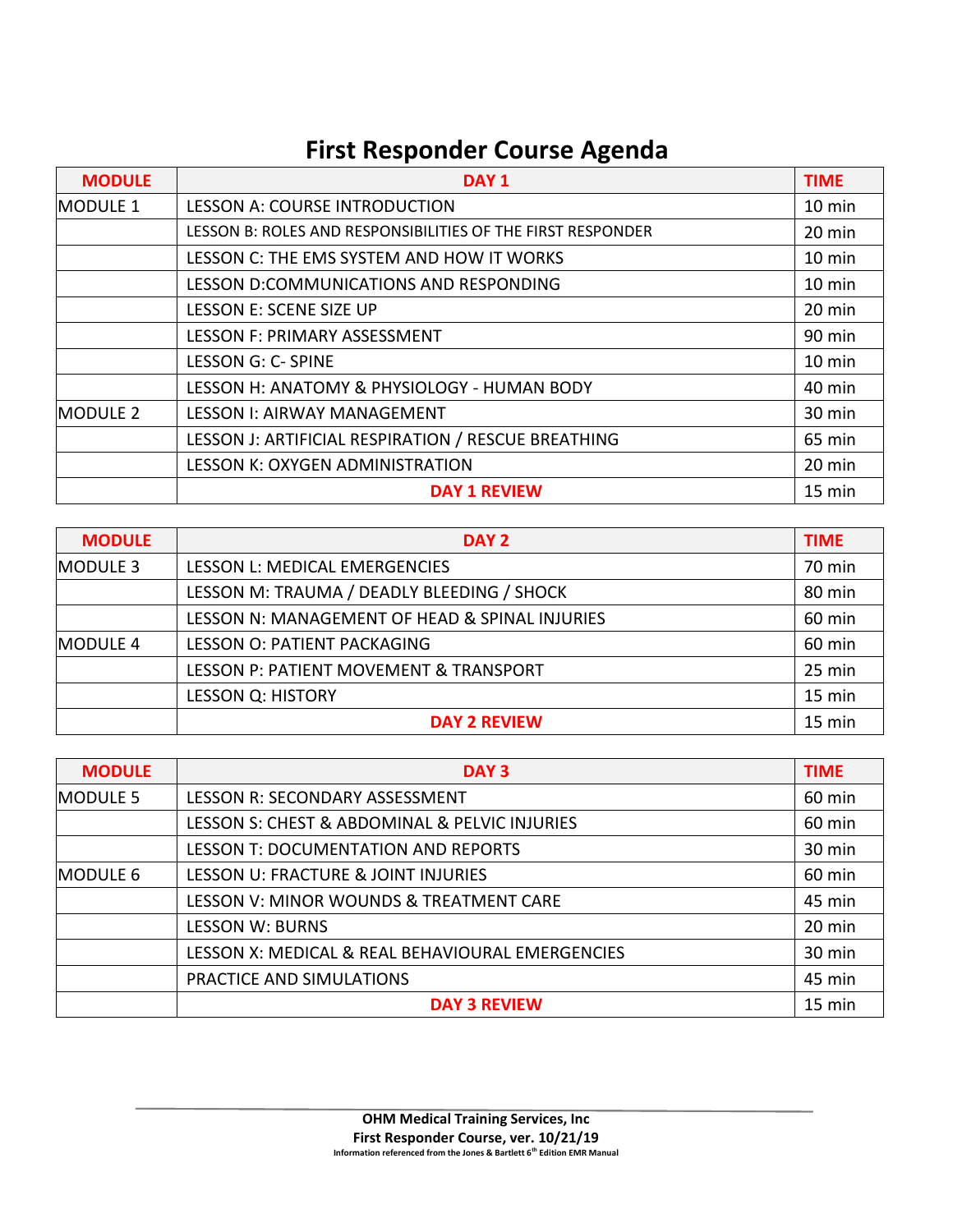| <b>MODULE</b>   | DAY <sub>4</sub>                                | <b>TIME</b> |
|-----------------|-------------------------------------------------|-------------|
| <b>MODULE 7</b> | LESSON Y: POISONS / OVERDOSES                   | 30 min      |
|                 | LESSON Z: ENVIRONMENTAL EMERGENCIES             | 20 min      |
|                 | <b>LESSON 1: EYE INJURIES</b>                   | 15 min      |
|                 | LESSON 2: IMMOBILIZATION & PACKAGING DRILLS     | 80 min      |
| <b>MODULE 8</b> | <b>LESSON 3: CHILDBIRTH</b>                     | 25 min      |
|                 | LESSON 4: MULTI-CASUALTY INCIDENTS              | 25 min      |
|                 | LESSON 5: AMBULANCE ORIENTATION/FAMILIARIZATION | 30 min      |
|                 | <b>LESSON 6: PRACTICE AND SIMULATIONS</b>       | 60 min      |
|                 | <b>DAY 4 REVIEW</b>                             | 15 min      |

| <b>MODULE</b>   | DAY <sub>5</sub>           | <b>TIME</b> |
|-----------------|----------------------------|-------------|
| <b>MODULE 9</b> | PRACTICE SIMULATIONS       | 120 min     |
|                 | PRACTICAL EXAMINATIONS     | 120 min     |
|                 | <b>WRITTEN EXAMINATION</b> | 60 min      |
|                 | <b>COURSE SUMMARY</b>      | 20 min      |

**Reference Materials:** ● Materials used with approval of Jones and Bartlett and intended to be used in conjunction with the Jones and Bartlett EMR 6th Edition Manual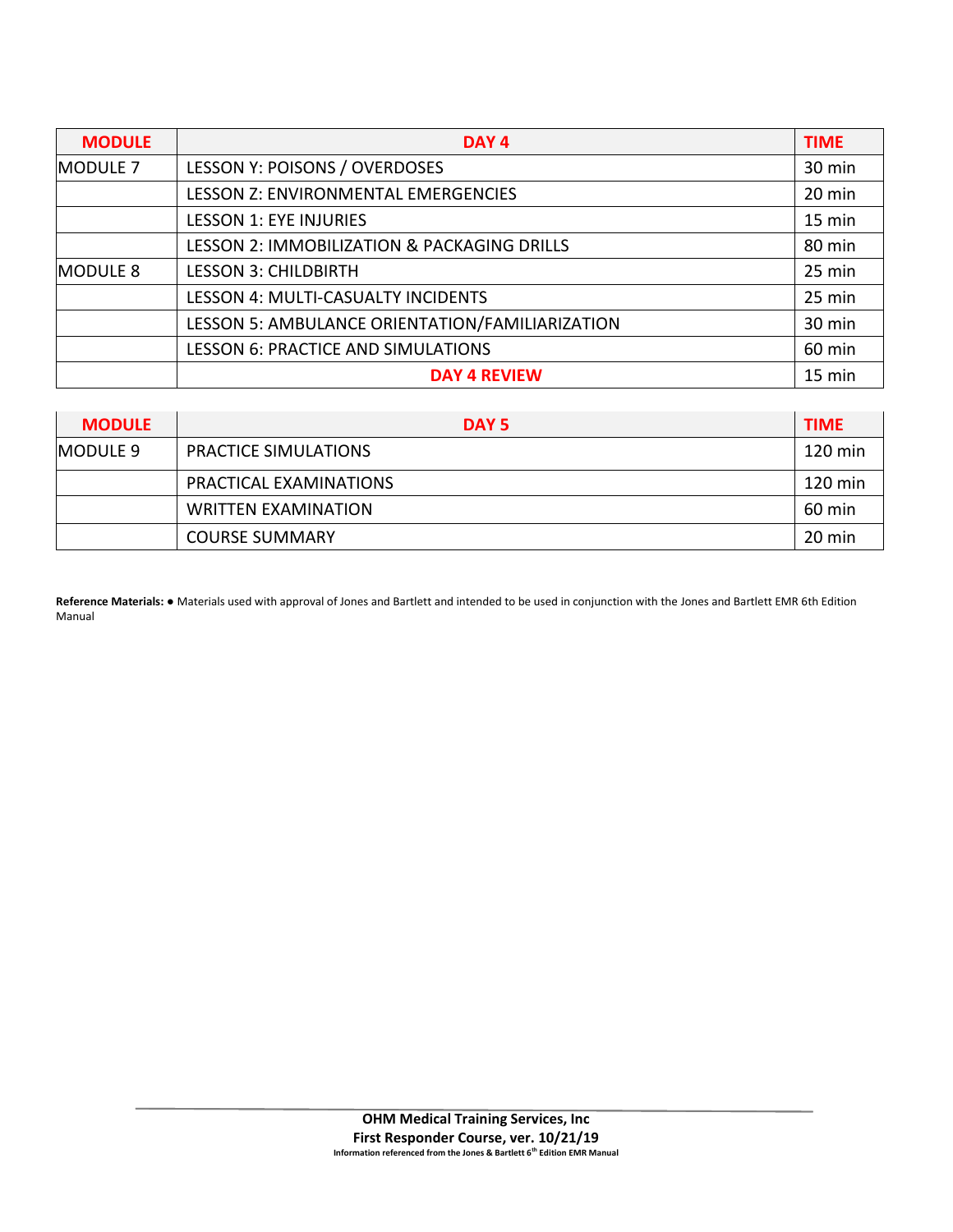## **MODULE 1 - Lesson A**

## **First Responder Instructor Course**

Student manual: Jones & Bartlett, EMR 6th Edition Equipment: N/A Time: 10 min

## Instructor to take class through the following:

- Have quick roundtable with introductions
- Give an overview of Emergency procedures/ evacuation routes/ muster points/ course address for 911
- Identify where washrooms are located
- Brief overview of course and expectations
- Go over safety expectations, proper cleaning techniques
- Explain evaluation process and examination process
- Students are to perform all skills successfully
- Students must achieve a minimum of 70% on oral/written examinations to receive certification
- Students must present a picture ID to the instructor prior to receiving a certificate.
- Upon successful completion and licensing, licenses are good for 3 years.
- Students must pass skills evaluation stations and practical exams to be successful
- It is the students responsibility to apply for a license to the EMALB after successful completion of the course.
- All Students must sign roster with full name and email address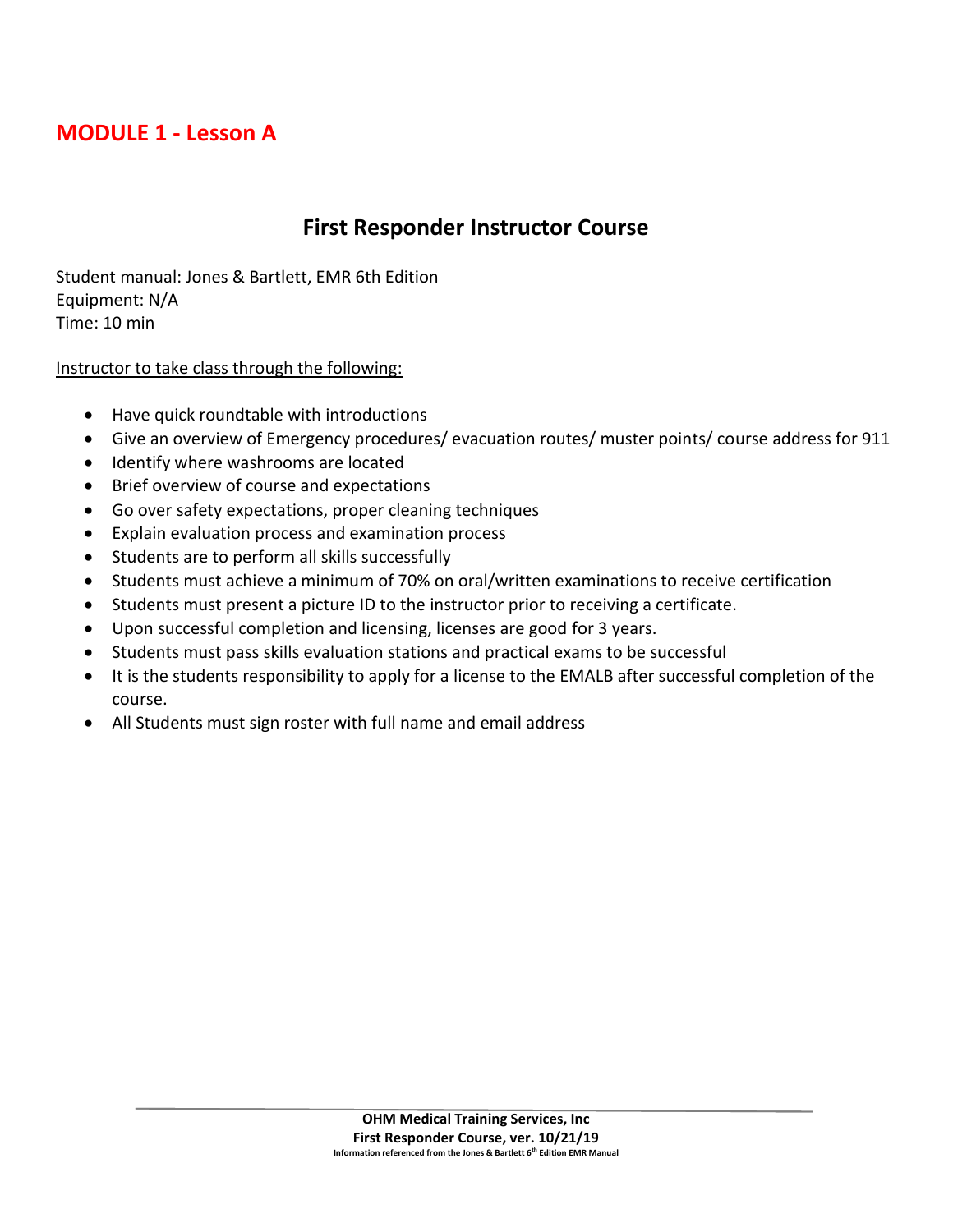## **MODULE 1 - Lesson B**

## **ROLES AND RESPONSIBILITIES OF THE FIRST RESPONDER**

Student manual: Jones & Bartlett, EMR 6th Edition Equipment: N/A Time: 20 min

## **KNOWLEDGE OBJECTIVES**

Upon completion of this module students are expected to:

- Know the primary functions of the first responder.
- Know the role a first responder plays in their community
- Know their limitations as a First Responder
- Discuss the issues pertaining to patient care, the ability to refuse care and DNR / No CPR orders.

## **Class Discussion/ Project**

- Students discuss the roles and responsibilities of the First Responder in their community
- Instructors should participate and give feedback on the differences between communities and engage the class to share shortfalls or potential problems in different communities.

## **EPOS**

## **1.) WHAT IS EPOS?**

• Emergency Physician Online Support Program

## **2.) HOW TO USE EPOS?**

Clinical EPOS Consultation by any Paramedic on Scene is Required:

- $\circ$  1.) Any termination of resuscitation other than obvious death situation.
- o 2.) Early Transport decisions in cardiac arrest.
- o 3.) Refusal of Transport involving an in-custody patient.
- $\circ$  4.) When a patient indicates a non-transport decision And after evaluation is found to have no legal guardian available to determine transport decisions.
- o 5.) Research trial patient enrolment as per the patient identification/ enrolment study protocol.
- $\circ$  6.) Certain local bypass hospital authorizations. (e.g. hot stroke, ECMO, etc.)
- $\circ$  7.) CCP level authorization request for drug/procedure not specified in the Regulation.
- o 8.) When a treatment Guideline specifies physician consultation.
- $\circ$  9.) When Joint Rescue Coordination Centre (JRCC) personnel requesting medical consultation.
- $\circ$  10.) Uncertainty about appropriateness of MOST orders, advance directive, DNR order, and/ or representation agreement.

## **3.) WHEN SHOULD IT BE USED?**

- o EPOS Consultation Recommended:
- o When paramedic developing management /transport plan with external or Federal agency. (e.g. Search and Rescue, STARS, Parks Canada, etc.)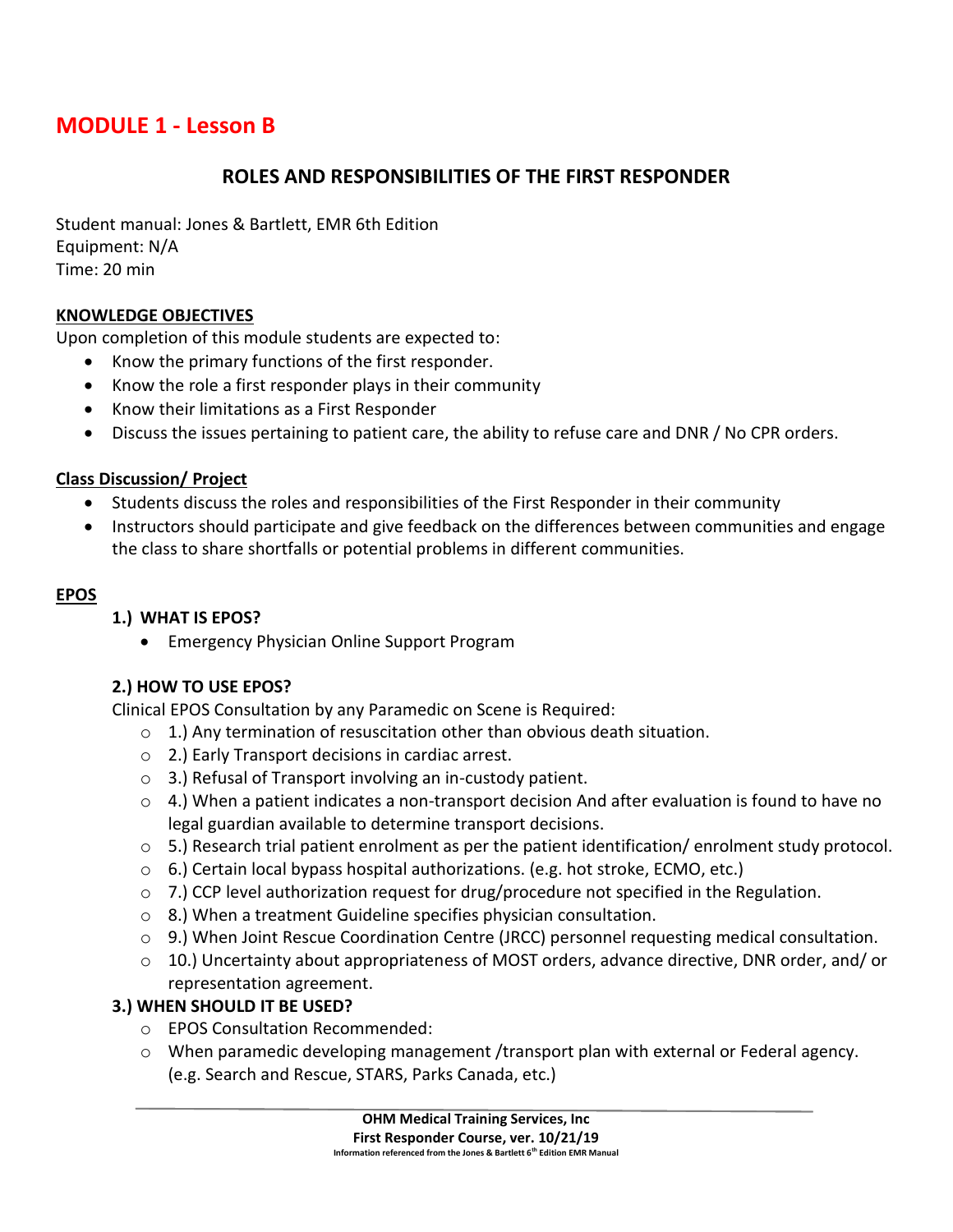- $\circ$  Non-Transport decision made by patient /legal guardian and patient is over the age of 65 or under the age of 12 and /or is considered a vulnerable patient. (see Protecting Children and Vulnerable Adults under Patient Care Policy)
- o At the paramedic discretion for any clinical uncertainty or dilemma.

## **4.) Paramedic Specialist (PS) Escalation To EPOS**

RECOMMENDED:

- Any clinical questions, concerns or uncertainty requiring physician consultation.
- Uncertainty about patient viability and decision to initiate resuscitative efforts.

## **APPENDIX A**

- All penetrating injuries to head, neck, torso, and extremities proximal to elbow and knee
- Flail chest
- Two or more proximal long-bone fractures
- Crushed, degloved or mangled extremity
- Pelvic fracture
- Open or depressed skull fracture
- Paralysis
- Uncontrolled hemorrhage
- Paramedic impression of major trauma

## **Significant Mechanism of Injury/Risk Factor:**

- Falls
	- $\circ$  a.) Adults greater than 3 m (10 feet) or 5 stairs
	- $\circ$  b.) Children: greater than 3 m (10 feet) or 2-3 times the height of the child
	- o c.) Axial load to the head
- High-risk motor vehicle trauma (including rollover, extrication time > 20 minutes, impact >40 km/h(unrestrained) or impact > 60 km/h (restrained)
	- $\circ$  Interior compartment intrusion greater than 30 cm occupant site or greater than 45 cm into any area of the passenger compartment
	- o Ejection (partial or complete) from automobile
	- o Death in same passenger compartment
	- $\circ$  Auto vs. pedestrian /bicyclist thrown, run over, or with significant (greater than 10 km/hr) impact
	- o Motorcycle crash greater than 30 km/hr
	- $\circ$  Assault with a blunt or edged weapon (not exclusively hit by fist or feet)
- Extremes of age
	- o Older Adults: Risk of injury /death increases after age 55
	- o Children: Especially for 12 years and younger
- Significant burns
- Time sensitive extremity injury such as an open fracture or fracture with neurovascular compromise
- Pregnancy greater than 20 weeks

## **Information on EPOS obtained from the: handbook.bcehs.ca**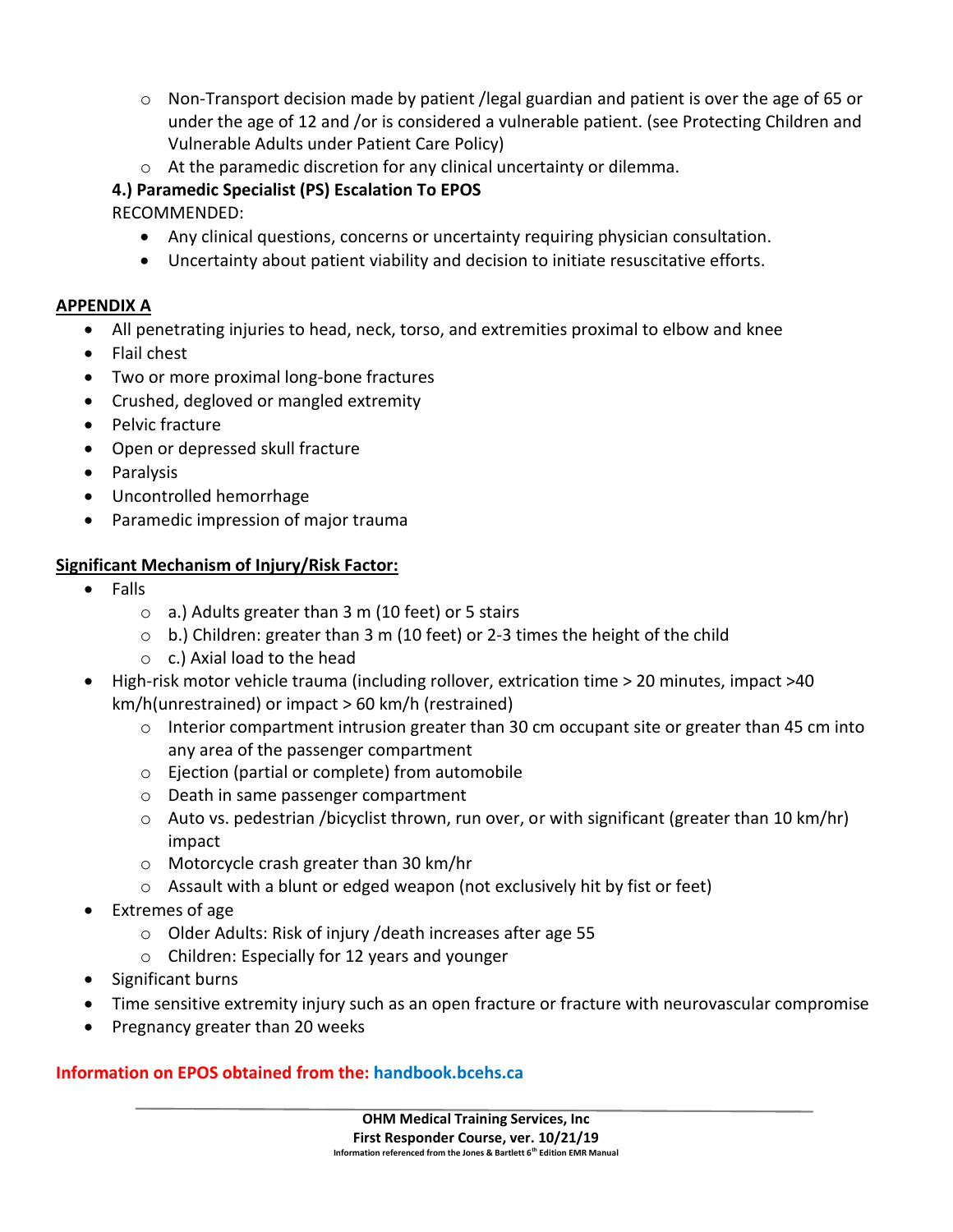## **MODULE 1 - Lesson C**

## **EMS SYSTEM AND HOW IT WORKS**

Student manual: Equipment: Personal Protective Equipment (PPE) Time: 10 min

## **KNOWLEDGE OBJECTIVES:**

Upon completion the First Responder participant should be able to:

- Know the different components of the EMS system
- Know how the EMS system works
- Know how to activate the EMS system in the area worked
- Know what is required for the system to work and what information is needed
- Know the different types of Ambulances
- Know the differences in the role of paramedics within BC (EMR, PCP, ACP, CCP,ITT)
- Know which type of paramedics are available in your area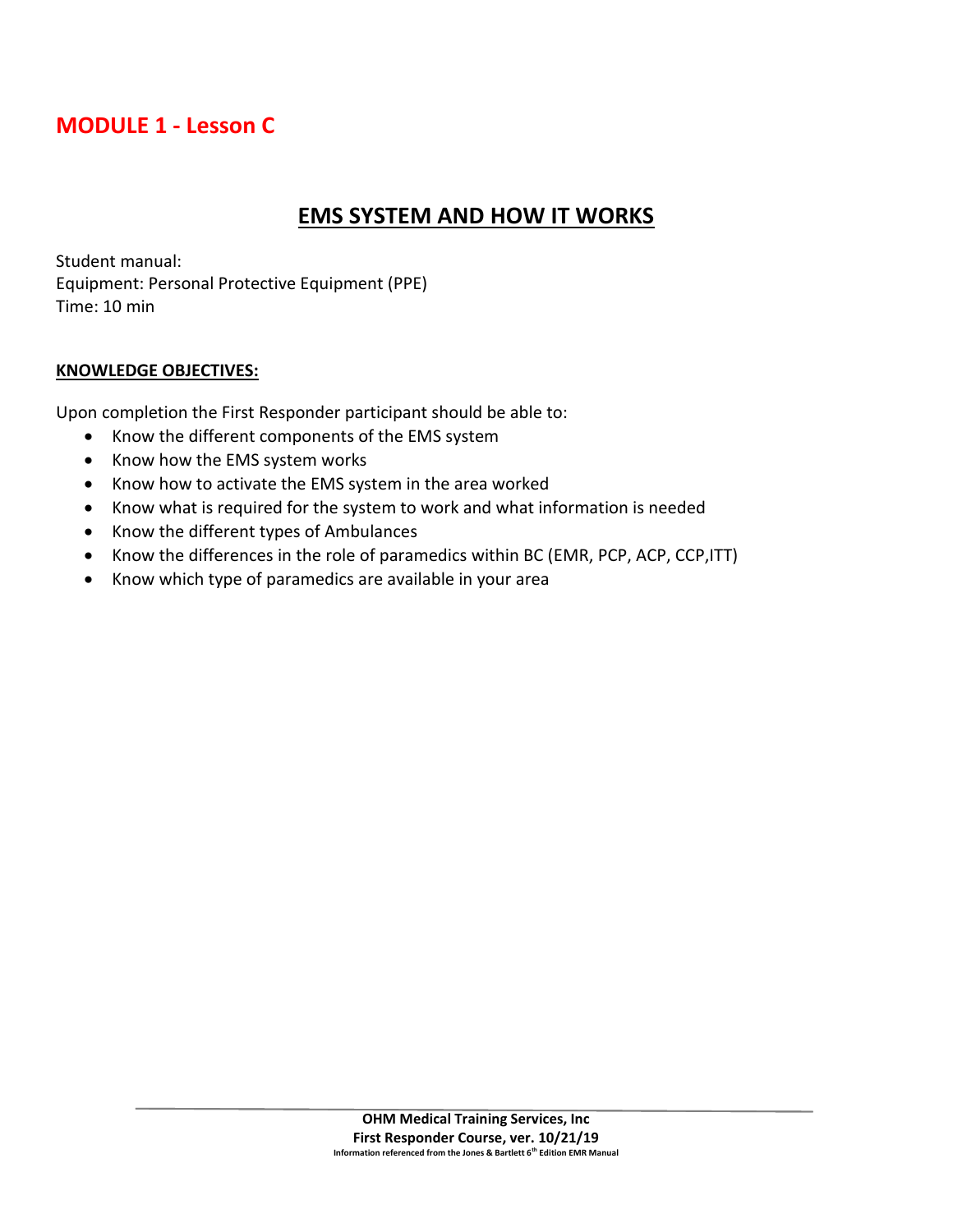## **MODULE 1 - Lesson D**

## **Communications and Responding**

Student manual: Jones and Bartlett, EMR 6th Edition Chapter 5 (p.73-87) Equipment: PPE Time: 10 min

## **KNOWLEDGE OBJECTIVES:**

- Upon completion of this module, First Responder participants will be able:
- To Identify the different methods used to communicate and network with other agencies in the local area Familiar with radio communications
- To recognize and correct potential communication problems in the local area
- Understand how to operate safely in the designated Landing zones

## **First Responder Instructor Discussion:**

• Discuss the above objectives focusing on the First Responders participants' local areas.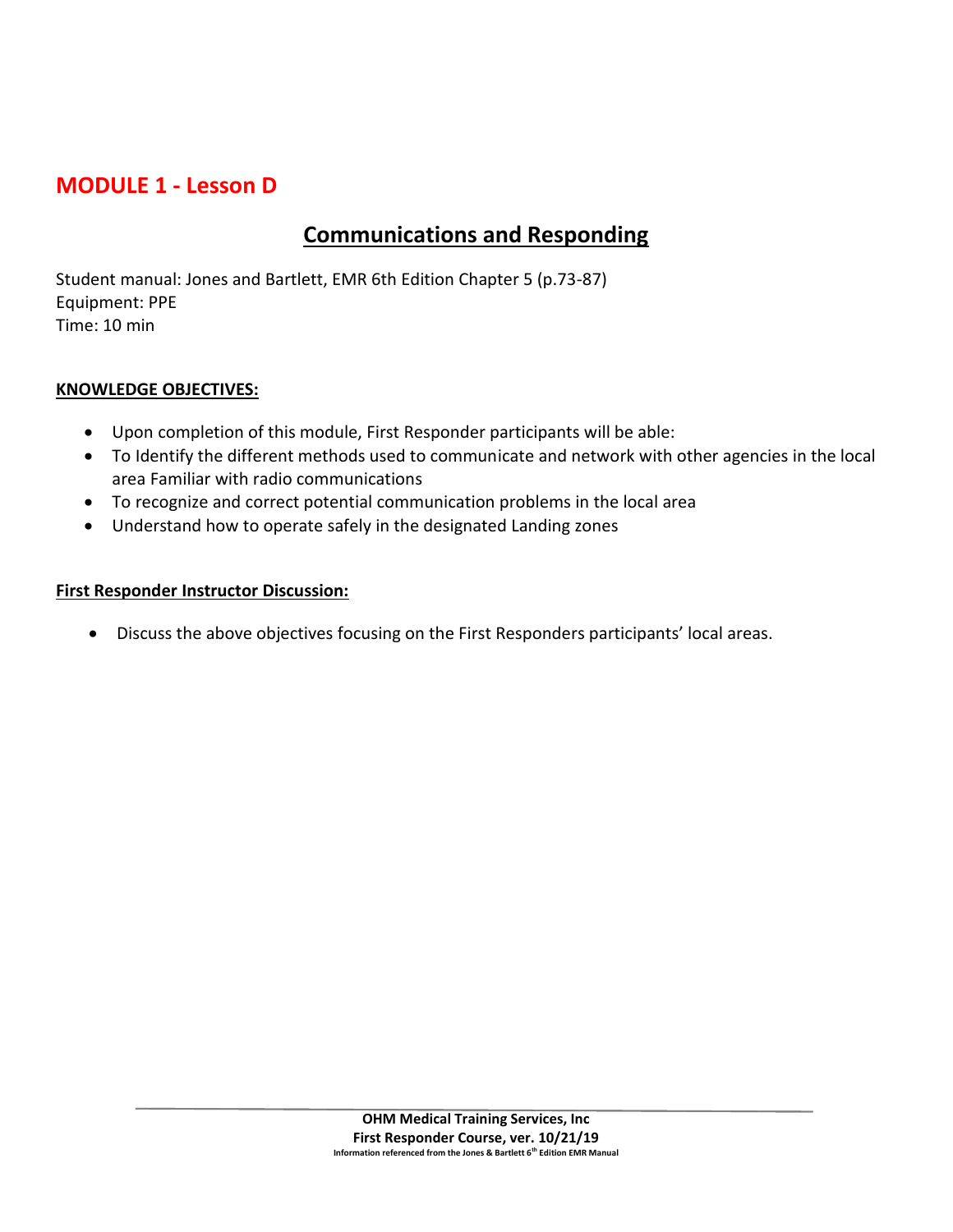## **MODULE 1 - Lesson E**

## **SCENE SIZE UP**

Student manual: Jones and Bartlett, EMR 6th Edition, Chapter 3 Pg 168-173 Equipment: PPE Time: 20 min

#### **Knowledge Objectives:**

Upon completion of this module, First Responder participants will have developed an understanding of Scene Size Up concepts and be able to explain:

- The process involved in the Scene Size Up
- Understand and identify common Scene Size Up hazards
- Recognize common mechanisms of injury (MOI)
- Provide a rationale for determining the number of patients and additional resources

#### **Instructor facilitates discussion/demonstration**

- Describe and discuss the components of the Scene Size Up
- Discuss scene safety
- Discuss and review mechanism of injury
- Give rationale for number of patients / rescuers / and resources

#### **First Responder Practice**

- FR participants break into groups and discuss the different types of scene safety.
- FR participants describe the actions necessary to ensure the scene is safe
- FR participants should understand the importance of PPE (personal protective equipment)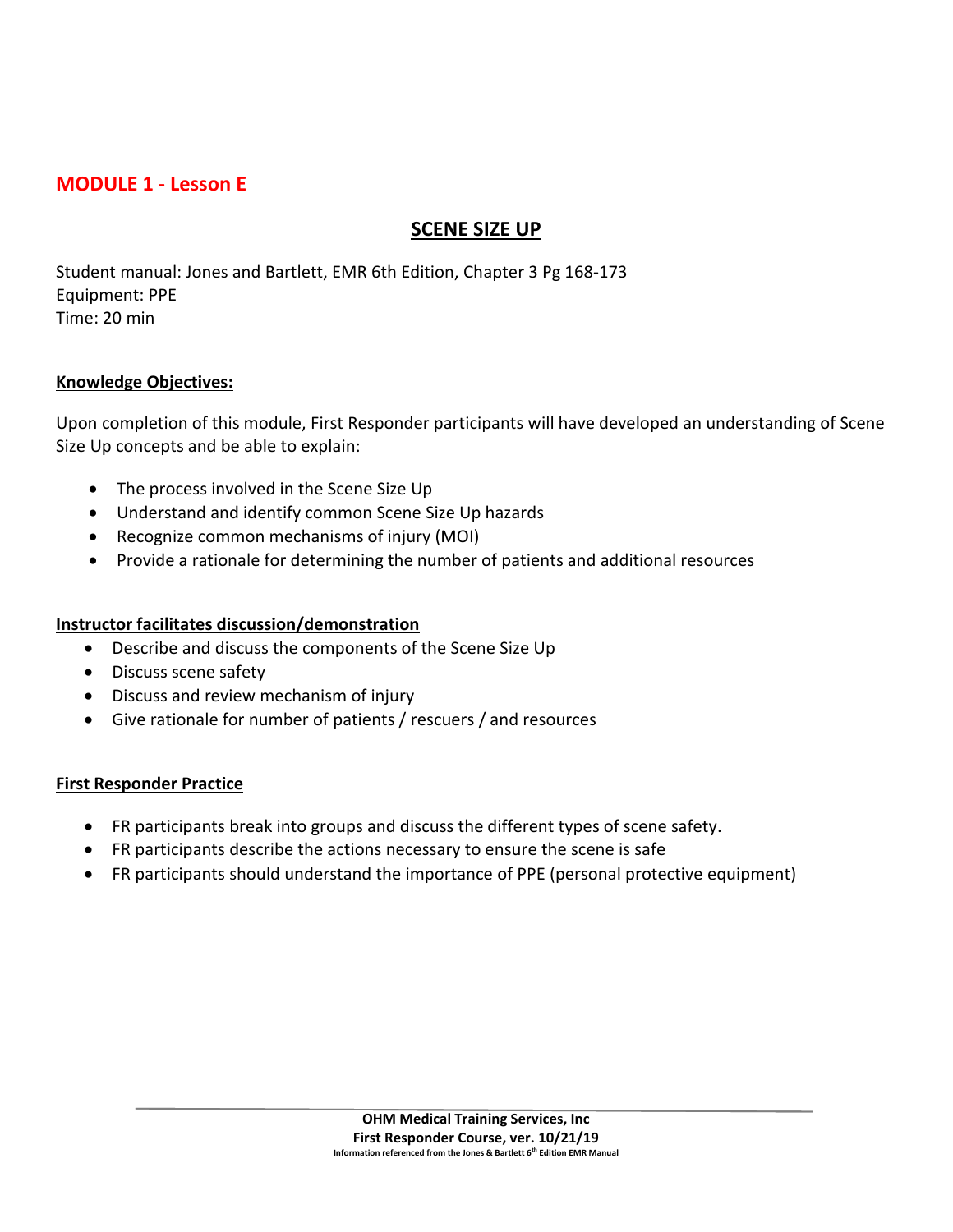## **MODULE 1 - Lesson F**

## **PRIMARY ASSESSMENT**

Student Manual: Jones and Bartlett, EMR 6th Edition (page 174-177) Equipment: PPE Time: 90 min

#### **Knowledge Objectives:**

Upon completion the First Responder participant will understand:

- The rationale of a Primary Survey
- The steps of the primary assessment
- First Responder participants, will demonstrate the sequence of actions necessary for the Primary Assessment Will perform critical interventions (including manual stabilization of the patient's neck)

#### **Instructor facilitates Discussion/Demonstration**

- The purpose of the primary assessment is to identify all life-threatening concerns.
- First responders are to follow the sequential approach described in the manual provided (p.175-176)
- The primary assessment is done with the patient in the position found, unless there is an imminent lifethreatening intervention required.
- The instructor will discuss and demonstrate the correct process of the Primary Assessment on a conscious and unconscious patient.

#### **First Responder Participant Practice**

- FR participants break into their groups and practice the primary assessment.
- Demonstrate full primary assessment
- Instructor to provide feedback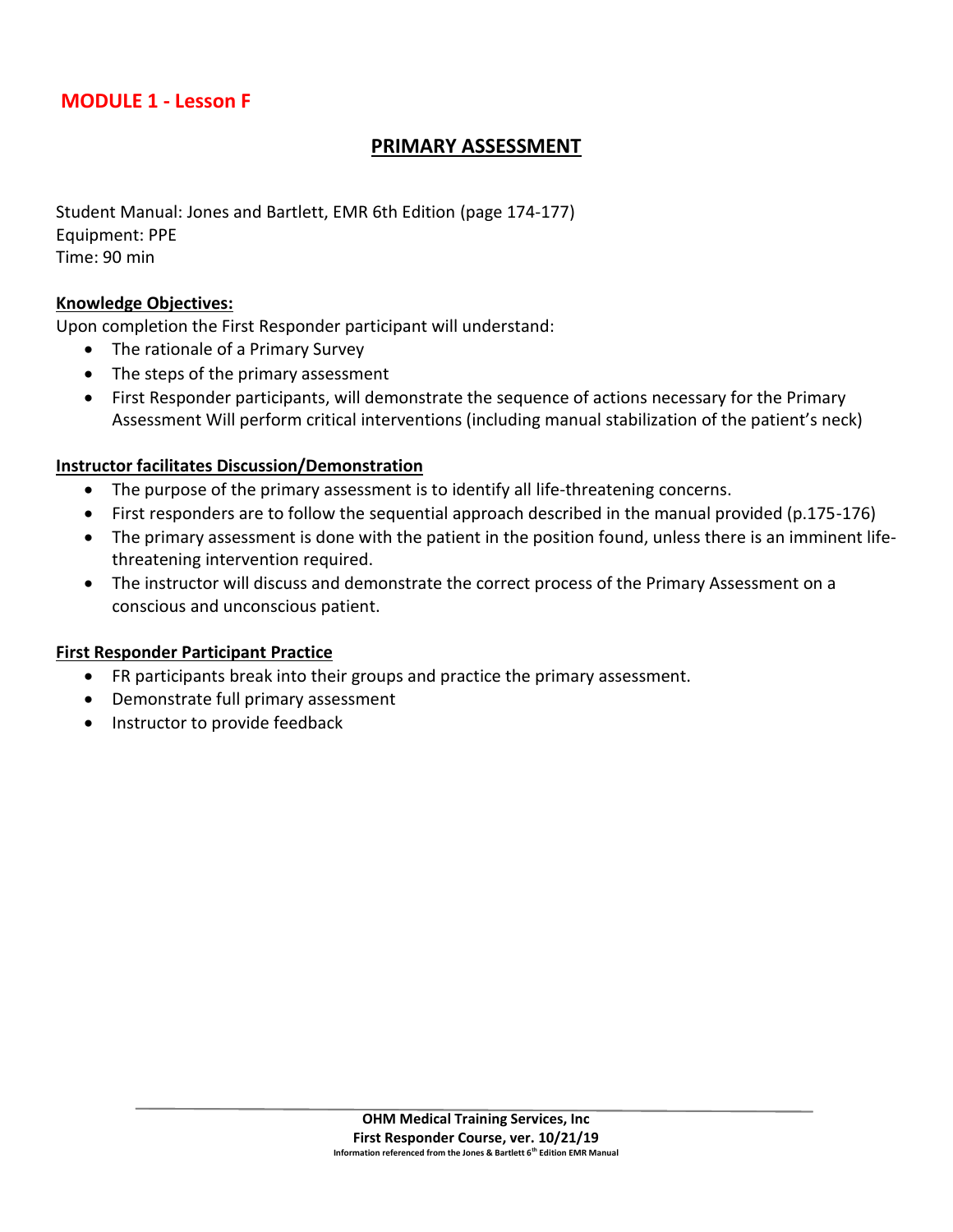## **MODULE 1 - Lesson G**

## **C- SPINE**

Student Manual: Jones and Bartlett, EMR 6th Edition (p.47-56) Equipment: Hard Collar Time: 10 min

#### **Knowledge Objectives:**

- Know the Anatomy & Physiology of the spine
- Know the importance of maintaining effective C-spine precautions
- Know the potential hazards to the patient when moving him or her with C-spine precautions in place.
- Learn Basic Holds for maintaining the C-Spine in the neutral position
- Learn Basic rolls to ensure the patient's C-Spine is adequately protected

#### **Instructor facilitates discussion/demonstration**

Explain differences in the manual grips for C-Spine precautions on a conscious patient

#### **First Responder Practice**

First responder participants break into groups to practice holds and rolls.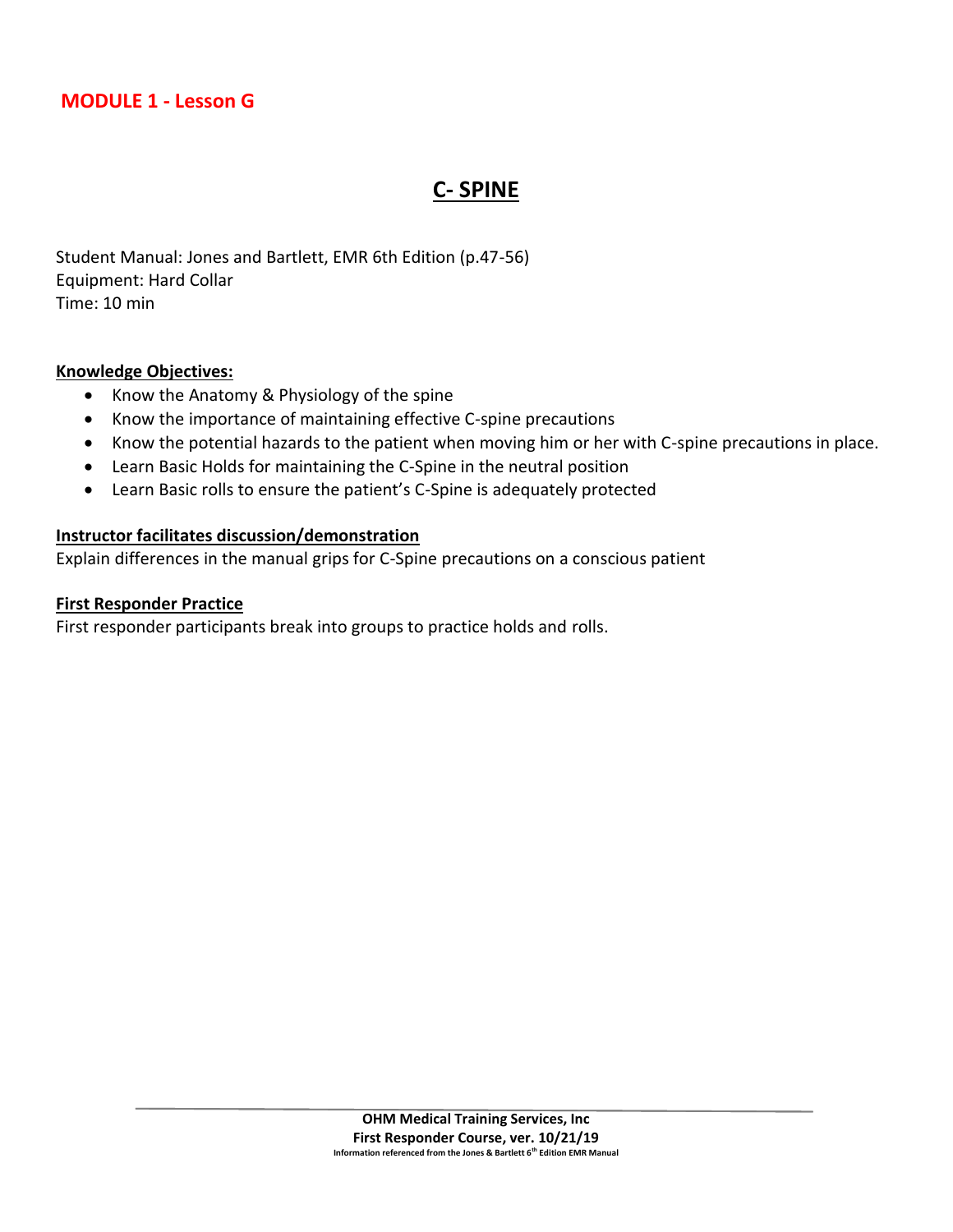## **MODULE 1 - Lesson H**

## **ANATOMY & PHYSIOLOGY**

(Human Body)

Student manual: Jones and Bartlett, EMR 6th Edition, Chapter 6 (p.89-103) Equipment: N/A Time: 40 min

## **Knowledge Objectives:**

Upon completion of this module the First Responder participant will be able to:

- Define the common terms used in human anatomy & physiology.
- List the major systems of the human body.
- Identify the major components and functions of the systems of the human body.
- Instructor should identify common emergencies that each body system/organ can encounter.

For additional information on medical terminology see appendix A, page 454-459.

## **NOTE: Instructors will reinforce A and P throughout the duration of the course.**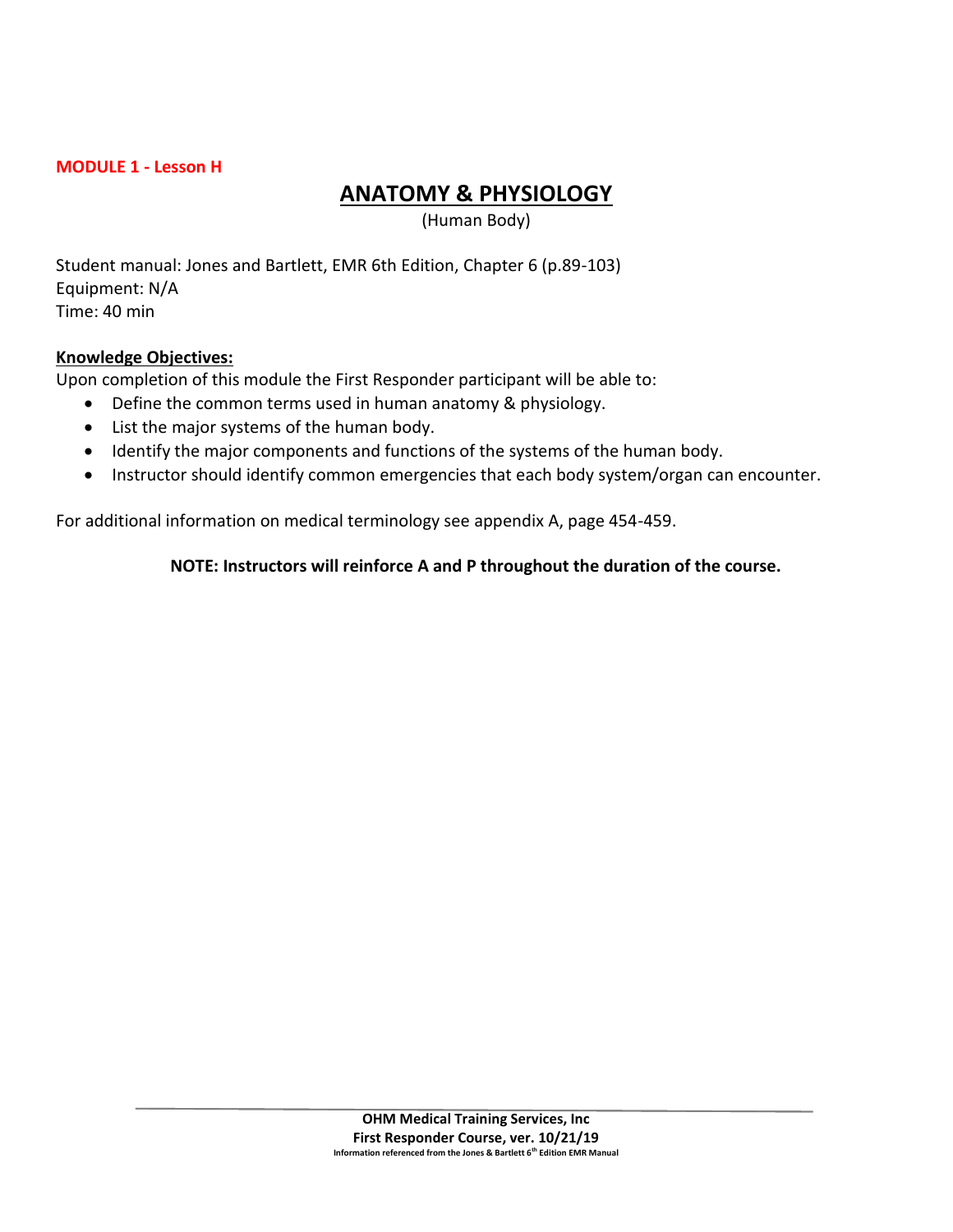## **MODULE 2 - Lesson I**

## **AIRWAY MANAGEMENT**

Student Manual: Jones and Bartlett, EMR 6th Edition, Page 106-117 Equipment: Pocket Mask, Bag Valve Mask (BVM), OPA Time: 30 min

#### **Knowledge Objectives:**

Upon completion of this module, the First Responder participant will be able to understand the need for proper airway management.

- Topics covered in airway management include:
- Recognizing adequate and inadequate airway issues
- Maintaining an open airway
- Providing artificial ventilation
- Understanding the use of suction equipment, ventilation devices, and techniques for removing airway obstruction.

## **Instructor facilitates discussion/demonstration**

(Reference Jones and Bartlett Manual)

- Identify the anatomic structures of the respiratory system, including the function of each structure. (pp 108-110)
- State the differences in the respiratory systems of infants, children, and adults. (p 110)
- Explain how to check a patient's level of responsiveness. (p 111)
- Describe how to perform the head tilt−chin lift maneuver. (p 111)
- Describe how to perform the jaw-thrust maneuver. (pp 111-112)
- Explain how to check for fluids, foreign bodies, or dentures in a patient's mouth. (p 112)
- List the steps needed to clear a patient's airway using finger sweeps and suction. (pp 112-114)
- Describe the signs of adequate breathing, the signs of inadequate breathing, the causes of respiratory arrest, and the major signs of respiratory arrest. (p 119)
- Describe how to check a patient for the presence of breathing. (p 119)
- Describe how to perform rescue breathing using a mouth-to-mask device, a mouth-to-barrier device techniques, and a bag-valve mask. (pp 119-125)
- List the steps for recognizing respiratory arrest and performing rescue breathing in infants, children, and adults. (pp 125-127)
- Describe the differences between the signs and symptoms of a mild airway obstruction and those of a severe or complete airway obstruction. (pp 125-127)
- List the steps in managing a foreign body airway obstruction in infants, children, and adults. (pp 128- 132)
- Describe the special considerations of airway care and rescue breathing in children and infants. (pp 126-127)
- Describe the indications for using supplemental oxygen. (p 132)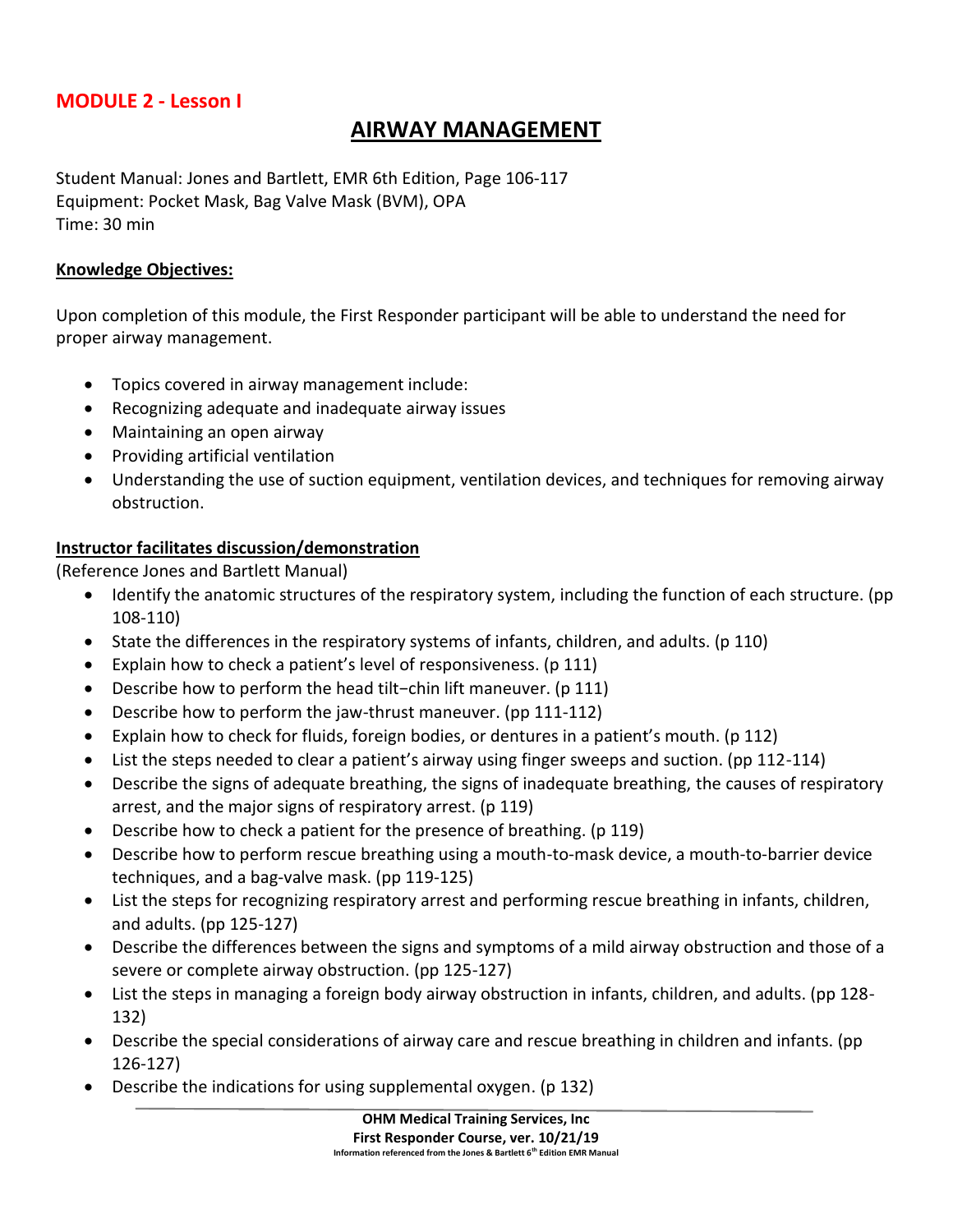- Describe the equipment used to administer oxygen. (pp 132-133)
- Describe the safety considerations and hazards of oxygen administration. (pp 133-134)
- Explain the steps in administering supplemental oxygen to a patient. (pp 133-134)
- Describe the function and operation of a pulse oximeter. (pp 134-135)
- List the special considerations needed to perform rescue breathing in patients with stomas. (pp 135- 136)
- Define gastric distention. (p 136)
- Describe the hazards that dental appliances present during the performance of airway skills. (p 136)
- Describe the steps in providing airway care to a patient in a vehicle. (p 136)

## **Instructor Facilitates Discussion/Demonstration**

- Demonstrate how to check a patient's level of responsiveness. (p 111)
- Demonstrate the head tilt–chin lift maneuver for opening blocked airways. (p 111)
- Demonstrate the jaw-thrust maneuver for opening blocked airways. (pp 111-112)
- Demonstrate how to check for fluids, solids, and dentures in a patient's airway. (p 112)
- Demonstrate how to correct a blocked airway using finger sweeps and suction. (pp 112-114)
- Demonstrate how to place a patient in the recovery position. (p 115)
- Demonstrate how to check for the presence of breathing. (p 119)
- Demonstrate how to perform rescue breathing using a bag-valve mask. (pp 119-125)
- Demonstrate the steps in recognizing respiratory arrest and performing rescue breathing on an adult, a child, and an infant. (pp 125-127)
- Demonstrate the steps needed to remove a foreign body airway obstruction in an infant, a child, and an adult. (pp 128-132)
- Demonstrate administration of supplemental oxygen using a nasal cannula and a nonrebreathing mask. (pp 133-134)
- Demonstrate the operation of a pulse oximeter. (pp 134-135)
- Demonstrate rescue breathing on a patient with a stoma. (pp 135-136)
- Demonstrate airway management on a patient in a vehicle. (p 136)

## **Instructor Demonstration**

The instructor demonstrates the correct technique of: Jaw Thrust/ Tongue-jaw lift and finger sweep.

## **First Responder Practice**

First Responder participants break into Groups

## **Instructor Demonstration**

The instructor demonstrates the correct technique of ventilating a patient with a pocket mask.

## **First Responder Practice**

First Responder participants break into Groups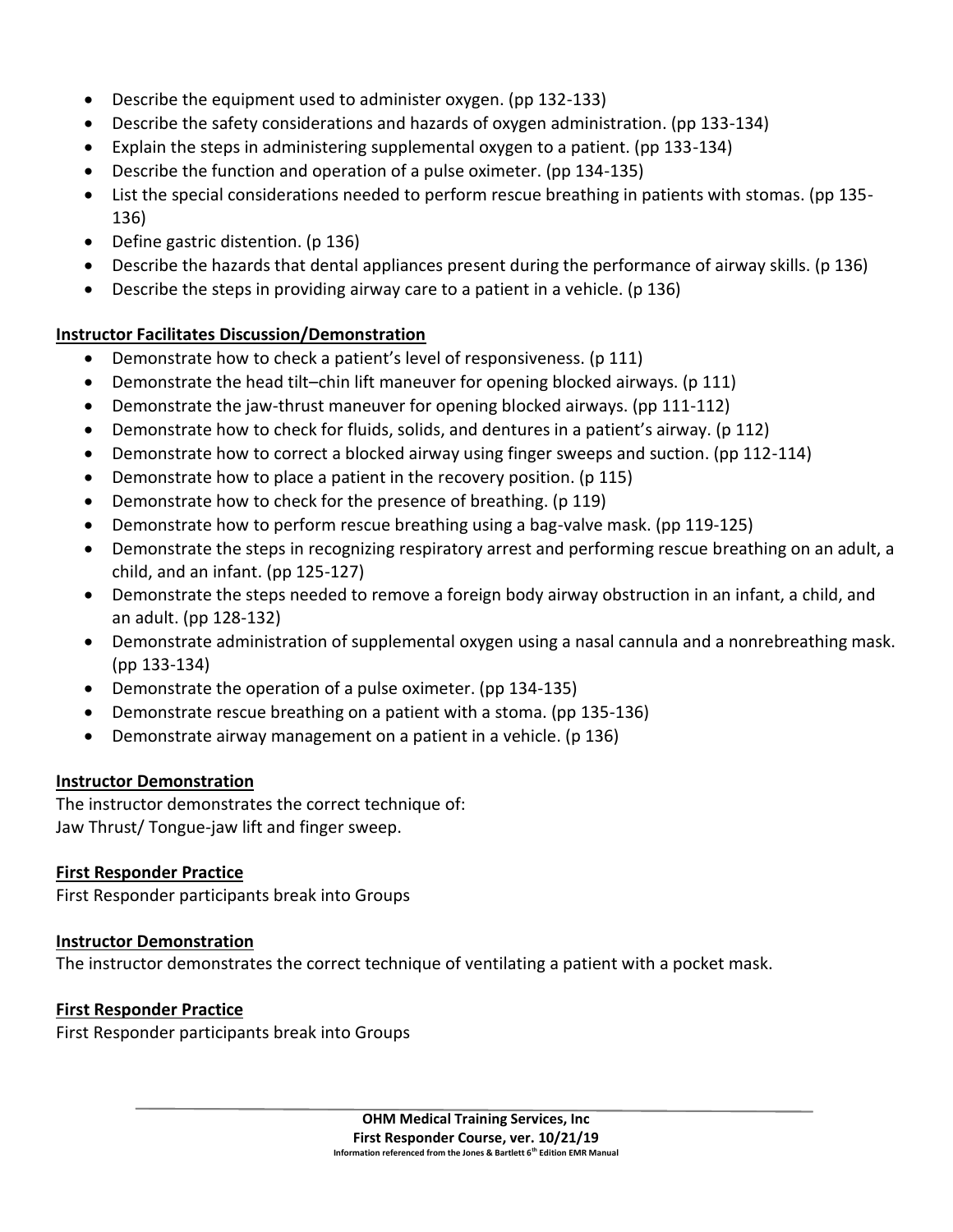## **Instructor Demonstration/Description**

The instructor demonstrates the correct technique for intervention on an obstructed airway in a conscious adult that becomes suddenly becomes unconscious.

## **First Responder Practice**

First Responder participants break into Groups.

## **Instructor Demonstration/Description**

The instructor demonstrates the correct technique of an Obstructed Airway with an unconscious patient. This will include the rolling of the unconscious vomiting patient onto his side (semi-towards, the rescuer into the recovery position.

## **First Responder Practice**

FR participants break into Groups and practice airway management on unconscious patients.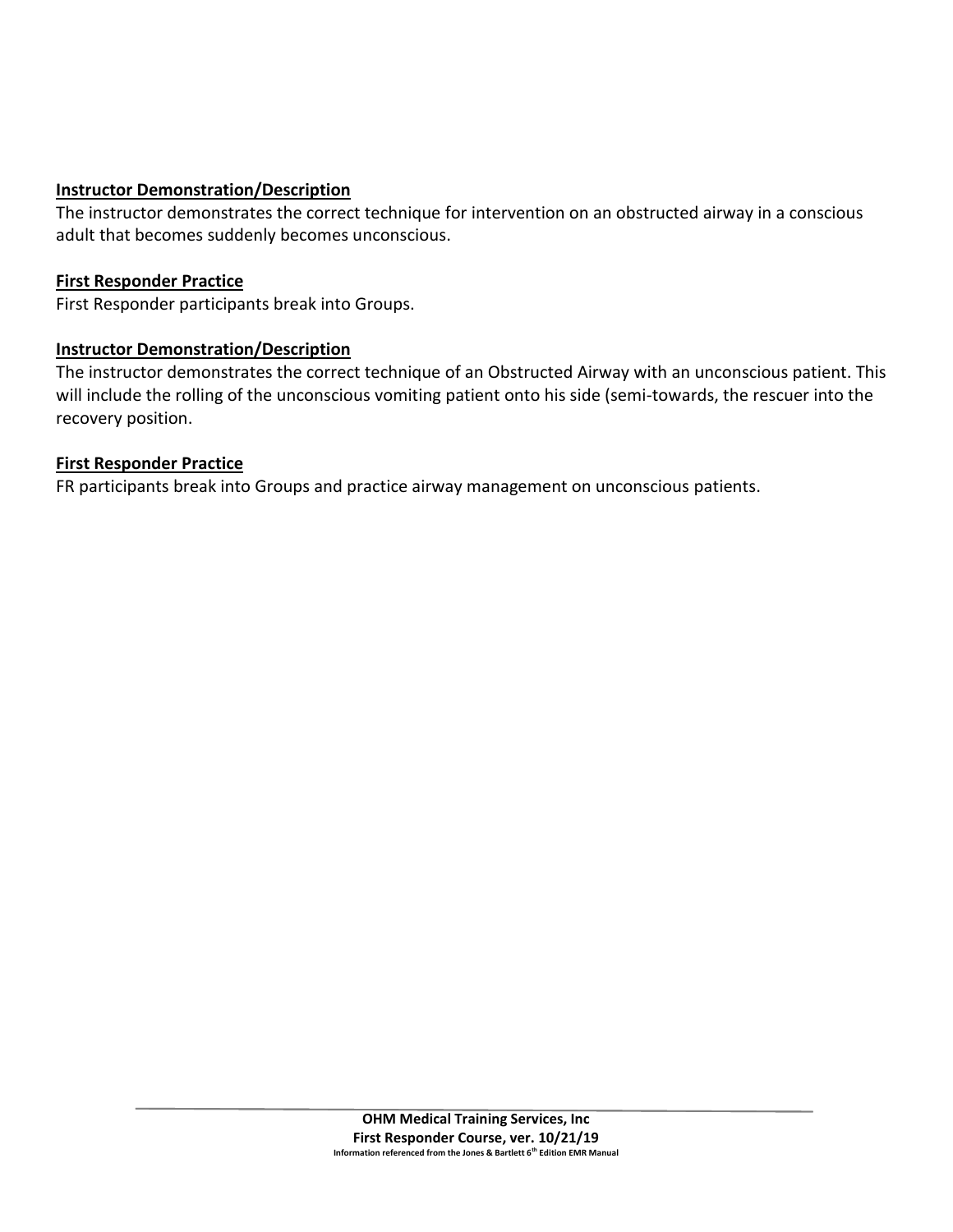## **MODULE 2 - Lesson J**

## **ARTIFICIAL RESPIRATION/ RESCUE BREATHING**

Student Manual: Jones and Bartlett, EMR 6TH Edition, Page 119 -125 Equipment: Pocket mask, BVM Time: 65 min

## **Knowledge Objectives:**

When your FR participant completes this module, they should be able to describe and demonstrate:

- the basic anatomy and physiology of the respiratory system
- recognize the signs & symptoms of a respiratory emergency
- manage a respiratory airway
- how to maintain a patent airway
- the head tilt-chin lift, jaw thrust techniques and OPA insertion
- the steps of rescue breathing
- the correct application of pocket mask and BVM

#### **Instructor facilitates discussion/demonstration**

- a review Anatomy & Physiology
- Discuss causes of respiratory emergencies
- Describe signs and symptoms of respiratory distress and respiratory arrest
- Describe the differences with management of respiratory distress and respiratory arrest
- The instructor demonstrates the correct application of a BVM with a patient in respiratory arrest.
- Adults= 1 breath every 5-6 seconds, child/infants receive 1 breath every 3-5 seconds (please refer to Heart and Stroke rescue breathing guidelines)
- Be cautious of gastric distension when providing rescue breaths.
- If the patient vomits, reposition to side, clean out and suction the mouth and then return to rescue breathing.
- Mouth to mouth rescue breathing is not recommended.

#### **First Responder Practice**

- FR participants break into Groups to recognize and manage rescue breathing. First responders will practice on mannequins that will ventilate.
- Each FR participant after practicing will demonstrate the correct application of rescue breathing to the instructor.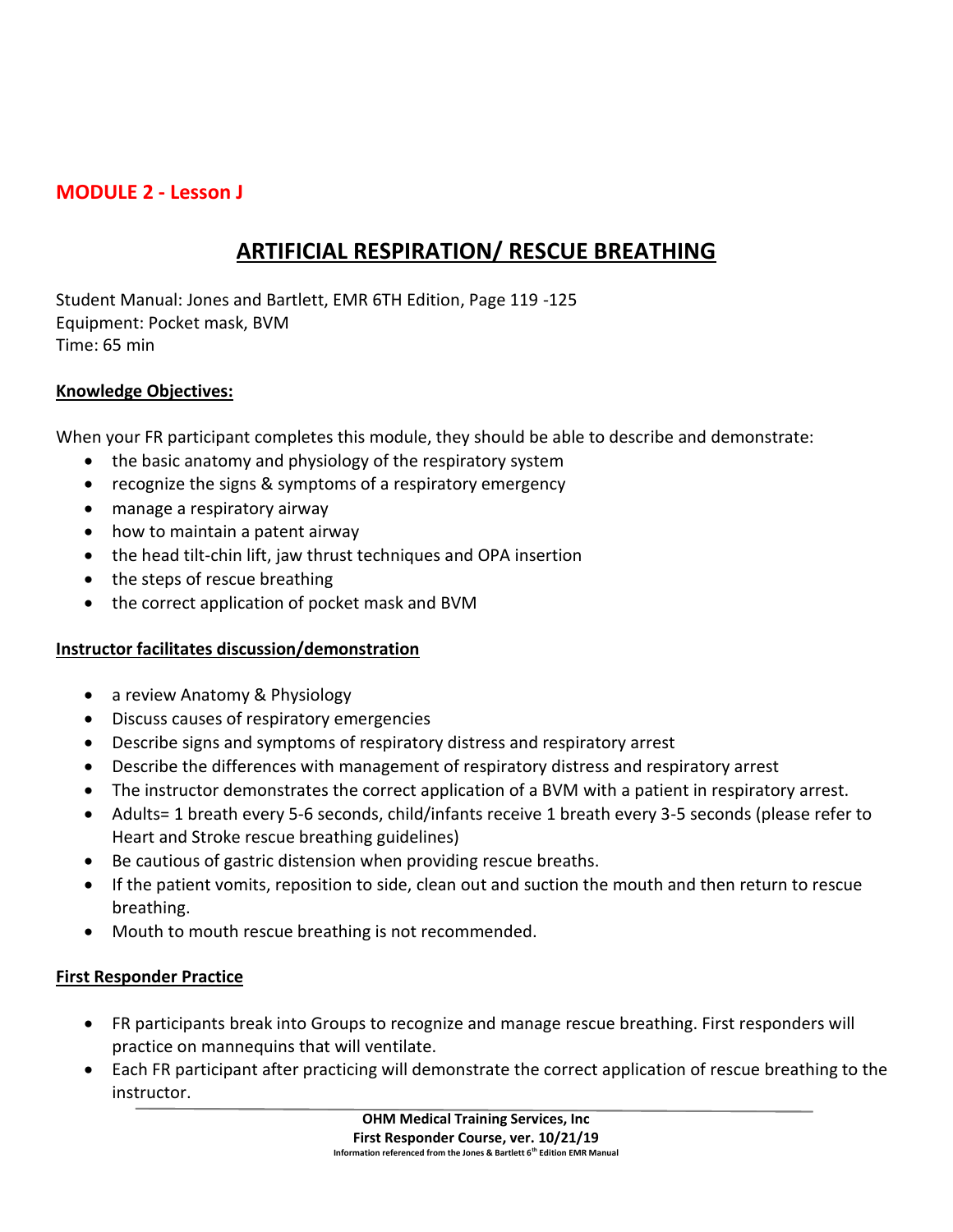## **MODULE 2 - Lesson K**

## **OXYGEN ADMINISTRATION**

Student Manual: Jones and Bartlett, EMR 6th Edition Chapter 7, Page 132-134 Equipment: Oxygen cylinder, pressure regulator/flow meter, nasal cannula and non-rebreather (NRB) Time: 20 min

## **Knowledge Objectives:**

• First responders will provide a rationale and demonstrate the following: ● Know the oxygen unit and its components ● Know the safety concerns ● Demonstrate and provide a rationale for the use of oxygen including the various delivery systems for their licensing level.

## **Instructor facilitates discussion/demonstration**

- Provides an explanation and demonstrates different methods of the application of oxygen. This will include operating of oxygen tank.
	- o standard face mask
	- o pocket mask
	- o non-rebreather face mask
	- o nasal prongs
	- o bag-valve-mask

#### **First Responder Practice**

FR participants break into practice groups and demonstrate the ability to operate the oxygen equipment.

#### **DAY 1 REVIEW**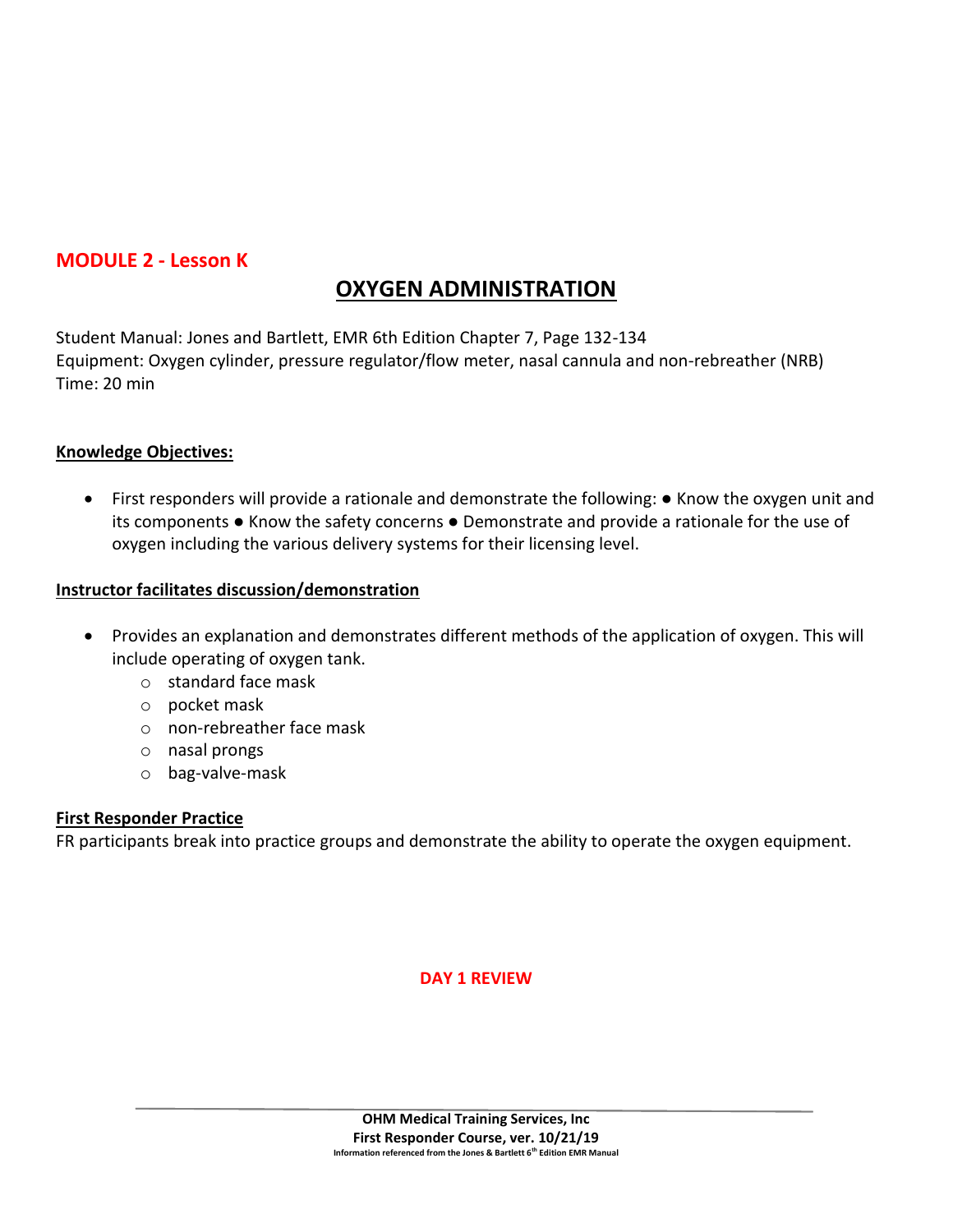## **MODULE 3 - Lesson L**

## **MEDICAL EMERGENCIES**

Student Manual: Jones and Bartlett, EMR 6th Edition, Chapter 8, Page 146-162 & Chapter 10, Page 202 Equipment: Oxygen, Nasal Cannula, nonrebreather mask, BVM, AED Time: 70 min

## **Knowledge Objectives:**

- When your FR participant completes this module, they should be able to describe and demonstrate:
- the recognition and management of heart conditions
- differentiate between a heart attack and cardiac arrest (page 146-162)
- the recognition and management of cardiac arrest
- the recognition and management of a patient with altered mental status
- the recognition and management of seizures
- the recognition and management dyspnea (shortness of breath)
- the recognition and management asthma
- the recognition and management stroke
- the recognition and management of diabetes (hypoglycemia and hyperglycemia)
	- $\circ$  % prone glucogel applied.  $\frac{1}{2}$  tube at a time. You may wish to refer to the [Glucogel Policy.](https://www2.gov.bc.ca/assets/gov/health/about-bc-s-health-care-system/heath-care-partners/colleges-board-and-commissions/emergency-medical-assistants-licensing-board/emalb2015-05.pdf) (https://www2.gov.bc.ca/assets/gov/health/about-bc-s-health-care-system/heath-care-partners/collegesboard-and-commissions/emergency-medical-assistants-licensing-board/emalb2015-05.pdf)
- the recognition and management abdominal pain
- the recognition and management of anaphylaxis
- the Chain of Survival (see figure 8-4, page 145)
- the steps of one-rescuer Cardio-Pulmonary Resuscitation (CPR) (page 150)
- the proper techniques of CPR (page 144-157)
- the use of an AED (page 159-161)
- the proper operation and sequence of use of an AED (page 159-160, see skill drill 8-4)

#### **Instructor facilitates discussion/demonstration**

- Review Anatomy & Physiology related to medical emergencies
- the differences between cardiac and non cardiac chest pain
- Heart attack
- Time is tissue
- Congestive Heart Failure (pump failure)
- signs and symptoms of CHF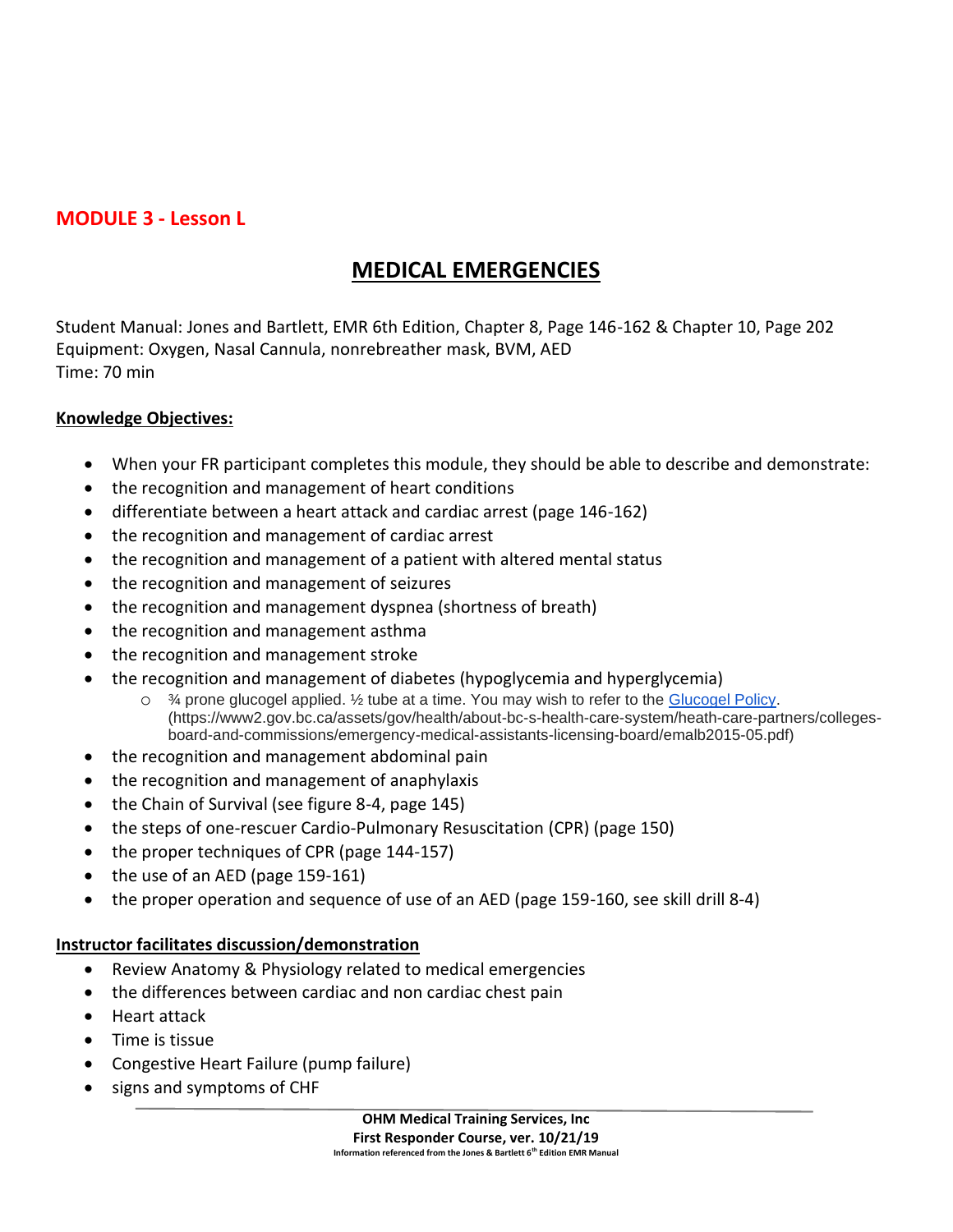- the correct position of CHF
- Cardiac Arrest o an understanding of the critical points (CPR and early defibrillation)
- Application and key points of AED usage
- Stroke recognition and management
- FAST
- Time is Brain
- Anaphylaxis
- Chain of Survival

## **First Responder participant practice**

FR participant practice management of chest pain, CHF, stroke, seizure, diabetes, altered level of consciousness and abdominal pain. NOTE: The instructor will apply a case scenario to each medical emergency.

## **Instructor facilitates discussion/demonstration**

The instructor demonstrates the correct technique of Cardiopulmonary Resuscitation on a cardiac arrest patient.

## **First Responder Practice**

FR Participant break into Groups to practice CPR and AED usage on a mannequin.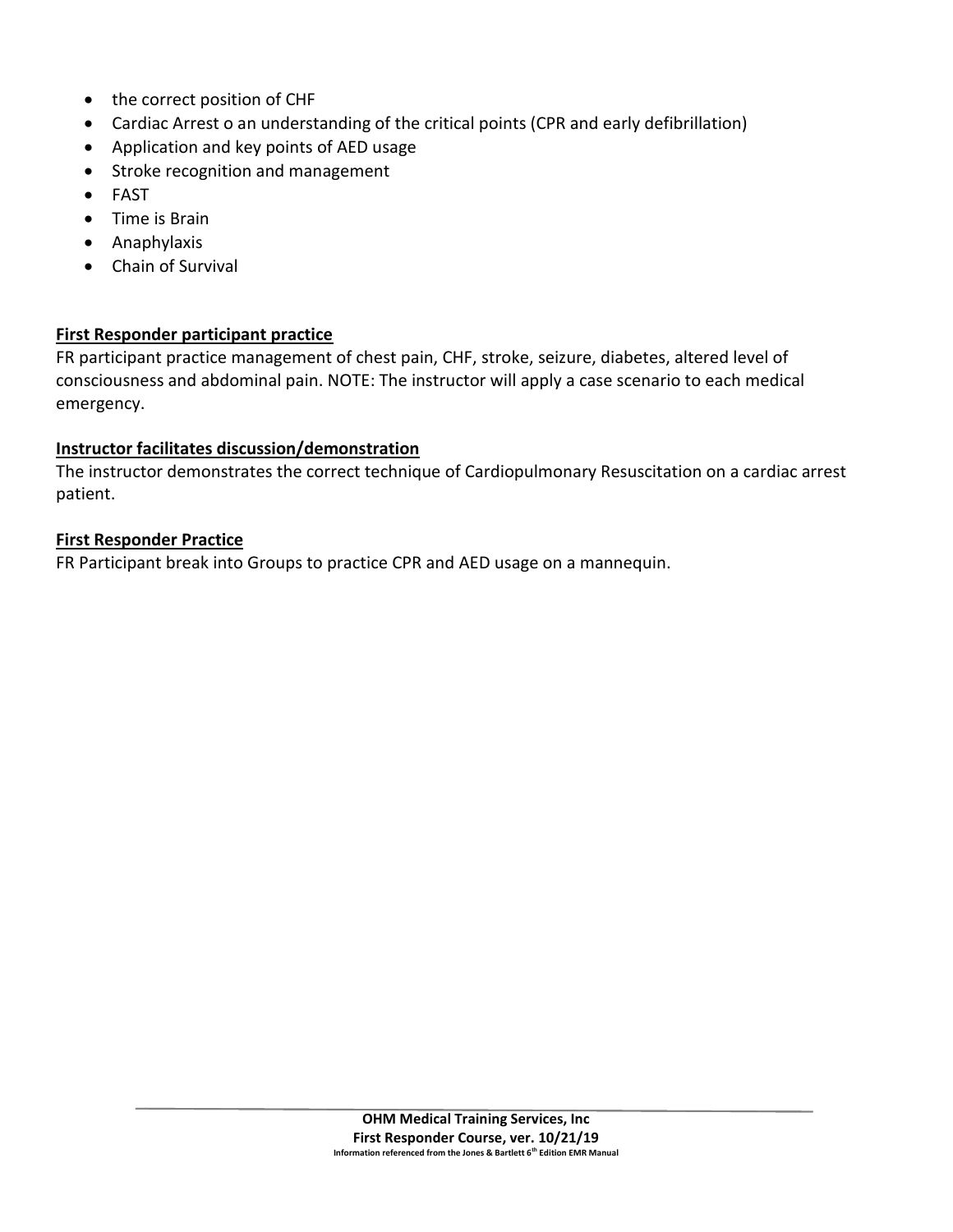## **MODULE 3 - Lesson M**

## **TRAUMA / DEADLY BLEEDING / SHOCK**

Student Manual: Jones and Bartlett, EMR 6th Edition, Page 269-281 Equipment: Tourniquets, Telfa, Sterile dressings/ non-sterile dressings, pressure dressings Time: 80 min

## **Knowledge Objectives:**

First Responders will be able to identify:

- recognition and management of Trauma
- Major Bleeds (Arterial)
- Minor Bleeds (Differentiate between major and Minor)
- Know the appropriate treatment for major bleeds (Critical interventions: Direct Pressure/ Tourniquet)
- Familiar with different bandages (Pressure bandage/ sterile dressings/ Telfa dressings)
- Know and demonstrate the use of pressure bandages, bandages and tourniquets.
- Shock and its causes including definition
- recognition and management of shock

## **Lecture:**

- Discussion on types of trauma (blunt force / penetrating)
- Anatomy and physiology of bleeding (Arterial, Venous, Capillary)
- Different types of bleeds and their severity
	- o a. Arterial bleeding (What is an arterial Bleed?)
	- o b. Venous bleeding (What is Venous Bleeding?)
	- o c. Internal bleeding (Signs of internal Bleeding)
	- o d. External bleeding (How to deal with)
	- o e. What type of bleed is the most life threatening?
- Review various Dressings and their uses
	- o a. Sterile (Benefits of using sterile)
	- o b. Non- Sterile
	- o c. Non-stick/telfa (Benefits of using Telfa)
	- $\circ$  d. Cling gauze
- Pressure dressings
	- o a. Pressure dressing
	- o b. Donut bandage (Not very common anymore)
	- Treatments of deadly Bleeds
		- o a. Direct pressure
		- o b. Tourniquets
		- o c. Documentation (What worked and times if tourniquet applied)
		- o d. Treatment does not change for the bleed for unconscious patients
- If bleeding soaks through bandages, DO NOT remove the existing bandages: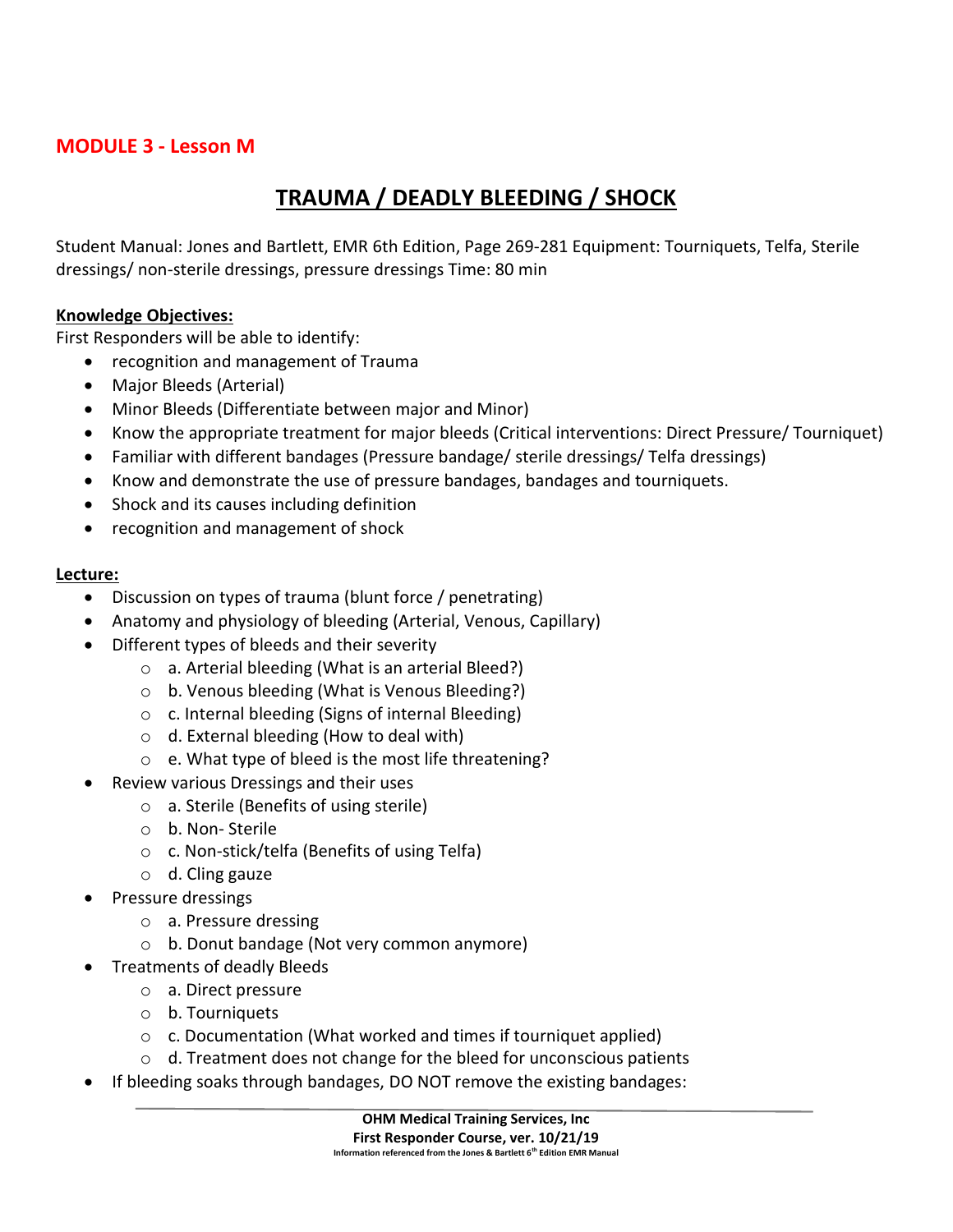- $\circ$  a. Add additional bandages and look at other ways of stopping the bleed
- $\circ$  b. Continually recheck dressings and wound to see if bleeding is still ongoing (Document)
	- Some bleeds may be obvious on patient approach
	- Some bleeds may be hidden and only found on the primary assessment (Very important for hands on Primary)
	- Bleeding can be a sign of a critical intervention needed. A person can bleed out in minutes
- A & P of shock
- Recognition and management of shock

## **Demonstrations**

• Direct pressure

## **First Responder Practice**

• First Responders in groups of 2 practice Direct pressure (use caution in class)

## **Demonstration**

- Pressure Bandage onto an amputation
- Tourniquet use and application

## **First Responder Class Practice:**

- First Responders in groups of 2 practice pressure bandages
- First Responders in groups of 2 practice tourniquet application (Do not tighten Tourniquets on classmates)
- All first Responders must demonstrate proper use of pressure bandages and Tourniquets

## **Demonstrations**

- Various positioning of patients in shock (page 274)
- Pump Failure
- Pipe Failure
- Fluid Loss

## **First Responder Practice**

Patient positioning in shock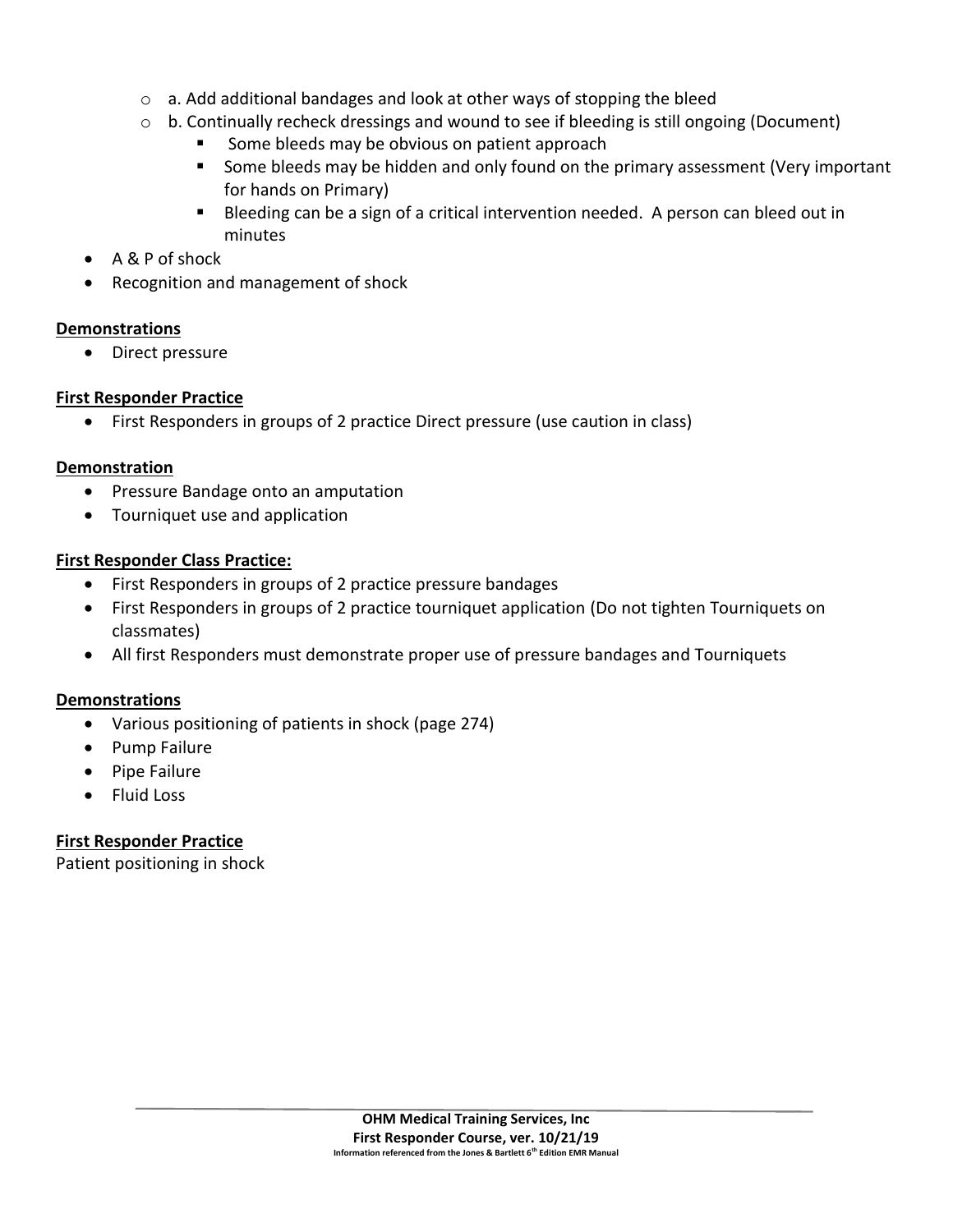## **MODULE 4 - Lesson N**

## **MANAGEMENT OF HEAD AND SPINAL INJURIES**

Student Manual: Jones and Bartlett, EMR 6th Edition Chapter 15, Page 327-329 Equipment: Hard Collar, Back Board / Clamshell, PPE, Helmet (skill drill 15-11) Time: 60 min

## **Knowledge Objectives:**

When your FR participant completes this module, they should be able to describe and demonstrate:

- The signs and symptoms of a head injury and a spinal injury.
- The management of a patient with a head injury and/or a spinal injury.
- Manual stabilization of the neck (cervical spine).
- The technique for opening of the airway when a spinal injury is suspected.
- Know when a Hard Collar is needed
- Know what the neutral position is and how to get a patient into this position
- Know the different types of Hard collars and how they work
- Know how to measure for appropriate size of hard collar
- Be confident and demonstrate how to measure and apply a Hard collar

## **Instructor facilitates discussion/demonstration**

- Review Anatomy & Physiology
- Ahead injury patient should always be suspected of having a neck injury.
- The mechanisms of injury that increase the possibility of neck injury should be discussed
- Review signs & symptoms of head and spine injuries.
- The head should be immobilized as found while the primary survey is completed.
- The jaw thrust maneuver should be used to open the airway of a patient suspected of a spinal injury.
- If the patient vomits or has fluid in the airway, they should be rolled as a unit. The rescuer should stabilize the head and neck to the rest of the body until the patient is supine again.
- Helmets should be left on unless an ABC problem exists that requires immediate intervention
- Instructor demonstrates the manual stabilization of a patient with a suspected neck injury.
- Describe and demonstrate how to use a Hard Collar
- Show proper measurement techniques
- Class discussion on safety of using hard collars in class and on patients

## **First Responder Practice**

- In groups, the students practice scenarios of suspected spinal trauma and head injuries
- First responders break into groups and demonstrate measurement and application of hard collars.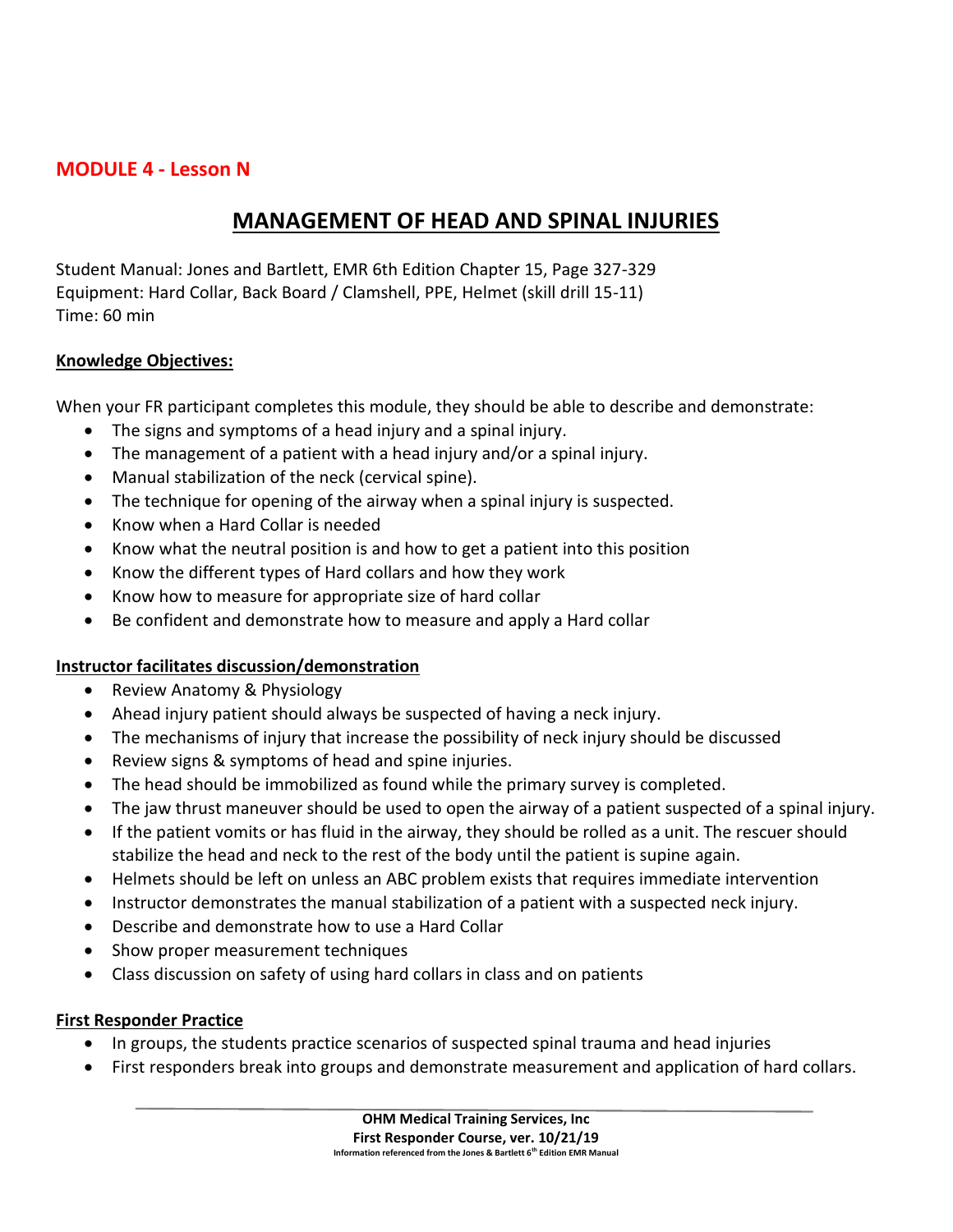## **MODULE 4 - Lesson O**

## **PATIENT PACKAGING**

Student Manual: Jones and Bartlett, EMR 6th Edition Chapter 3 Equipment: Clamshell, hard collars, spider straps Time: 60 min.

## **Knowledge Objectives:**

Upon completion of this module the First Responder participant will be able to:

- Identify the equipment and know how to use the equipment needed in immobilization of a patient
- Know when and why a patient needs to be immobilized
- Know and demonstrate different techniques for securing patients
- Demonstrate they can secure a patient to a spine board or a Clamshell device in both the Supine and Lateral positions

## **Instructor facilitates discussion/demonstration**

- Instructor to demonstrate proper use of Clamshell and spine board
- Instructor to demonstrate proper way of securing patient to the above devices
- Instructor to discuss why there are 2 different methods for packaging a patient (Supine, Lateral)

## **First Responder practice**

- In groups the First Responder participants will practice immobilizing patients onto the spine board and clamshell.
- Participants should work on both lateral and supine method.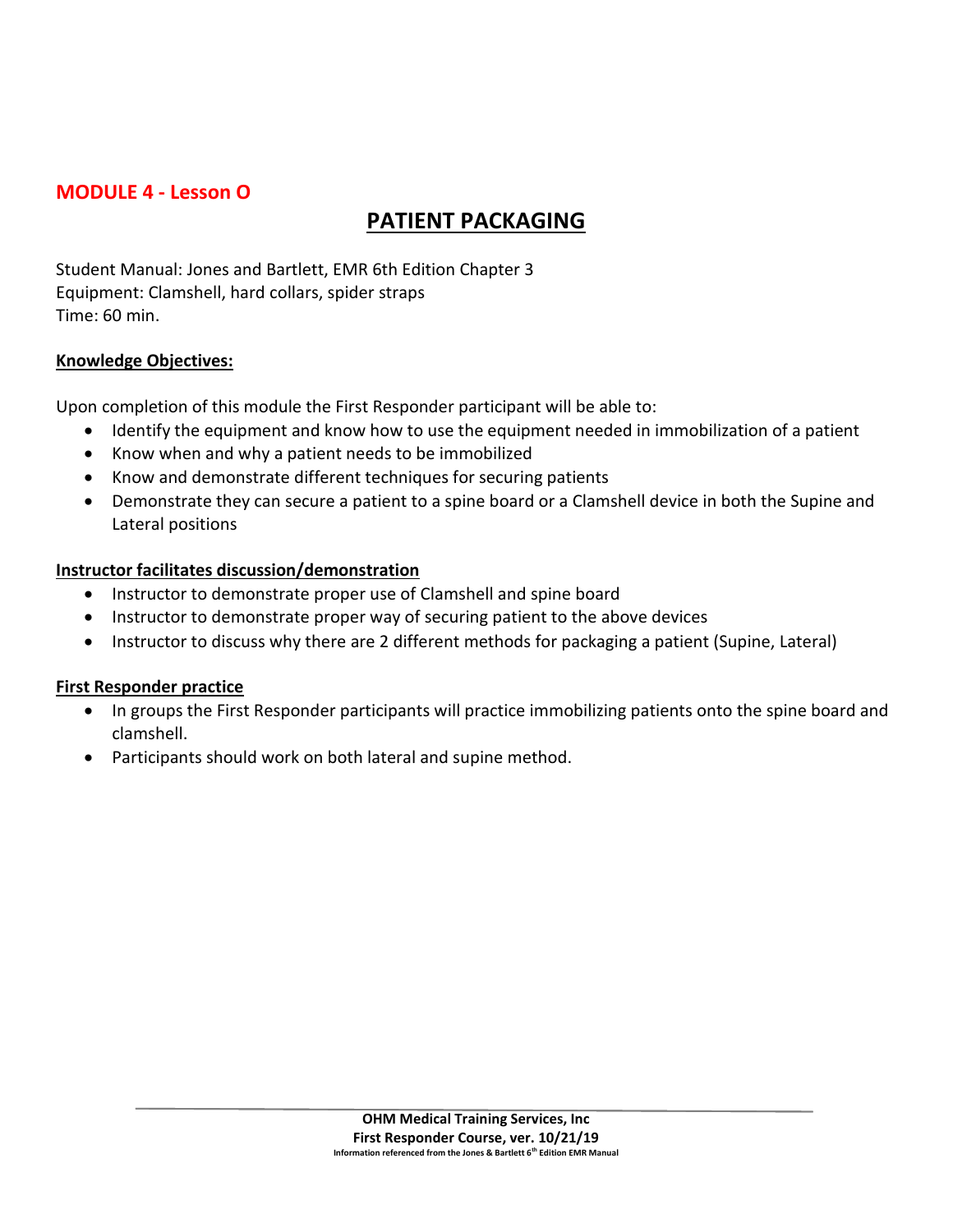## **MODULE 4 - Lesson P**

## **PATIENT MOVEMENT & TRANSPORT**

Student Manual: Jones and Bartlett, EMR 6th Edition, Chapter 3 Equipment: Sheets or blankets, jackets and chair Time: 25 min

## **Knowledge Objectives**:

Upon completion of this module First Responder participants will know and understand:

- Proper lifting techniques
- Proper body mechanics when lifting or moving a patient
- Know when it is necessary to move a patient
- Know when it is essential to move a patient
- Know and demonstrate different ways to move a patient with 1 and 2 rescuers

## **Instructor facilitates discussion/demonstration**

- Demonstrate proper lifting techniques
- Demonstrate proper body mechanics
- Discuss the importance of proper lifting and body mechanics
- Discuss when a patient should be moved and why:
	- o The patient's safety is at risk
	- o The rescuer's safety is at risk
	- o Unable to properly assess the patient
	- o Patient is unstable and it is not possible to stabilize where they are
	- Review and demonstrate the following:
		- o The Blanket/Sheet Drag
		- o The Shirt/Jacket Drag
		- o Over-the-shoulder carry (NOT Recommended Emergency situations only)
- Review and demonstrate the following:
	- o Seat Carry (NOT Recommended)
	- o Chair Lift (Discuss that chair must be sturdy and why)
	- o Fore-aft Lift

\*\*\*NOTE\*\*\* - Lifts can be dangerous both to the rescuer and the patient. Use available devices intended for the use of lifting or moving patients whenever possible.

Instructor to demonstrate the proper positioning and technique for each of the carries above. **INSTRUCTORS AND STUDENTS WILL NOT ACTUALLY CARRY OR LIFT PATIENTS.** 

#### **First Responder practice**

First Responder participants will break into groups and practice the proper positioning and techniques for 1 and 2 rescuer carries.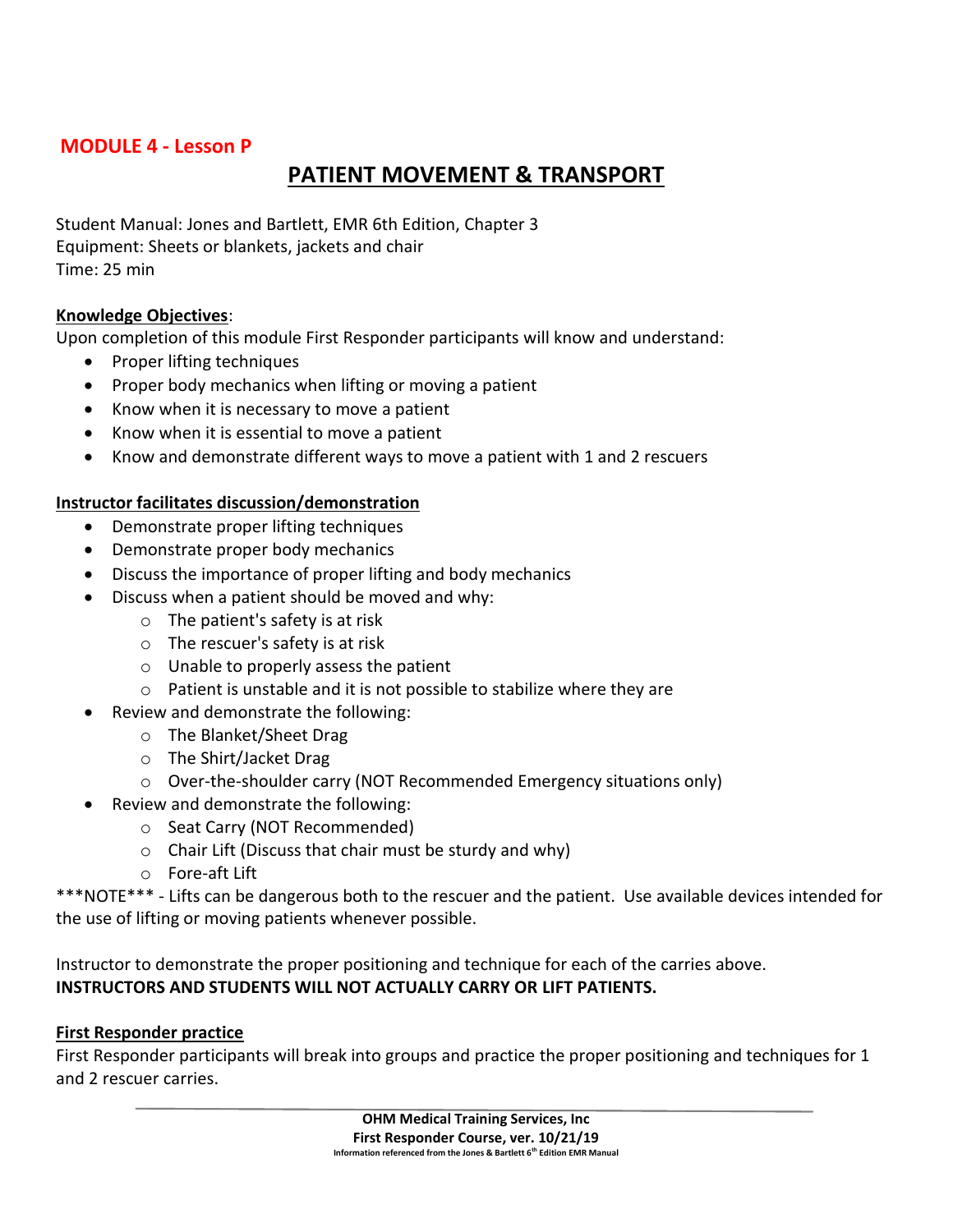## **FIRST RESPONDERS ONLY PRACTICE THE POSITIONING AND TECHNIQUES DO NOT LIFT OR CARRY.**

## **MODULE 4 - Lesson Q**

## **HISTORY**

Student Manual: Jones and Bartlett, EMR 6th Edition, Chapter 9, Pages 178-180 Equipment: FR Forms Time: 15 min

#### **Knowledge Objectives:**

Upon completion of this module First Responders will be able to:

- Identify what a history is
- Know the Acronym used (SAMPLE)
- Know the importance of a history
- Identify alternate ways to find out histories

#### **Instructor discussion:**

- Review the importance of a history
- Discuss the SAMPLE acronym
- List difficulties that might cause difficulties in getting a history (Decreased LOC, Language barriers, Age)
- List ways to overcome some of these barriers (DNRs on fridge, Nurses notes for home care, Medic alert bracelets or jewellery, Tattoos, Medications, Family)

#### **Class Discussion:**

Open discussion on any other potential issues that may arise and how they could deal with these in their area.

## **DAY 2 REVIEW**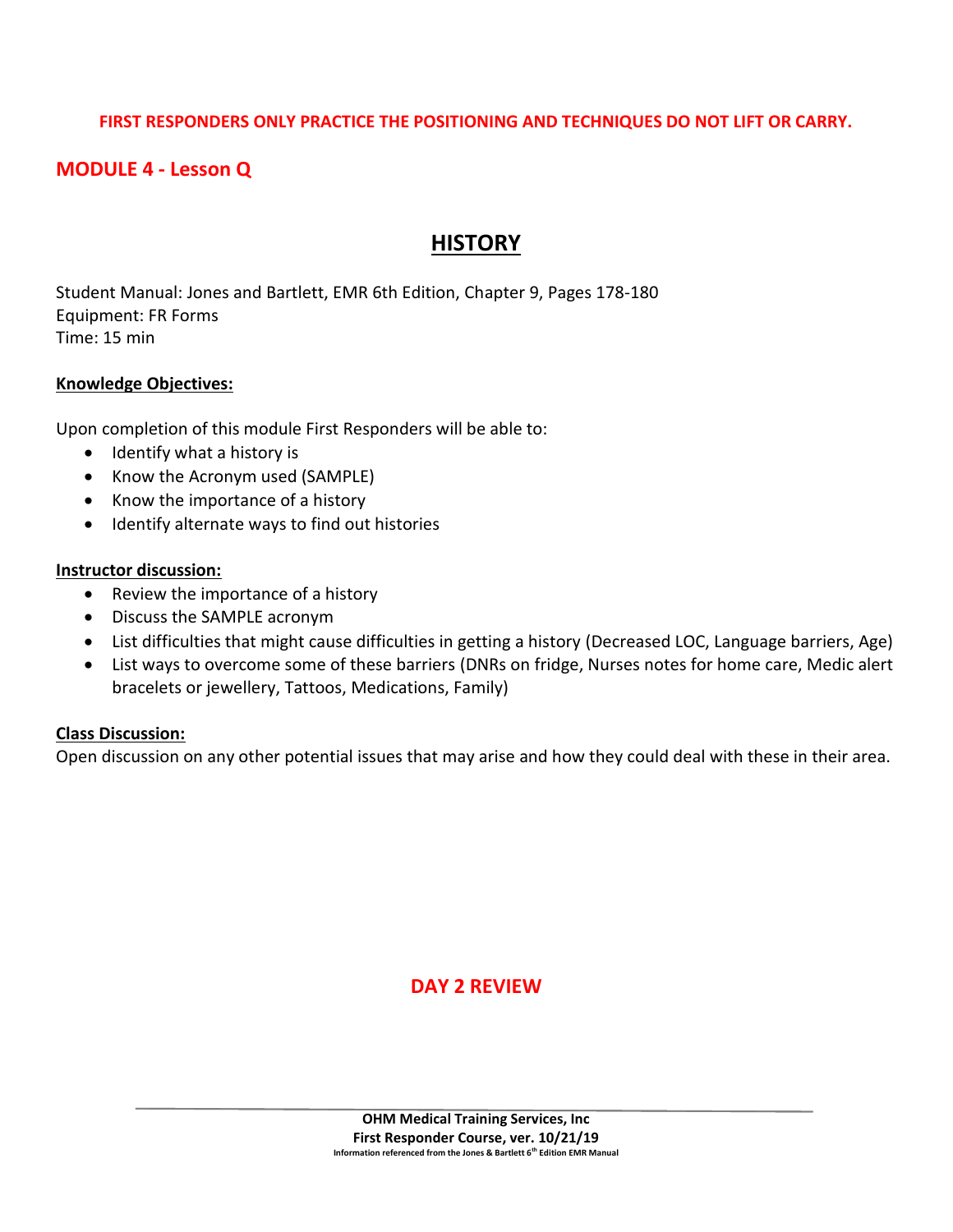## **MODULE 5 - Lesson R**

## **SECONDARY ASSESSMENT**

Student Manual: Jones and Bartlett, EMR 6th Edition, Chapter 9, Page 181-191 Equipment:

- Penlight
- First Responder Forms
- Pens
- FR Kits
- PPE

Time: 60 min

## **Knowledge Objectives:**

Upon completion of this module First Responder participants will know and understand:

- the steps of the Secondary assessment
- perform a rapid full body scan (page 181-187)
- Focused assessment of pain (Page 187)
- Assessment of vital signs (Page 187-191)

## **Instructor facilitates Discussion/demonstration**

- Secondary assessment is done once all critical interventions have been performed for life threatening emergencies in the primary survey.
- Steps within the secondary assessment include:
- Signs and symptoms
- the systematics assessment of the patient (Page 181-186)
- a secondary assessment of the entire body (Page 181-186)
- An exam of a specific area of the body (page 187)
- Assess vital signs (Page 187-191)
- Vitals
- Provides the first responder with data regarding the patient's physiological response to injury and treatment.
- AVPU, respiratory rate, pulse, skin colour and cap. refill
- Head to Toe A systematic assessment of the patient from their head to toes, looking for all other injuries that may not be life-threatening in nature. The rescuer should be noting all lumps, bumps, bruises, etc.

## **Instructor Demonstration**

The Instructor demonstrates the correct technique of performing secondary assessment on a responsive and unresponsive patient using Skill Drill 9-1, Page 184-185

## **First Responder Practice**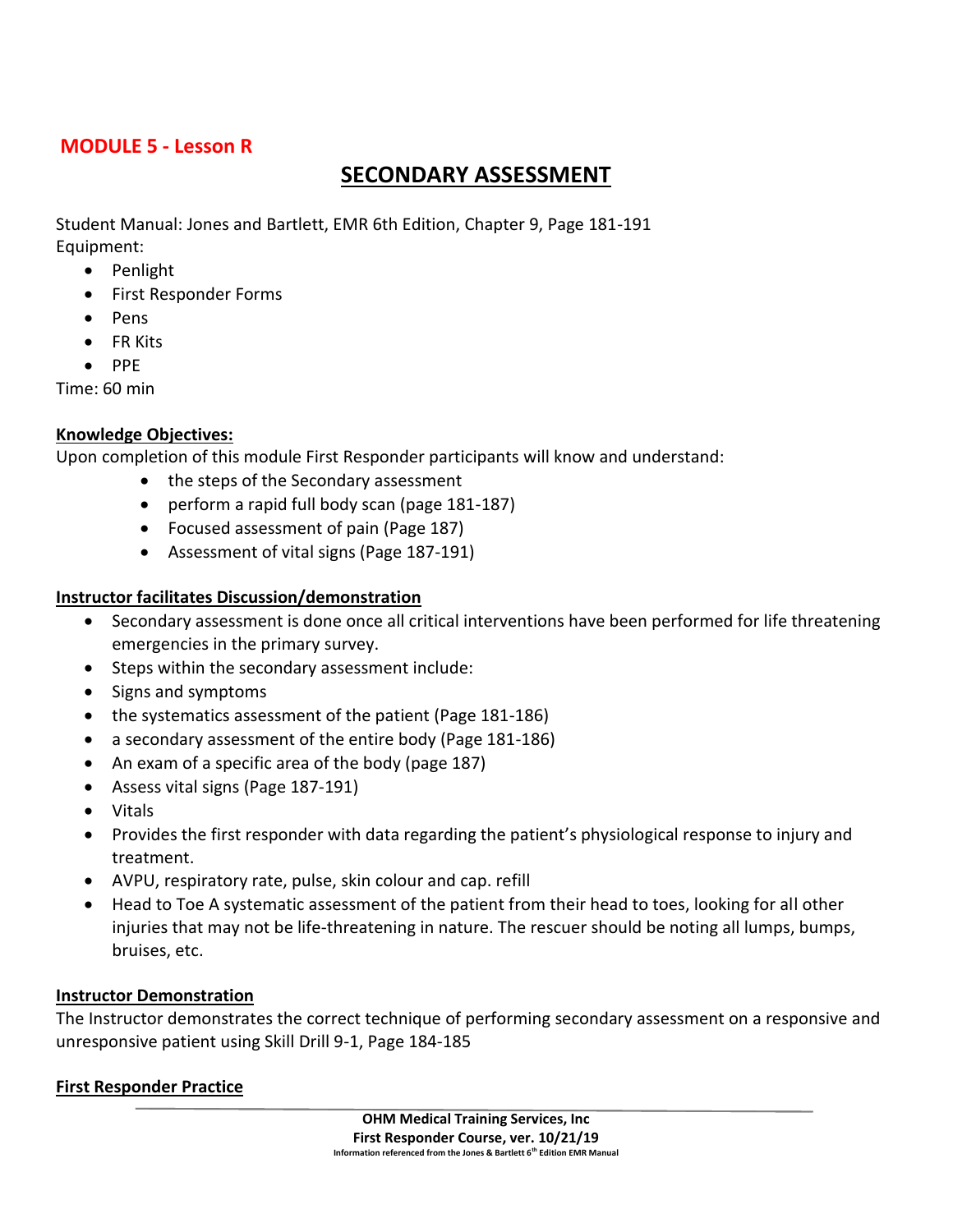Complete secondary assessment

## **MODULE 5 - Lesson S**

## **CHEST, ABDOMINAL & PELVIC INJURIES**

Student Manual: Jones and Bartlett, EMR 6th Edition Page 335-336 Equipment: Bandages, Dressings Time: 60 min

## **Knowledge Objectives:**

Upon completion of this module First Responder participants will know and understand:

- the anatomy and physiology of the chest, abdomen and pelvis
- the recognition and management of chest abdominal and pelvic injuries

#### **Instructor facilitates Discussion/demonstration**

- Anatomy & Physiology of common types of chest injuries
- recognition and management of:
	- o fractured ribs
	- o flail chest (Stabilization) Pg. 183#7
	- o Chest assessment-Treatment- Pg. 335 &Fig. 15-37 Pg.336
	- o penetrating chest wounds
	- o Specific wound treatment (p.286-292).
	- o Face & Scalp wounds
	- o Chest & Back wounds
	- o Impaled Objects
	- o abdominal injuries
	- o Discuss common types of abdominal injuries
	- o Closed abdominal wounds (p.291)
	- o Open abdominal wounds (p.291)
	- o Genital wounds (p.292)
	- o Extremity wounds (p.292) (Combat Tourniquets can not be used by FRs. Must use Esmarch)
	- o Gunshot wounds (p.292-293)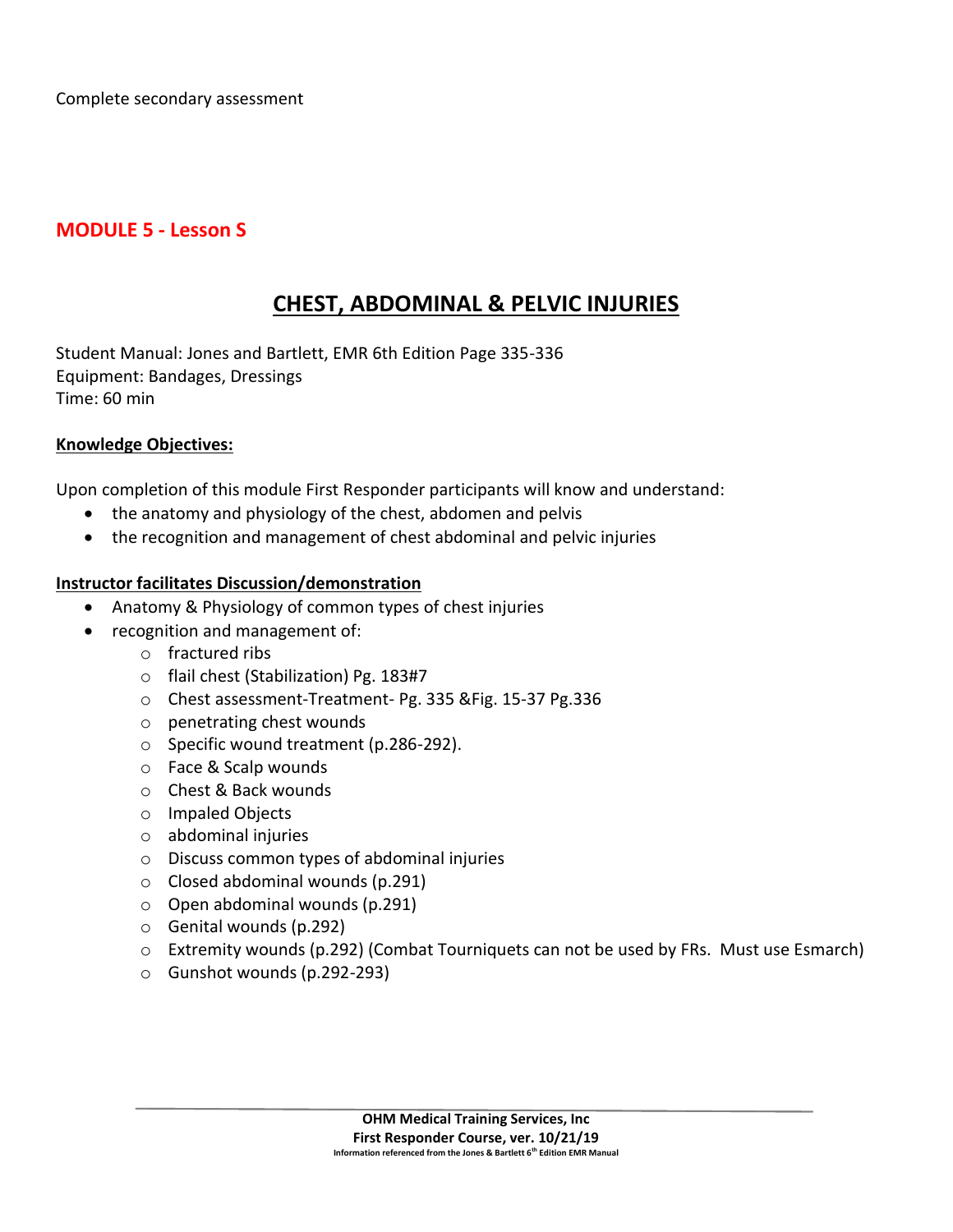## **MODULE 5 - Lesson T**

## **DOCUMENTATION AND REPORTS**

Student Manual: Jones and Bartlett EMR 6th Edition Equipment: FR FORMS Time: 30 min

## **Knowledge Objectives:**

Upon completion of this module First Responder participants will understand:

- The importance of documentation (Pg. 11&85)
- The legal requirements of documentation (See schedule 1,2 &3)
- How to provide a verbal and written report to paramedics (Pg. 77&85)
- Reporting of Gunshot and Stab wounds [\(http://www.bclaws.ca/civix/document/id/complete/statreg/10007\\_01\)](http://www.bclaws.ca/civix/document/id/complete/statreg/10007_01)
- NOTE\*\* Be familiar with Schedule 1,2&3 and The EMAFR duty to report

## **Instructor Facilitates Discussion/Demonstration**

• Review and discuss local FR forms and process of handoff

## **First Responder Practice**

First Responder participants will break into groups and review the different types of written reports and practice verbal handovers to paramedics.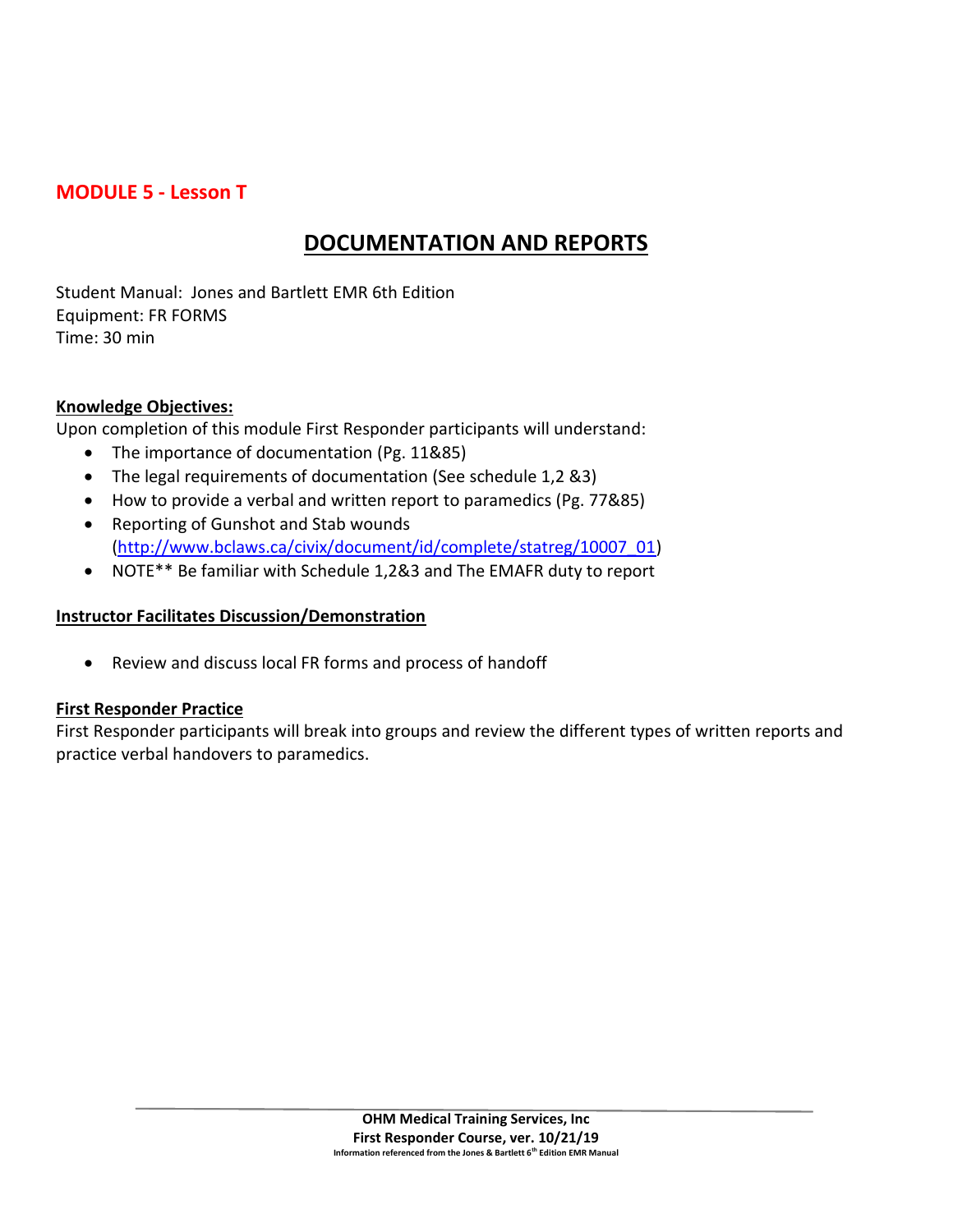## **MODULE 6 - Lesson U**

## **FRACTURE & JOINT INJURIES**

Student Manual: Jones & Bartlett, EMR 6th Edition, Chapter 15 Pg. 303 Equipment: Splints, Triangulars Time: 60 mins

## **Knowledge Objectives:**

The First Responder Participant will understand:

- The anatomy and function of the musculoskeletal system (p.305-306)
- Recognize and manage a fracture, dislocation, sprain and strain (p.307-309)
- Describe the mechanism of injury (MOI) for musculoskeletal injuries (p.307)
- Explain the characteristics of the following types of injuries:
- Fractures (p.307-308)
- Dislocations (p.308)
- Sprains and strains (p.308)

## **Instructor Facilitation Discussion/Demonstration**

- There are 3 major types of musculoskeletal injuries:
	- o Fracture a break in the bone. Classified as either open or closed
	- o Dislocation displacement of a bone from its anatomical position at a joint.
	- o Sprain a tearing of ligaments or other supportive tissues
- Strain a stretching or tearing of muscle or tendon
- Principles of musculoskeletal injuries:
- General principles of splinting (p.312-325):
	- o Splint in position found
	- $\circ$  Splint all patients before moving unless environment unsafe or the patient including the First Responder's life is threatened
	- $\circ$  Immobilize the joint above and the joint below the injury site
	- o R.I.C.E (Rest, Ice, Compress, Elevate)
	- o Pad all rigid splints
	- $\circ$  When applying the splint, use hands to support the injury site and minimize movement of the limb until splinting is completed
	- $\circ$  Splint the limb without moving it unnecessarily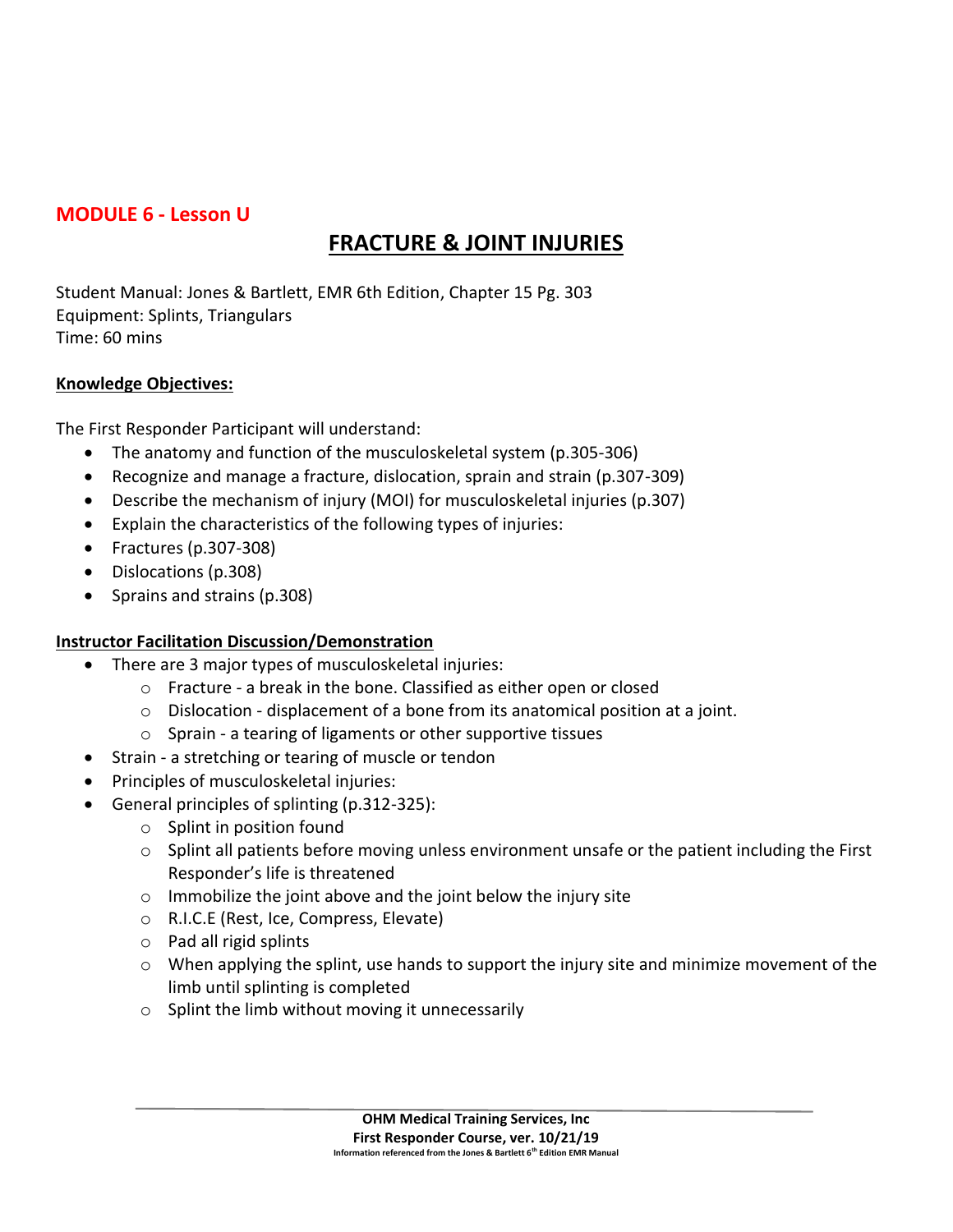## **First Responder Practice**

- First Responder participants break into Groups to practice splinting.
- The First Responder demonstrates ability to splint specific injury sites
- The First Responder demonstrates ability to apply the Sam splint (p.317, Skill Drill 15-3)

## **Instructor Facilitation Demonstration/Description**

- The First Responder instructor demonstrates the correct management skills for Pelvic Fractures (p.319, Figure 15-21, Figure 15-22)
- STABILIZATION
- The First Responder instructor explains how high-energy trauma can fracture or dislocate the hip (p.319, Figure 15-23, & 15-24)
- The First Responder will demonstrate the skill of checking circulation, sensation, and movement in an injured extremity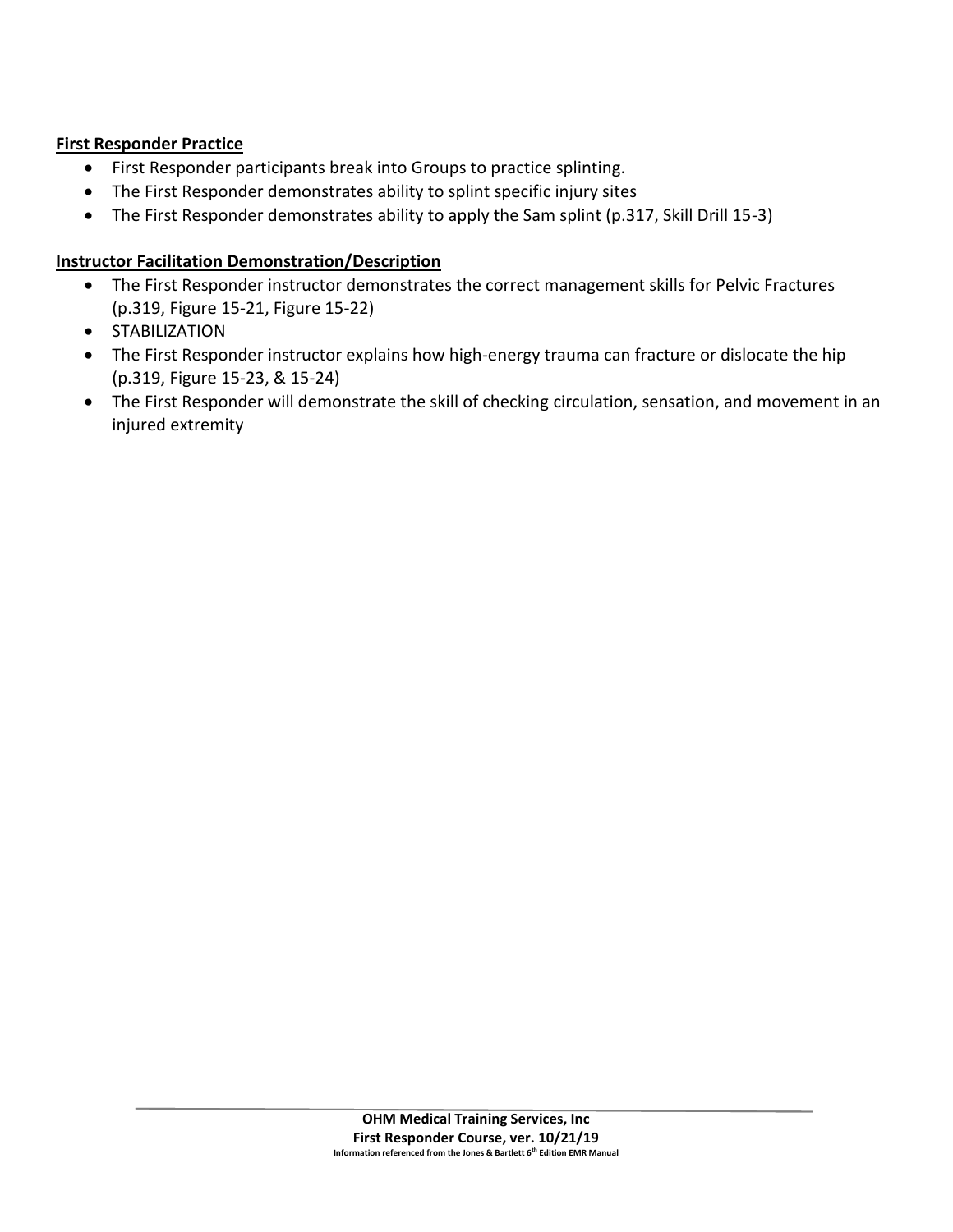## **MODULE 6 - Lesson V**

## **MINOR WOUNDS AND TREATMENT/CARE**

Student Manual: Jones & Bartlett, EMR 6th Edition Student Manual: Pgs. 281-289 Equipment:

Minor wound supplies (Sterile gauze, gauze, bandaids, roller gauze, saline for cleaning, tape, telfa) Time: 45 mins.

#### **Knowledge Objectives:**

- Upon completion of this module First Responder participants will be able to:
- Recognize and treat minor wounds (Open and closed)
- Recognize different types of minor injuries and identify

## **Instructor Facilitates Discussion/Demonstration**

- Review A&P
- Review different types of minor injuries (Open and closed) Pg. 282
- Review the following minor wounds and demonstrate/ discuss treatment
	- o Abrasion (pg. 282)
	- o Laceration (pg. 283)
	- o Avulsion (pg. 283)
	- o Puncture (pg. 282)
	- o Amputation (pg. 283)

#### **First Responder Practice**

First Responder participants will break into groups and work on treatment of small wounds.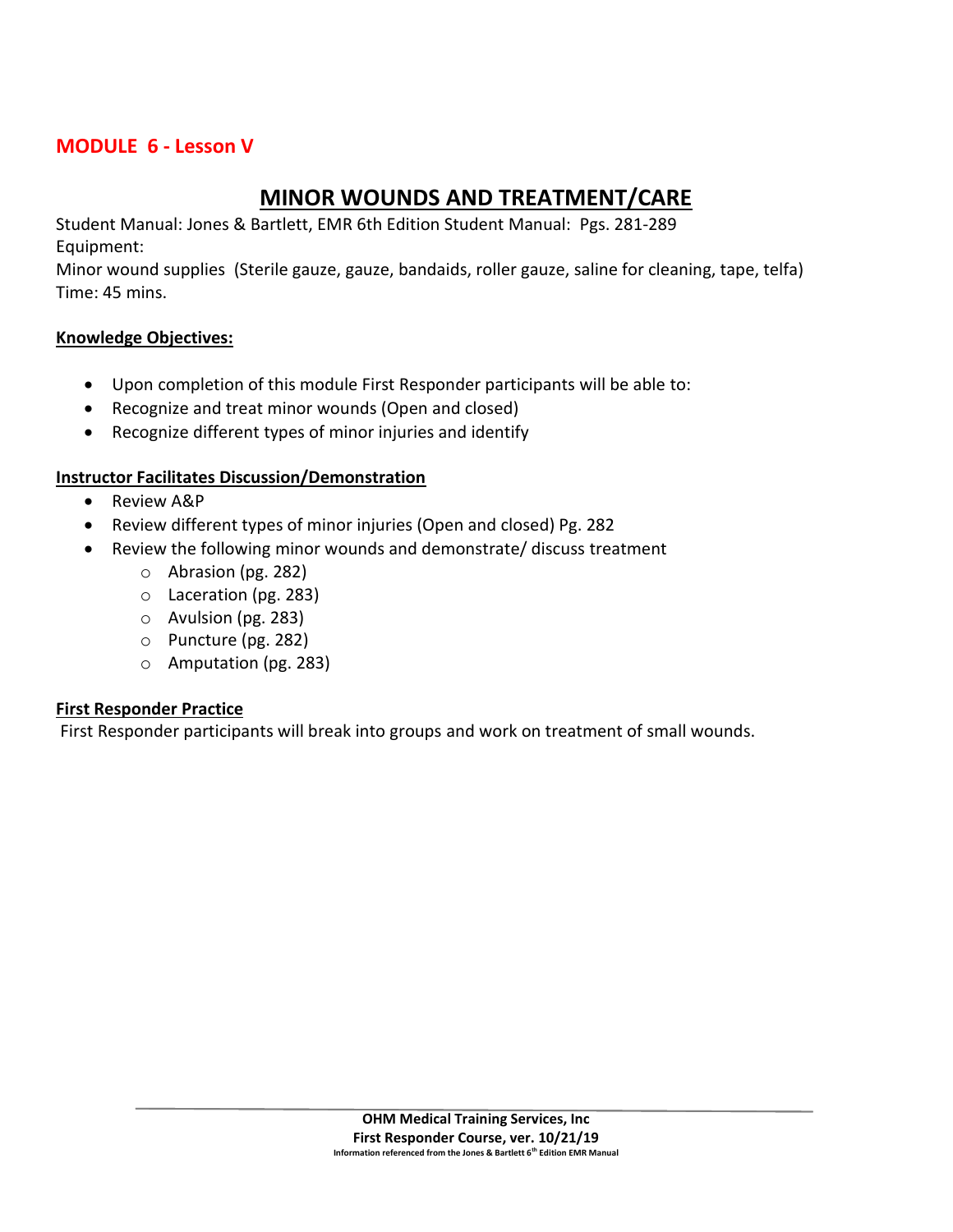## **MODULE 6 - Lesson W**

## **BURNS**

Student Manual: Jones and Bartlett, EMR 6th Edition Pgs.293-296 Equipment:

- Saline flush
- Telfa pads
- Burn Dressings

Time: 20 mins

## **Knowledge Objectives:**

First Responder participants will be able to: Describe the types of burns Describe the signs and symptoms of different types of burns and their causes. Describe and demonstrate the appropriate management of burns Describe and demonstrate the management of inhalation injuries

Describe the functions of dressings and bandages.

## **Instructor Facilitates Discussion/Demonstration**

- Review Anatomy and Physiology
- Burns are a soft tissue injury caused by:
	- o Chemicals
	- o Radiation
	- o Electricity
	- o Heat
- The burn severity is dependent on:
	- o Area of the body
	- o Depth of skin
	- o Type of burn agent
	- o Length of exposure
	- o Age and medical condition of patient
- Burns are one of three classifications:
	- $\circ$  1st superficial, red and dry burn, painful with some swelling
	- o 2nd red, blisters, painful, multiple layers of skin involved
	- o 3rd black, charred, full thickness burns
- Ensure scene safety, especially when electricity is involved.
- Provide critical intervention for ABC's
- Cool burn area by flushing with water
- Brush off excess dry chemicals
- For electrical burns, ensure to assess for entrance and exit sites.
- Cover burns with dry sterile dressings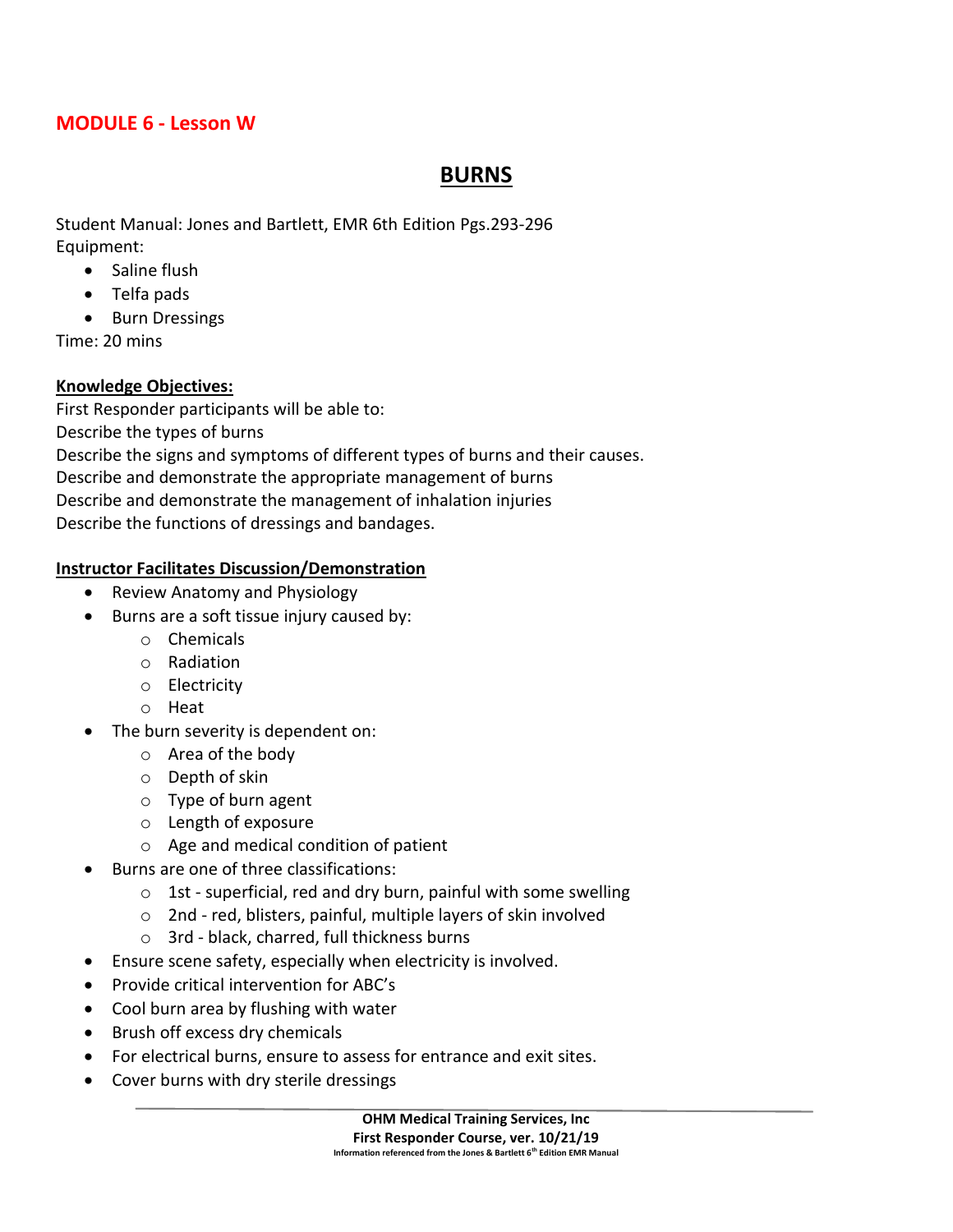- Inhalation injuries should be treated with oxygen using a non-rebreather mask@ 15LPM
- Major complications of burns are infection
- Don't use ointments or lotions on burn areas
- **Burns should be cooled only for 2 minutes, then covered with sterile dressings (per EMALB)**

#### **Instructor Facilitates Discussion/Demonstration**

The instruction demonstrates the correct technique of dealing with a patient with second-degree burns.

#### **First Responder Practice**

First responder participants break into Groups to practice minor burn care.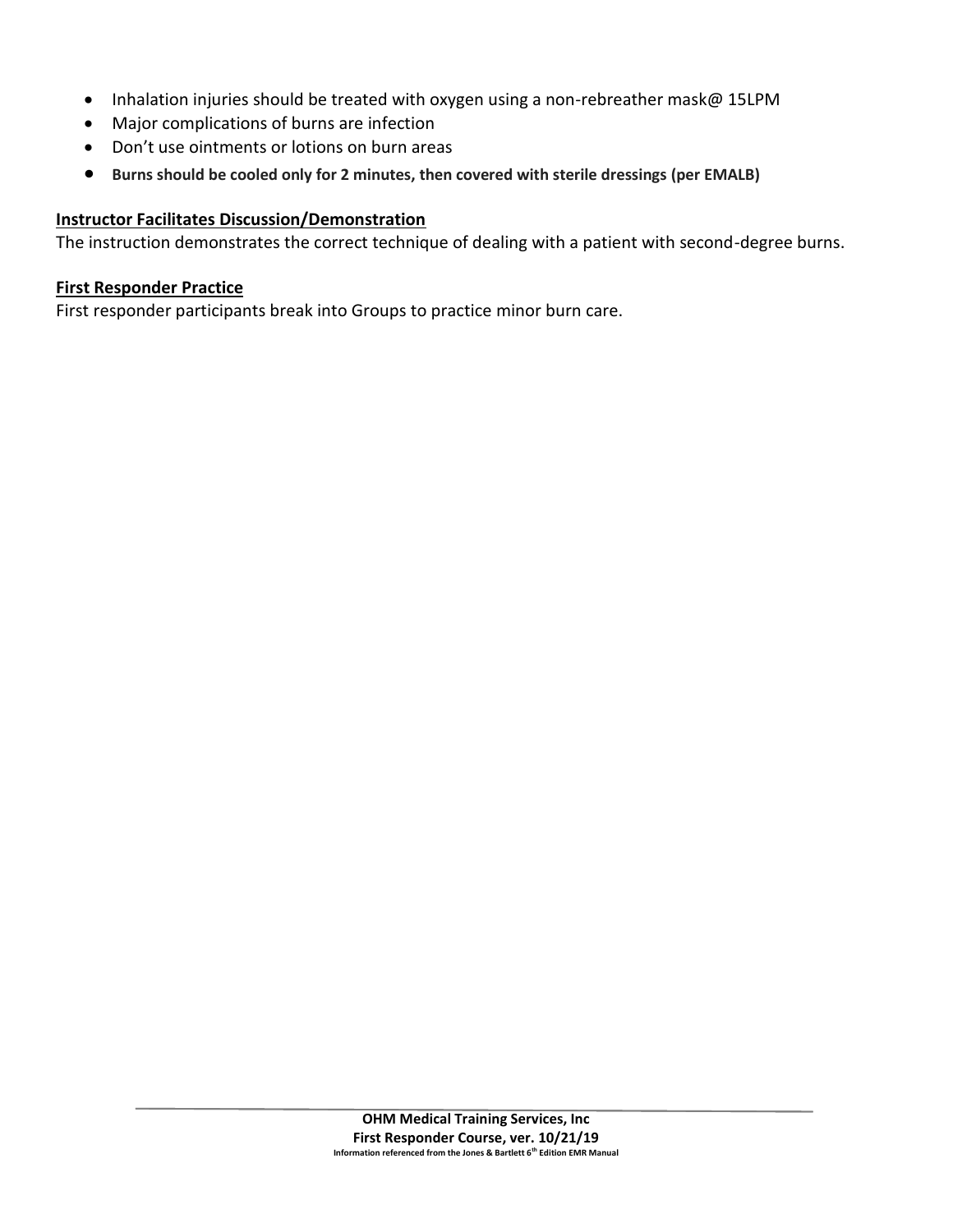## **MODULE 6 - Lesson X**

## **BEHAVIOURAL EMERGENCIES**

Student Manual: Jones and Bartlett, EMR 6th Edition, Pag 238-250 Equipment: Time: 30 mins

## **Knowledge Objectives:**

The First Responder will be able to:

- Define a medical emergency
- Define a behavioral emergency
- Describe behavioral emergencies
- Describe the patient assessment in behavioral emergencies (p.239)
- Discuss behavioral crisis
- Discuss and define a Situational Crisis (p.240-241)
- List and describe the phases of a situational crisis that includes:
- o High Anxiety or Emotional Shock
- o Denial
- o Anger
- o Remorse or Grief
- Discuss Crisis Management that includes:
	- o The role of the First Responder (Same as EMR, p.241)
	- o Communicating with the patient (p.241-243, Figure 12-3, 12-4)
- Describe the common emergency behavioral management strategies which include:
	- o Redirection
	- o Empathy
	- o Communication Skills
- List other behavioral emergency challenges:
	- o Special Populations (p.243)
	- o Crowd Control (p.243)
	- o Domestic Violence
	- o Cycles of Abuse
	- $\circ$  The Violent Patient (Emphasis on Scene Size Up. Do not enter a scene that looks potentially violent without the appropriate law enforcement)
- Discuss Violence against Health Care Providers and strategies for prevention (p.246)
- Discuss what to do if the First Responder encounters an Armed Patient (p. 246)
- Describe & Discuss other types of emotional crisis such as:
	- o attempted suicide
	- o Post Traumatic Stress Disorder (PTSD)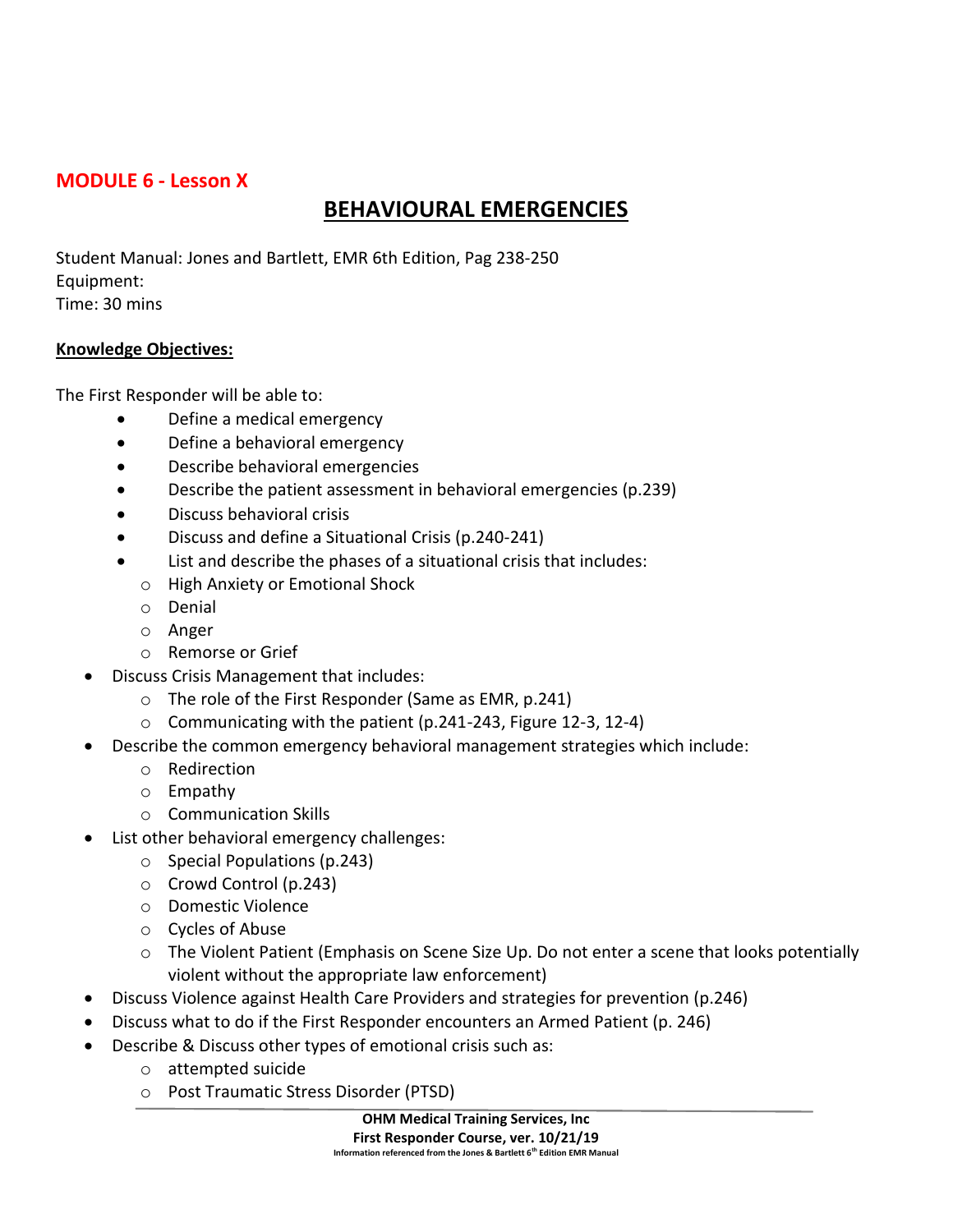- o Sexual Assault
- o Death & Dying
- Discuss Coping Mechanisms such as:
	- o Critical Incident Stress Debriefing

## **Instructor Facilitates Discussion/Demonstration**

- A medical emergency is a situation that is life-threatening or may become life-threatening if not dealt with appropriately. It is important to know the difference between medical emergencies and behavioral emergencies for the purpose of this module.
- Behavioral Emergencies o Behavior emergencies are defined when a patient exhibits abnormal behavior that would be classified as intolerable or unacceptable and may even be harmful to the patient or others.
- The instructor will lead the First Responders through the discussions listed under the Knowledge Objectives heading.
- Note: Jones & Bartlett, EMR 6th Edition Chapter 12 (p.238-251)
- Pay attention to the Case Scenarios in Chapter 12. The instructor may use the scenarios to engage the First Responder participants in the content.

## **First Responder Practice**

- First Responder participants break into Groups and are provided with a case scenario.
- Each case scenario will feature a specific problem.
- The First Responder participants will be expected to demonstrate proficiency with the material.
- The First Responder Instructor will facilitate the discussions and assess the First Responder participants to ensure the concepts are understood.
- The First Responder Instructor will provide feedback on individual and group's performance.

## **PRACTICE AND SIMULATIONS**

## **DAY 3 REVIEW**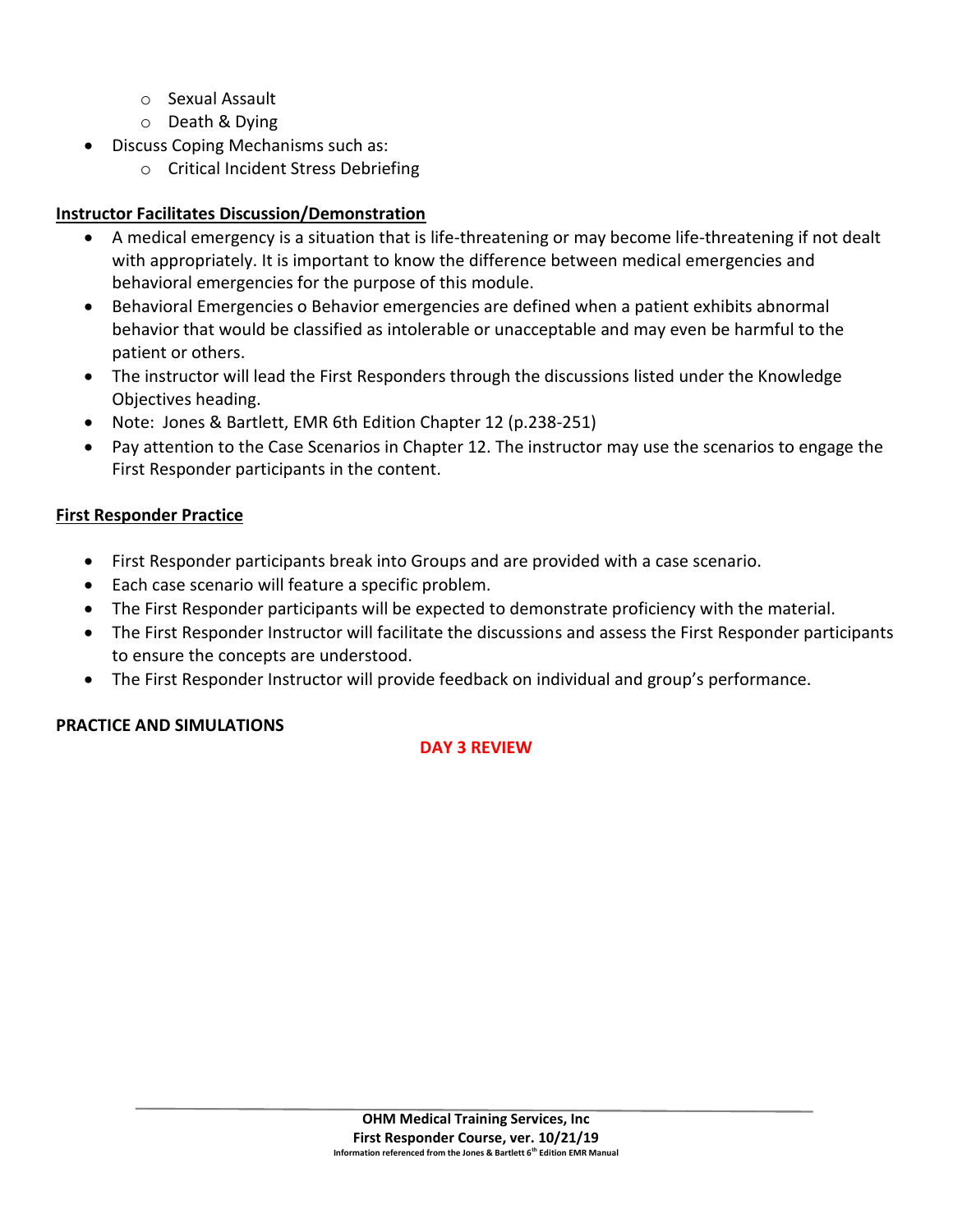## **MODULE 7 - Lesson Y**

## **POISONS/OVERDOSES**

Student Manual: Jones & Bartlett, EMR 6th Edition (Chapter 11, Poisoning and Substance Abuse, P.220-233), www.dpic.org Equipment: None

Time: 30 mins

#### **Knowledge Objectives**:

First Responder participants will be able to:

- Describe how poisons enter the body
- Describe how to access Poison Control (1-800-567-8911 or 604-682-5050)
- Describe the signs and symptoms of a patient suffering from poisoning or drug abuse.
- Describe and demonstrate the management for a patient suffering from poisoning
- Describe techniques for assessing a poisoning patient
- Discuss the role of WHMIS. What does WHMIS stand for?

## **Here is the WHMIS BC online training website:**

https://www.google.com/aclk?sa=l&ai=DChcSEwjZhOaV85nlAhXUFn0KHWtjD1UYABADGgJwdg&sig=A OD64\_03DnPw9ayooHCmA5hNiXw7Q1eDuw&q=&ved=2ahUKEwiJ7t-V85nlAhVBHDQIHT13DDcQ0Qx6 BAgOEAE&adurl=

#### **POISON CONTROL # 1-800-567-8911**

\*\*\* Note\*\*\* FRs do not use activated charcoal!!

- In Poisonings or Overdoses ventilation and patient positioning are priorities
- Discuss Naloxone with opiate overdoses
- Emphasize airway management and Naloxone administration

#### **First Responder Instructor Facilitated Discussion/Demonstration**

The FR instructor will discuss how Poisons enter the body via:

- o Ingestion
- o Inhalation
- o Absorption
- o Injection
- All chemicals have the potential to be a poison, it is the quantity that determines whether or not it is a poison.
- Discuss the general signs and symptoms of poisoning (p.221, Table 11-1)
- The FR instructor will describe how to contact a Poison Control Center (PCC)
- The FR instructor will provide the pertinent information that the Poison Control Center requires. This information will include
	- o Age of patient
	- o Weight of patient
	- o Time of exposure
	- o Duration of exposure
	- o Type of exposure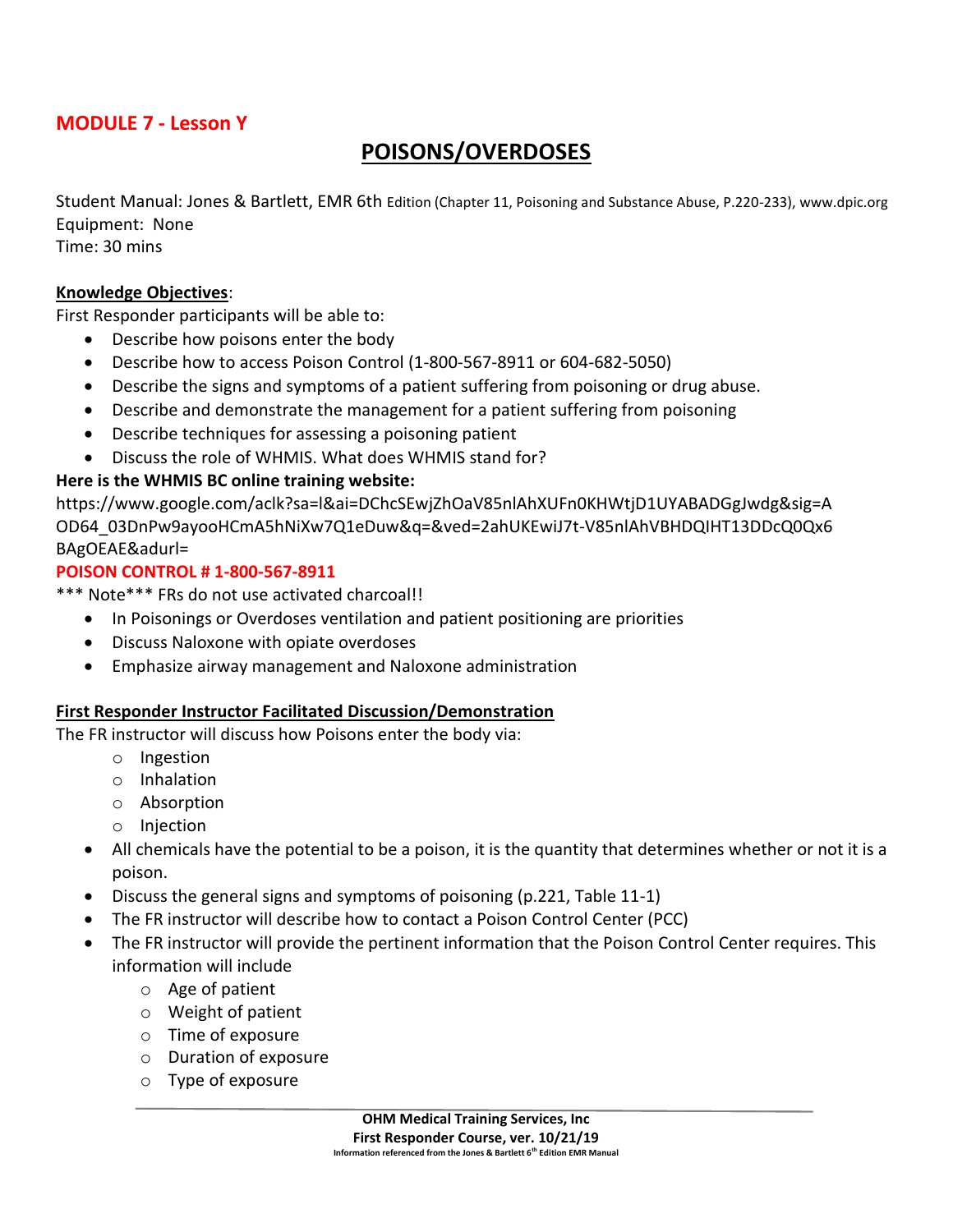- o Name of poison
- Follow all instructions from the PCC and do give the patient anything to eat or drink unless directed by the PCC
- Keep all medication bottles, labels, and containers, providing drug information to provide the necessary information to the PCC.
- First Responders should be cautious to avoid becoming a victim to a hazardous chemical
- Discuss the role of WHMIS in relationship to a hazardous chemical exposure (Note: this is not a WHMIS course)
- Discuss Drug Abuse management and the effects of different drugs with a strong focus on opiate overdoses.
- Narcan Protocol for First Responders:
	- $\circ$  Ventilation of the patient is the most important thing in any respiratory issue.
	- $\circ$  Narcan given IM (Intramuscular) 0.4 mg IM (Deltoid or Thigh) every 3 mins as needed to a maximum of 3 doses.
	- $\circ$  Below is the Legislation enacted in 2016 allowing all First Responders along with the public to give Naloxone to people of a suspected overdose.

## **Naloxone protocol (per EMALB)**

Check and open the airway, ventilate, evaluate, medicate, evaluate and support, and determine if an additional dose is required. The only difference for First Responders is the need to escalate the 911 call if the patient is unresponsive whereas higher licence levels have the ability to prepare and transport the patient.

The information is taken directly from the EMALB website:

PROVINCE OF BRITISH COLUMBIA REGULATION OF THE MINISTER OF HEALTH Emergency Health Services Act Ministerial Order No. M397

I, Terry Lake, Minister of Health, order that Date(a) section I 0 ( 4) to (7) of the Emergency Medical Assistants Regulation, B.C. Reg. 210/20 I 0, is repealed, and (b) the Health Professions General Regulation, B.C. Reg. 275/2008, is amended as set out in the attached Schedule. (This part is for administrative purposes only and is not part of the Order.) Authority under which Order is made: Act and section: Emergency Health Services Act, R.S.B.C. 1996, c. 182, s. 15 (2) (a) and (d); Health Professions Act, R.S.B.C. 1996, c. 183, s. 12 (2) (d) and (e) Other: Ml91 /2010, M235/2008 October II , 2016 2/RJ786no t6/3 page I of 2 SCHEDULE The Health Professions General Regulation, B.C. Reg. 275/2008, is amended by adding the following section: Exception for opioid overdose 9 ( 1) This section applies despite (a) section 4 (2) of the Medical Practitioners Regulation, and (b) any limit or condition imposed under an enactment on the practise of a profession, occupation or trade by a person or class of persons. (2) If a person who is not otherwise authorized to administer naloxone to another person suspects that another person is suffering from an overdose of opioids, the person may assess and treat the other person if treatment is limited to the emergency administration of (a) naloxone, by intramuscular injection or intranasally, and (b) first aid. (3) Despite subsection (2), a person must not administer naloxone under that subsection to a person who is within a hospital setting, whether or not the other person is admitted as a patient.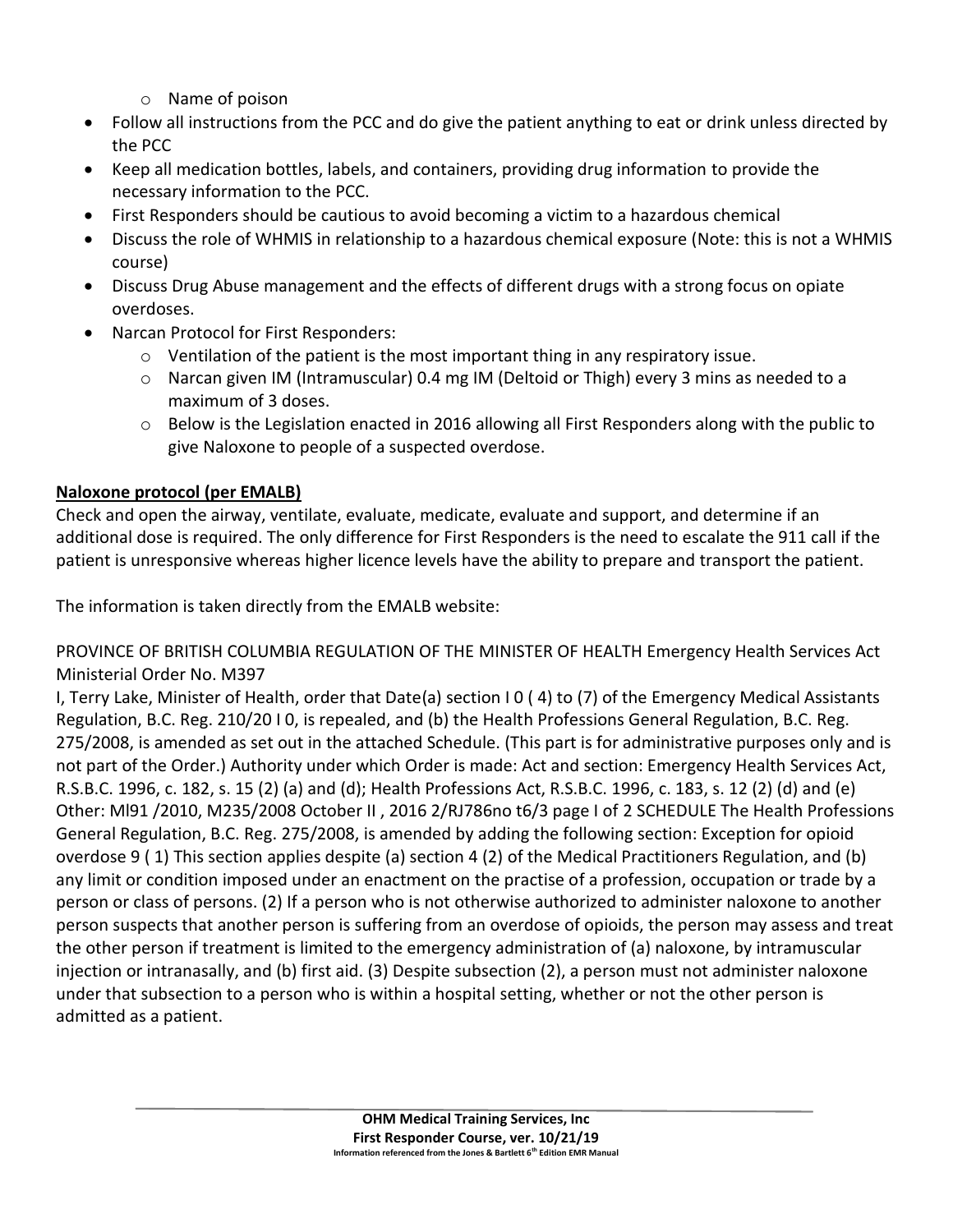## **MODULE 7 - Lesson Z**

## **ENVIRONMENTAL EMERGENCIES**

Student Manual: Jones & Bartlett, EMR 6th Edition Chapter 13, (p.254-263) Equipment: N/A Time: 20 mins

## **Knowledge Objectives:**

The First Responder participant will:

- Describe the signs and symptoms of heat exhaustion, heat stroke, hypothermia, and near drowning.
- Describe the management of a patient experiencing an environmental emergency.

#### **Instructor Facilitated Discussion/Demonstration**

- The First Responder instructor will discuss the environmental factors affecting body temperature. This includes:
	- o Air temp
	- o Wind
	- o Humidity
	- o Clothing worn
	- o Activity and sweating
	- o Body type
	- o Food/fluids
	- o Age
	- o medical condition of patient
	- Discuss Overexposure conditions including:
		- o Heat exhaustion
		- o Heat stroke: a shutdown of the body's heat regulating mechanisms
		- o Body has no more fluid to sweat
		- o Body core temp increases
		- o Loses responsiveness and dies
		- o Remove patient from environment
		- o Remove restrictive clothing
		- o Apply cool, damp clothes to the head, neck and spine of patient.
- Hypothermia: a cooling of the body's core temperature
- Discuss the signs and symptoms of hypothermia
	- o Remove wet clothing from patient and patient from wet environment
	- o Dry the patient and place in warm dry blankets and clothes o Warm the patient gradually, as long as warmth can be maintained
	- $\circ$  If checking pulse in a patient who may be in cardiac arrest assess for a minimum of 30 seconds to a minute as their pulse may slow dramatically.
- Discuss the signs and symptoms of frostbite
- Discuss the treatment for frostbite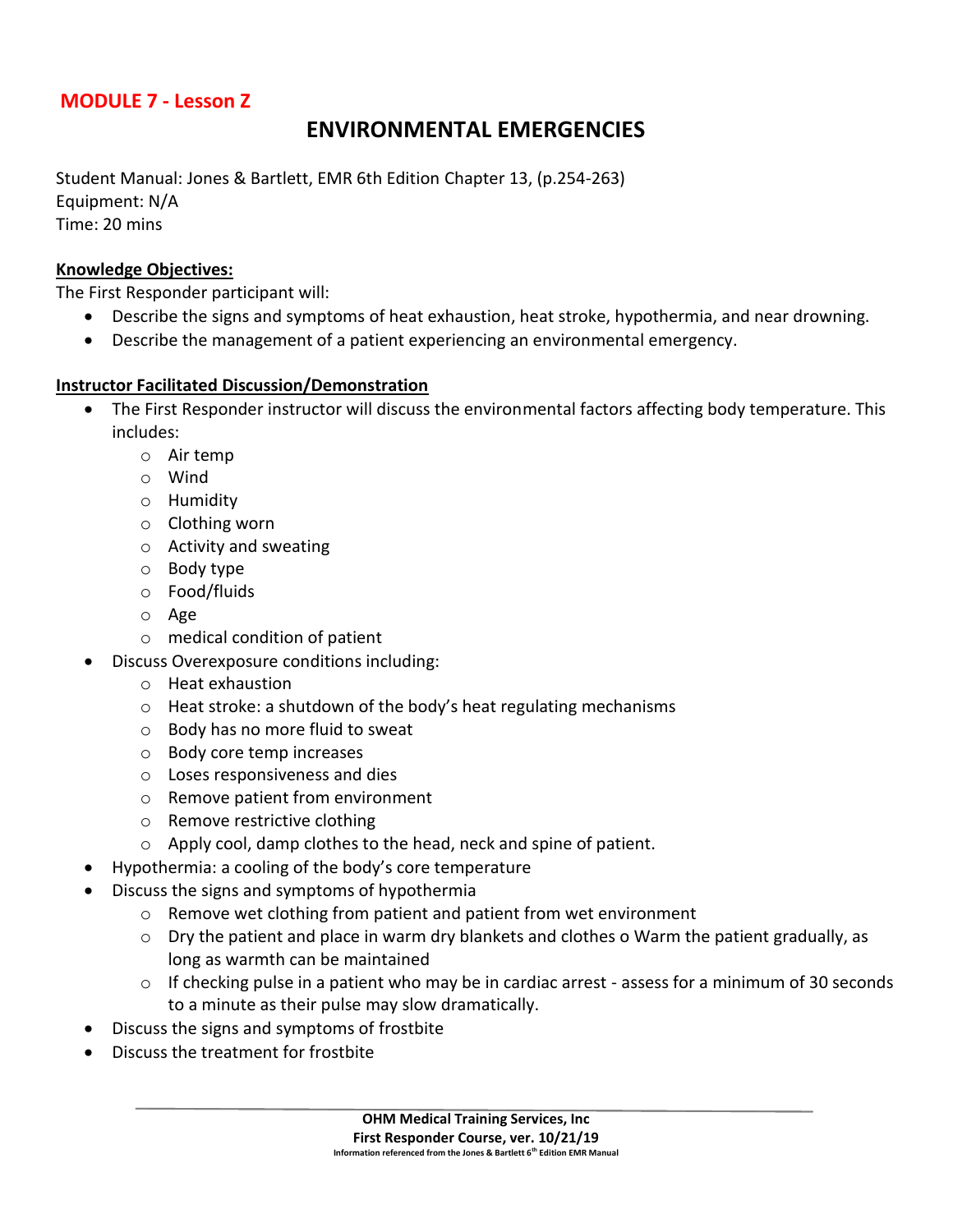- Discuss and define Near drowning inhalation of water into the lungs, after submersion
- Discuss the signs and symptoms of near drowning

#### **First Responder Practice**

• First Responder participants will form into groups to discuss heat emergencies.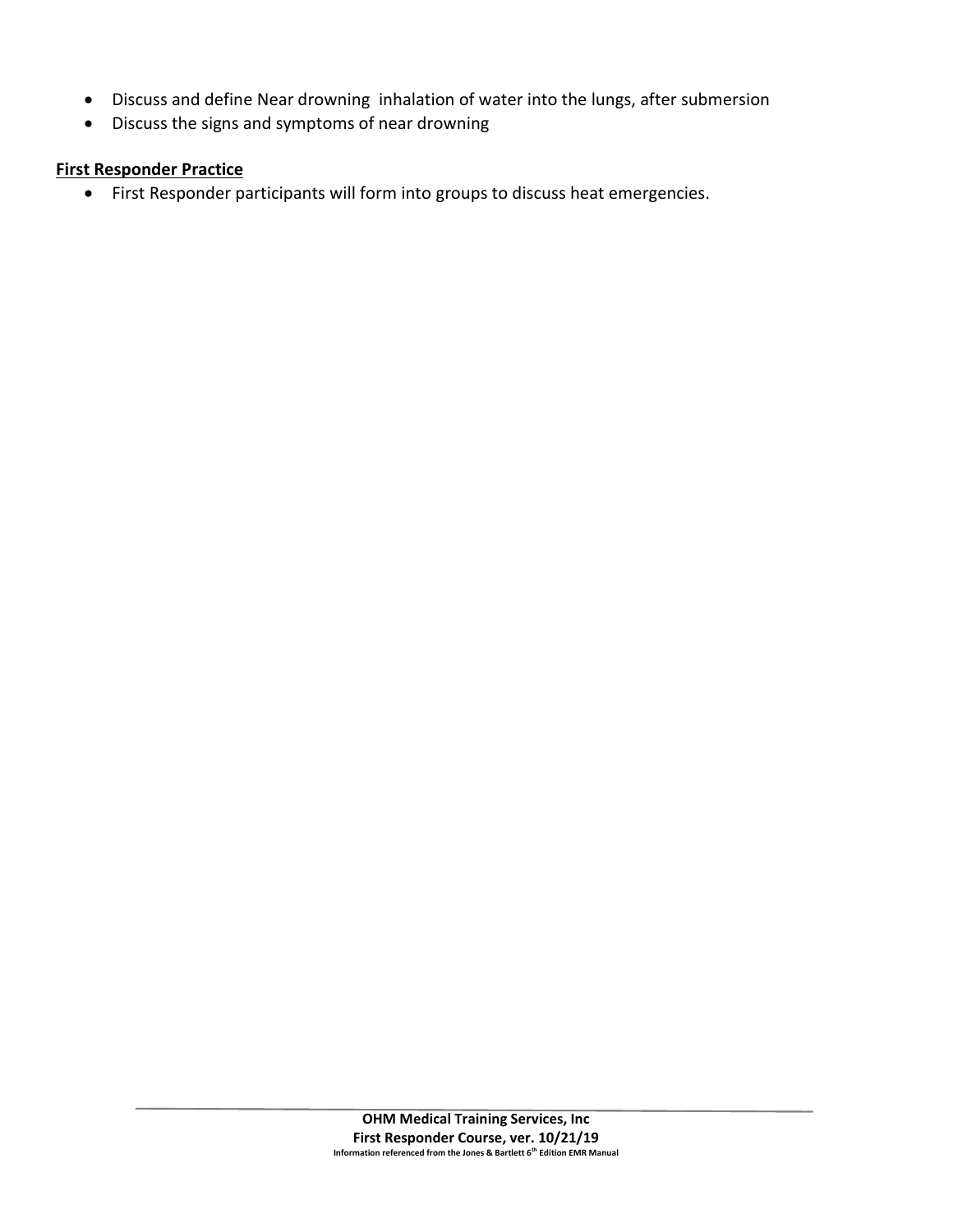## **EYE INJURIES**

Student Manual: Jones & Bartlett, EMR 6th Edition Chapter 14 (p. 288-289) Equipment:

- Eye cups
- Eye wash bottle
- Cotton swabs

Time: 15 Mins

## **Knowledge Objectives:**

Upon completion the First Responder will be able to:

- Describe the anatomy of the eye
- Describe the 3 main types of eye injuries
- Describe and demonstrate the management of a patient with an eye injury

## **Instructor Facilitates Discussion/Demonstration**

- Review Anatomy and Physiology of the eye
- The three main types of eye injuries include:
	- o Direct force
	- o Burns
	- o Foreign bodies
- Immobilize all object penetrating or impaled in the eye. Immobilize the eye if injured
- Ruptured or leaking eyeball must be dressed lightly, and the First Responder must avoid pressure over the area injured.
- An eye exposed to chemicals must be flushed with water immediately for 20 minutes minimally. Always seek medical attention.

## **Instructor Facilitates Discussion/Demonstration**

The instructor demonstrates the correct technique of managing a patient with an eye injury.

## **First Responder Practice**

The First Responders participants will break into groups to practice and discuss recognition and management of eye injuries.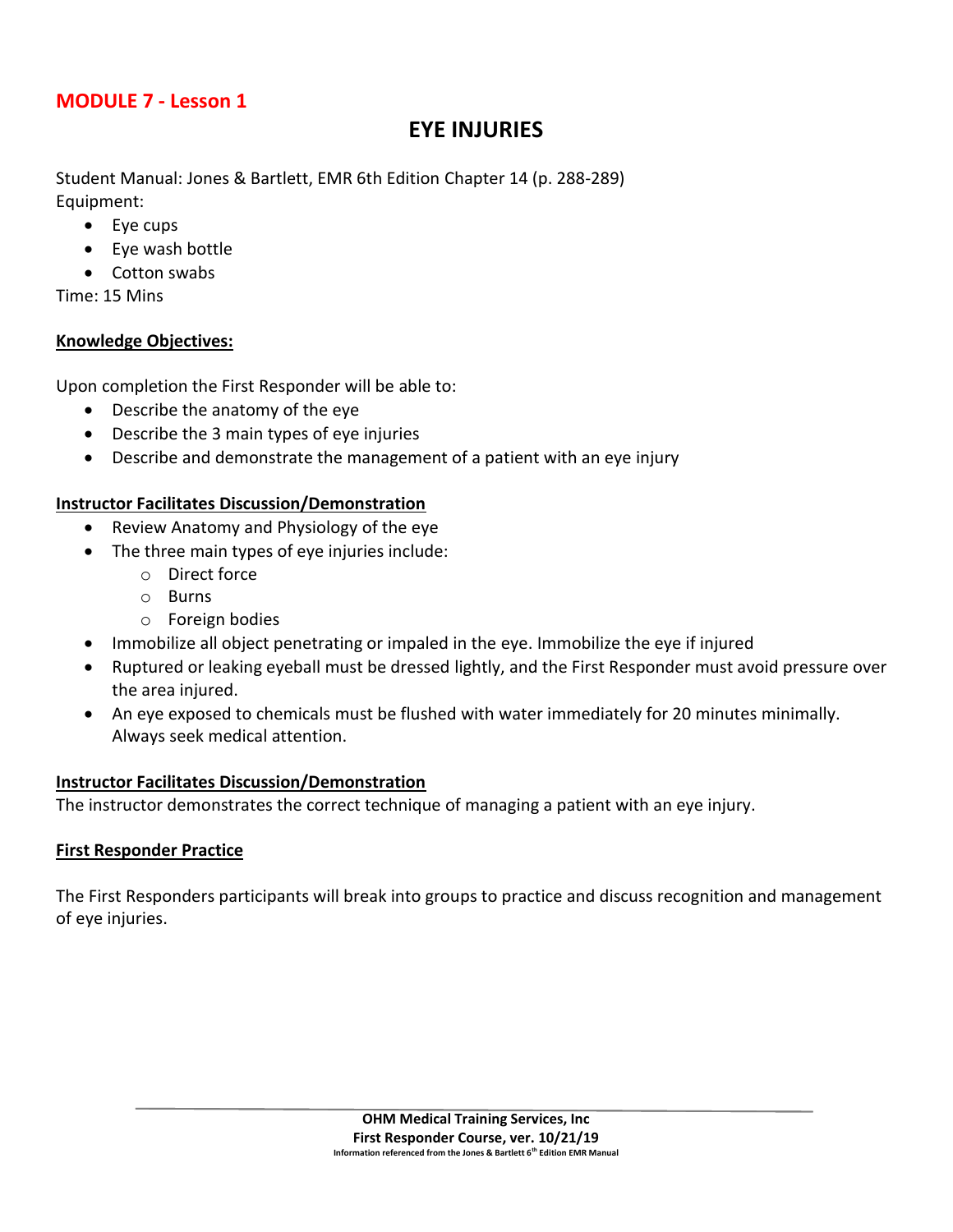## **IMMOBILIZATION AND PACKAGING DRILLS**

Student Manual: Jones & Bartlett, EMR 6th Edition pgs. 45-56 Equipment:

- Hard collars
- Sandbags
- Spider straps
- Spine boards
- Clamshells
- FR Jump kit

Time: 80 mins

## **Knowledge Objectives:**

This unit is for First Responder participants to practice immobilization and packaging of patients.

## **First Responder Practice:**

First Responder participants break into groups and practice immobilization and packaging of patients in the supine position and lateral. Using both spine boards and clamshells.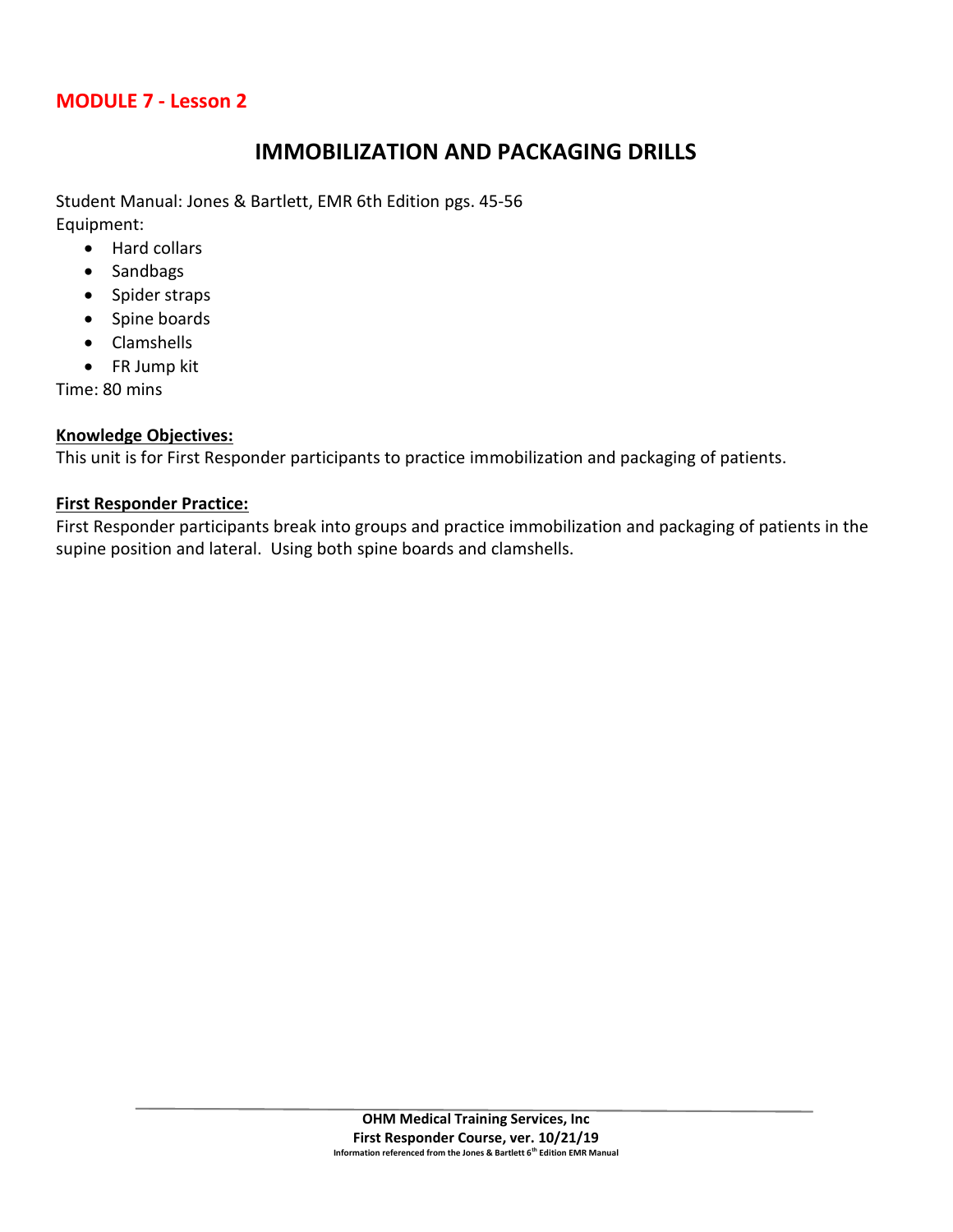## **Childbirth**

Student Manual: Jones & Bartlett, EMR 6th Edition, p. 344-352

Equipment: PPE, Umbilical Cord Clamp, clean drapes and towels, Gauze pads, Towels and Blankets for the newborn, Bulb syringe, Plastic placenta bag, Sheets and towels for mother, Suction, Oxygen and Newborn size face mask, and EHS Fetal Maternity Kit if possible (p. 349, Figure 16-4) Time: 25 mins

## **Knowledge Objectives:**

The First Responder participant will be able to:

- Discuss the anatomy and physiology associated with a pregnancy (p.345)
- Define and discuss the three stages of labour (p.346)
- Describe the timing of contraction cycles (p.346)
- Describe the detection crowning (p.347)
- Discuss the preparations required for delivery (p.347)
- Discuss the Standard precautions required during childbirth (p.347)
- Describe his or her role while assisting with delivery (p.349)
- Discuss the First Responder role when caring for the Newborn (p.347-351, Figure 16-6 & Figure 16-7)
- Describe and discuss the delivery of the placenta (p.351)
- Describe the aftercare of the mother and newborn (p.352)
- Discuss the role of the First Responder during the resuscitation of the newborn (p.352-353)

The First Responder will have a general understanding of the complications of pregnancy which includes (p. 353-356):

- Ectopic Pregnancy & Shock
- Miscarriage & Vaginal Bleeding
- Premature Birth
- Unbroken Bag of Waters
- Prolapse of the Umbilical Cord
- Breech Birth
- Stillborn Delivery
- Multiple Births
- Excessive Bleeding Post Delivery
- Vehicle Collision and Pregnant Women (p.356)
- Describe the management of bleeding during the pregnancy

## **Instructor Facilitates Discussion/Demonstration**

- Discuss anatomy and physiology associated with pregnancy
- Define the three stages of labour
- Discuss the signs and symptoms of imminent delivery
- Discuss the preparation for delivery
- Management of childbirth Management of bleeding during pregnancy

## **Note: First Responders are NOT permitted to do internal examinations**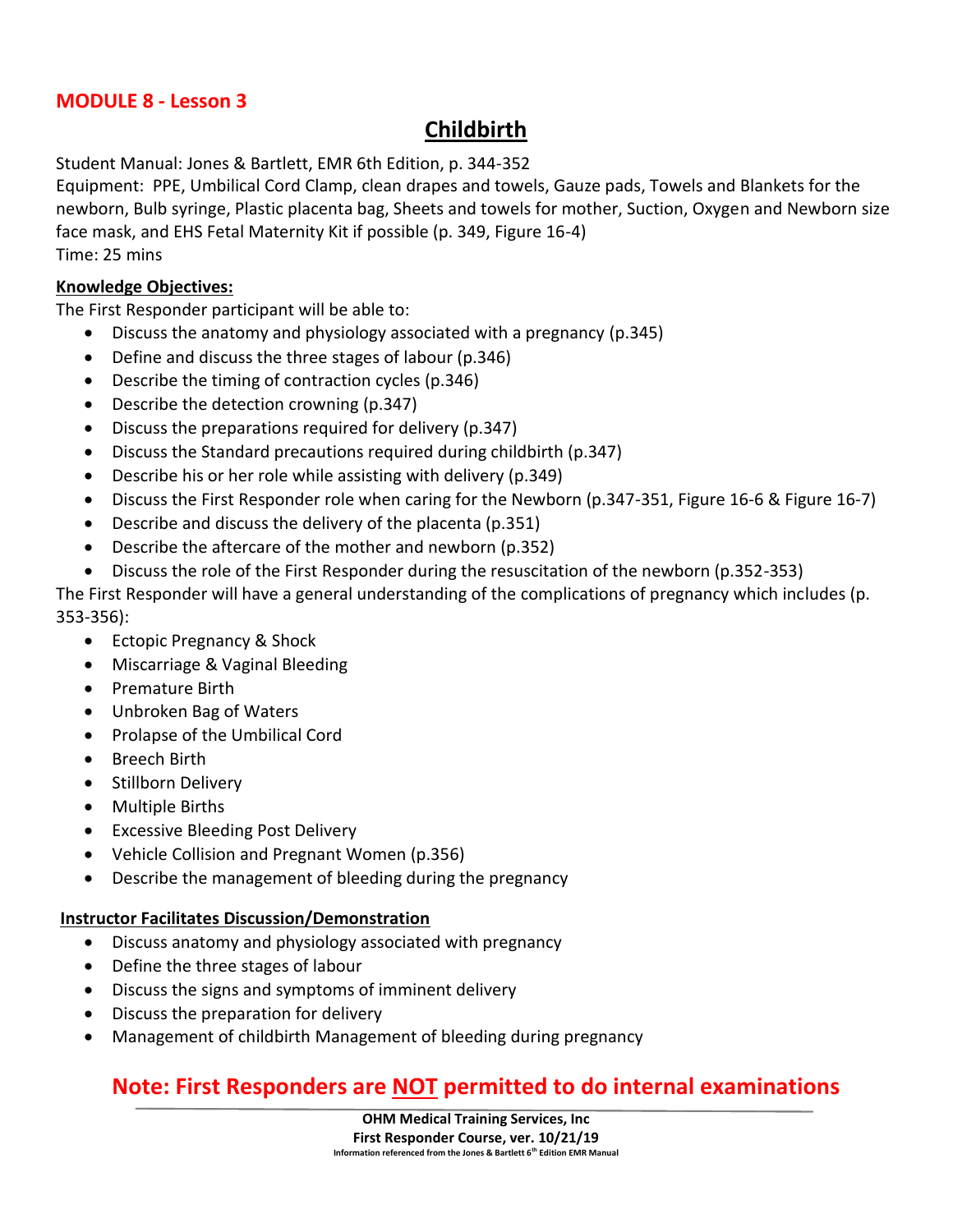## **MULTI-CASUALTY INCIDENTS**

Student Manual: Jones & Bartlett, EMR 6th Edition, p.434-441 It is recommended, First Responders have Incident Command System 100 (ICS) minimum and be familiar with the ICS. Equipment: None Time: 25 mins

#### **Knowledge Objectives:**

The First Responder participant will be able to:

- Define triage and a Multi-Casualty Incident
- Understand The START Triage system
- Describe the Colors of triage and what they mean
- Discuss the management of a Multi-Casualty Incident

#### **Instructor Facilitates Discussion/Demonstration**

- Define a Multi-Casualty Incident
- Discuss scenarios, which would involve a Multi-Casualty Incident
- Discuss the START Triage system
- Discuss the colors of triage and how they are used
- Discuss communication, leadership and the management of a Multi-Casualty Incident
- START Triage Reference: Taken from Google First aid for Free Picture Gallery

#### **First Responder Practice**

- FR Participant break into small groups and discuss different scenarios
- The FR participants will create a Multi-Casualty Incident plan.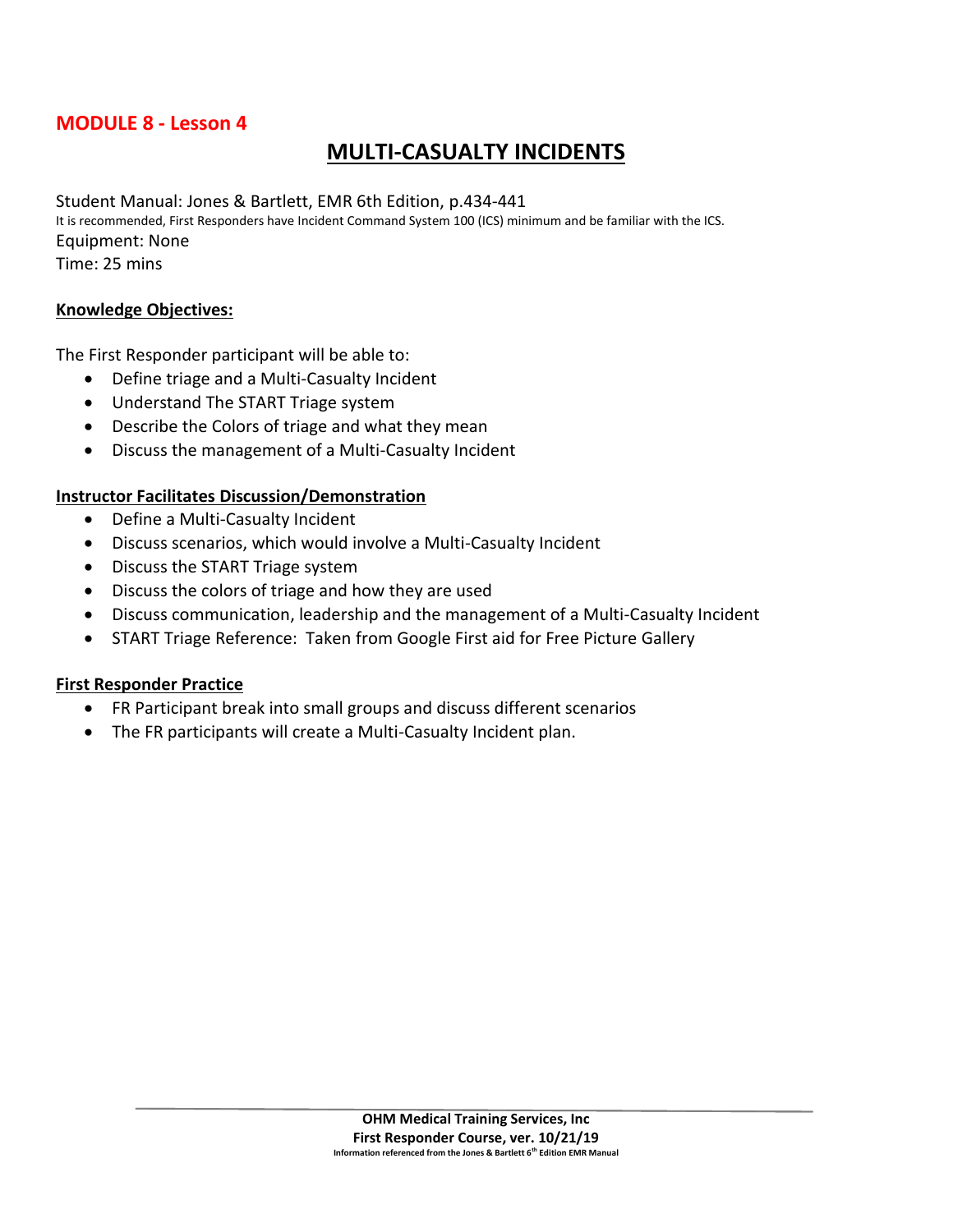## **AMBULANCE ORIENTATION / FAMILIARIZATION**

(This is based on each community having the ability to access an Ambulance)

Student Manual: Equipment: Ambulance Time: 30 mins

## **Knowledge Objectives:**

First Responders will go through an ambulance and locate common equipment used when responding to an emergency.

The First Responder participants will identify the equipment required to assist the paramedics when responding to a trauma or medical emergency.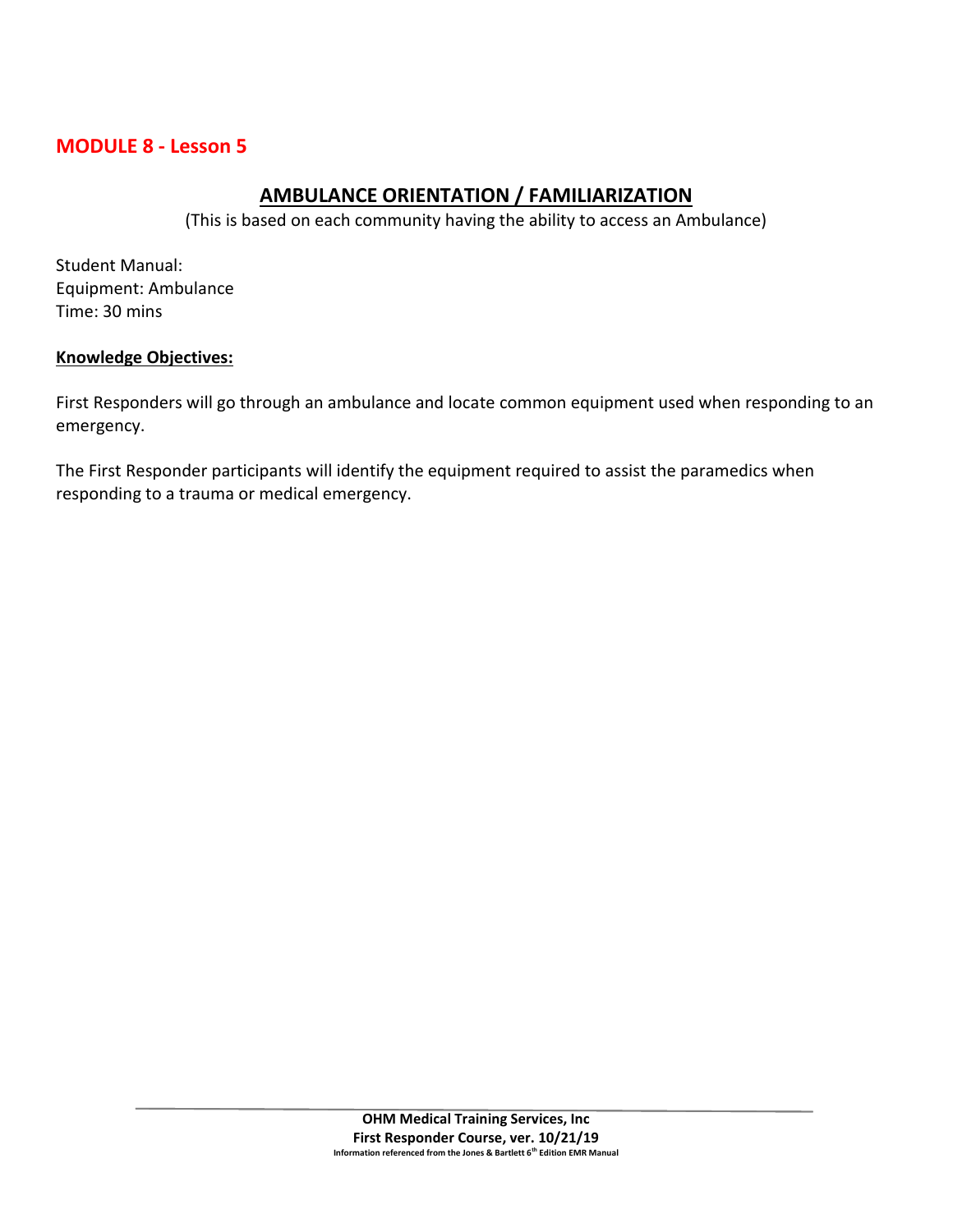#### **PRACTICE AND SIMULATIONS**

Equipment: - First Responder jump kit, PPE

#### **Scenario 1**

A warehouse worker is stacking pallets. A large barrel rolls off the top pallet and strikes the worker in the head. The worker is laying on his back and appears dazed. He makes eye contact with the First Responder as he approaches. The area is safe. There is no further danger of barrels falling. The patient is disoriented. The patient cannot describe what happened. He is not visibly short of breath. There is no work of breathing noted. He has a pulse rate of 110 beats per minute. The patient has a large open wound to the back of his head, and it is bleeding profusely. There is blood coming from both ears.

#### **Scenario 2**

An intoxicated male is woodworking in his garage. He is cutting wood with his skill saw, when it slips and cuts a deep laceration across the top of his right leg. Blood is spurting from the leg. The First Responder arrives on scene to find a large amount of blood on the garage floor. The patient is pale, clammy, and cool to touch.

#### **Scenario 3**

An elderly lady crossing the street was struck at high speed by a sports car. She is laying on the side of the road and unresponsive. There is visible deformity of the legs. Blood is oozing from her nares. She appears to be in a semi-prone position.

#### **Scenario 4**

An 11-year-old girl was playing in a snow fort when she went head first into the hole to retrieve her cap. She was unable to climb out and became unresponsive as the air in the hole was rapidly used up. The First Responder pulls her from the hole and notices frozen blood in her right ear. She is unresponsive with no rise and fall of the chest.

#### **Scenario 5**

A skier crashes into a tree. He has struck his head and complains of being upside down. He is asking for the First Responder to take him out of the trees. However, the patient is supine beside the tree. There are no visible wounds noted.

#### **Scenario 6**

A despondent male is sitting on the bridge railing. He is threatening to jump off the bridge. What interventions are required next?

#### **DAY 4 REVIEW**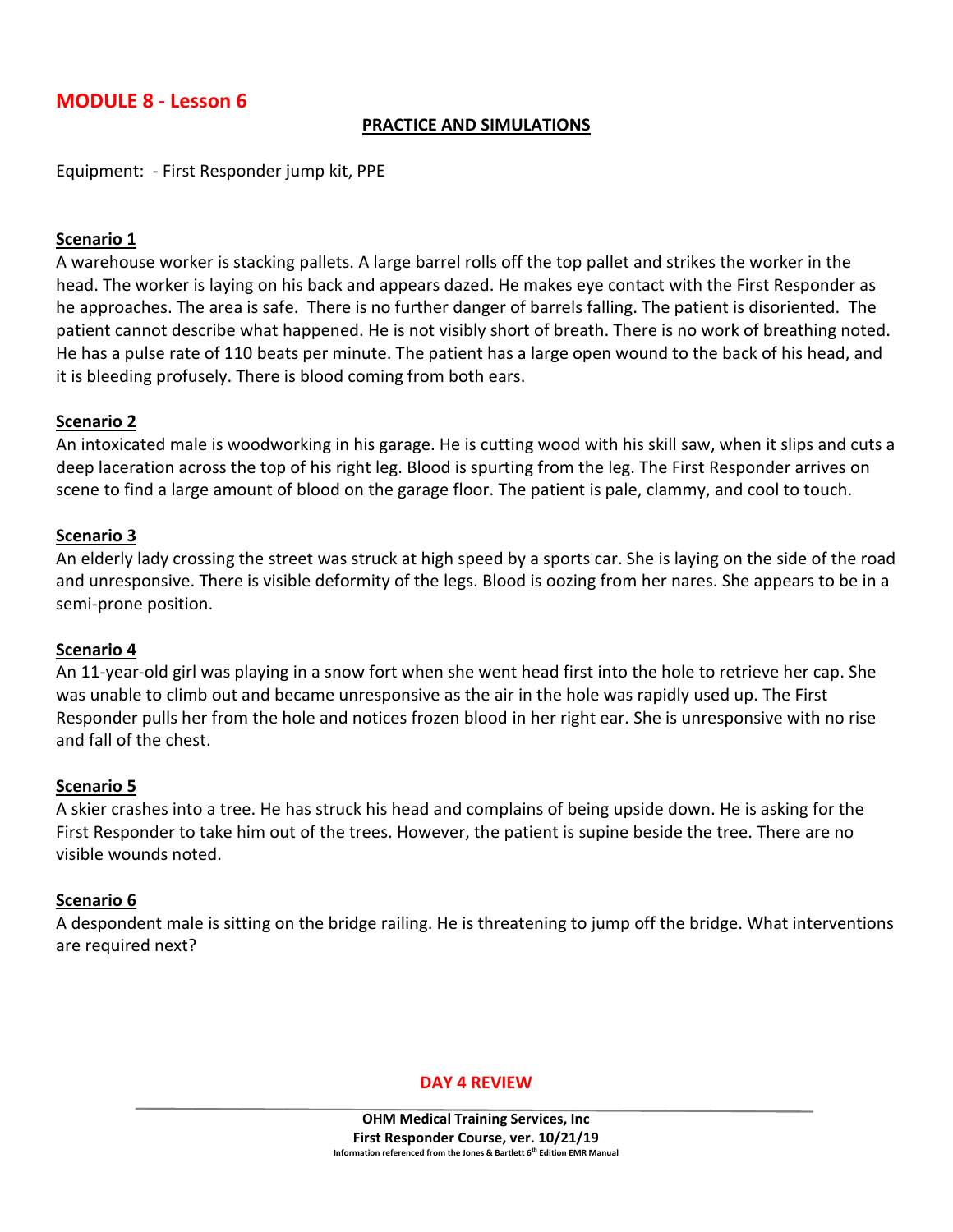## **First Responder Participant Feedback/Evaluation**

- At the end of the course, First Responders complete a course evaluation form and receive a written final examination
- The instructor will provide a performance review to the First Responder participant to determine if course objectives have been achieved.
- First Responder instructors must ensure all First Responder participants, have demonstrated the required skills and understanding of concepts to achieve success in the course.
- If the First Responder participant, has done poorly on the written exam and the practical skills of the course, the instructor may elect to spend extra time with the FR participant to help him or her achieve success with the FR course.
- Extra time to remediate the FR participant should be considered, only if the FR instructor determines if remediation can be completed in a reasonable amount of time (This will be left up to the instructor).
- If the First responder clearly does not have an understanding of the course concepts and skills by the end of the course, the First Responder Instructor will conclude the FR participant unsuccessful.
- The FR Instructor must provide reasons for the FR participants unsuccessful completion and include strategies to improve the FR participants performance.
- Unsuccessful FR participants can re-register and take the course again.

## **Group activities:**

- 1. Have students work in teams or small groups.
- 2. Provide appropriate equipment for the skill or scenario presented.
- 3. The FR instructor will illustrate an appropriate scenario for the topic discussed and observe the team dynamics.
- 4. An emphasis will be on team building and the roles each member of the team plays.
- 5. With time permitting, each FR participant will take turns being the team leader.
- 6. The team must demonstrate the correct skill and understanding of the concept being taught.

## **Medical terminology review:**

1. To assist the FR participant with a greater understanding of the medical terminology within the Jones & Bartlett, EMR 6th Edition, see Appendix A: Medical Terminology (p.454-455). FR participants can refer to the appendix and highlighted words in the text to gain an understanding of the terminology.

2. In addition, the glossary at the back of the textbook (p.460-466) can assist FR participants to gain a better understanding of the medical terminology within the course material.

3. The FR instructor is expected to be familiar with the medical terminology to assist the FR participant gain a greater understanding.

4. At times, FR participants require an explanation beyond the text. Not all learners can grasp an understanding from a textbook and may need the content explained verbally by the instructor.

5. Encourage the FR participants to read the text and to utilize the learning objectives and learning aids embedded within the content of the textbook.

6. The "Skill- Drills", "Words of Wisdom" captions, the reference to specific topics highlighted in the chapter readings, and the "Ready for Review" prep kit at the end of every chapter, are all important to gain a better understanding of the key concepts within the lecture.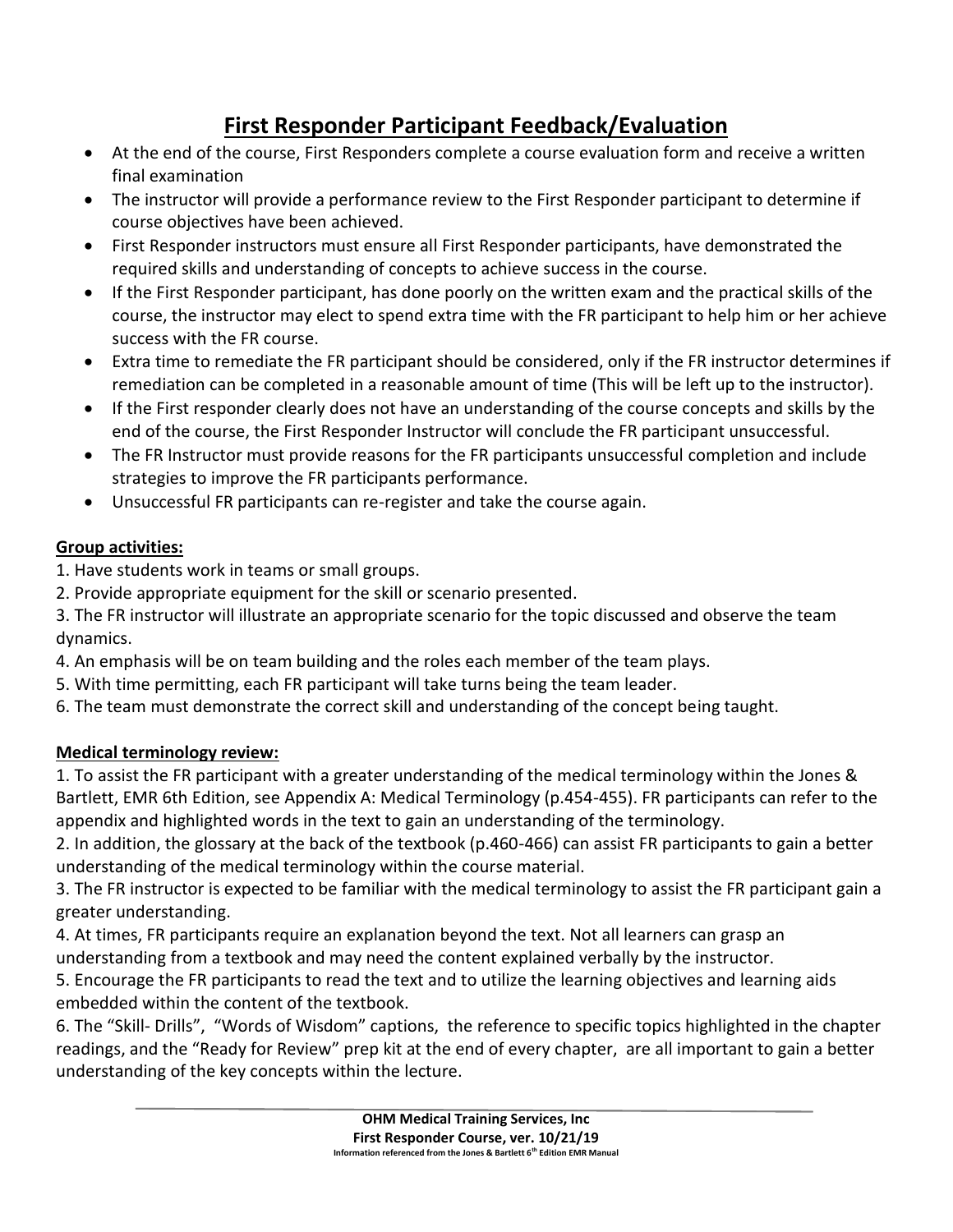7. The FR instructor can assess learning needs by discussing and assessing the FR participant and then guide the First Responder to the correct content within the text and related material provided.

8. The instructor can facilitate engagement and participation with discussions, by utilizing the cases at the back of each chapter of the textbook.

9. The instructor must have a working knowledge of the textbook and be familiar with EMA Licensing FR policies and procedures. In addition, the FR instructor must be aware of National policies and procedures as this course can be taught in other geographical locations across Canada.

## **Lecture**

## *I. Introduction*

A. This chapter introduces the two most important lifesaving skills:

- Airway care
- Rescue breathing
- B. Patients must have an open airway and must maintain adequate breathing to survive.
- C. By using simple skills, you can often make a difference between life and death.
- D. The "ABCs" of life saving skills:
- Airway
- Breathing
- Circulation
- E. Remember to intervene for life threatening issue.

## *II. Anatomy and Function of the Respiratory System*

A. To maintain life, all humans must have food, water, and oxygen.

- Lack of oxygen, even for a few minutes, can result in irreversible damage and death.
- If brain cells are deprived of oxygen and nutrients for 4 to 6 minutes, they begin to die.
- Brain death is followed by the death of the entire body.

B. The main purpose of the respiratory system is to provide oxygen and to remove carbon dioxide from the red blood cells as they pass through the lungs.

C. Parts of the body used in breathing

- Mouth (oropharynx)
- Nose (nasopharynx)
- Trachea (windpipe)
- Lungs
- Diaphragm (dome-shaped muscle between the chest and the abdomen)
- Numerous chest muscles

D. In an unconscious patient lying on his or her back, the passage of air through both nose and mouth may be blocked by the tongue.

- The tongue is attached to the lower jaw (mandible).
- A partially blocked airway often produces a snoring sound.

E. Other parts of the respiratory system

- At the back of the throat are two passages:
	- o The esophagus (the tube through which food passes)
	- o The trachea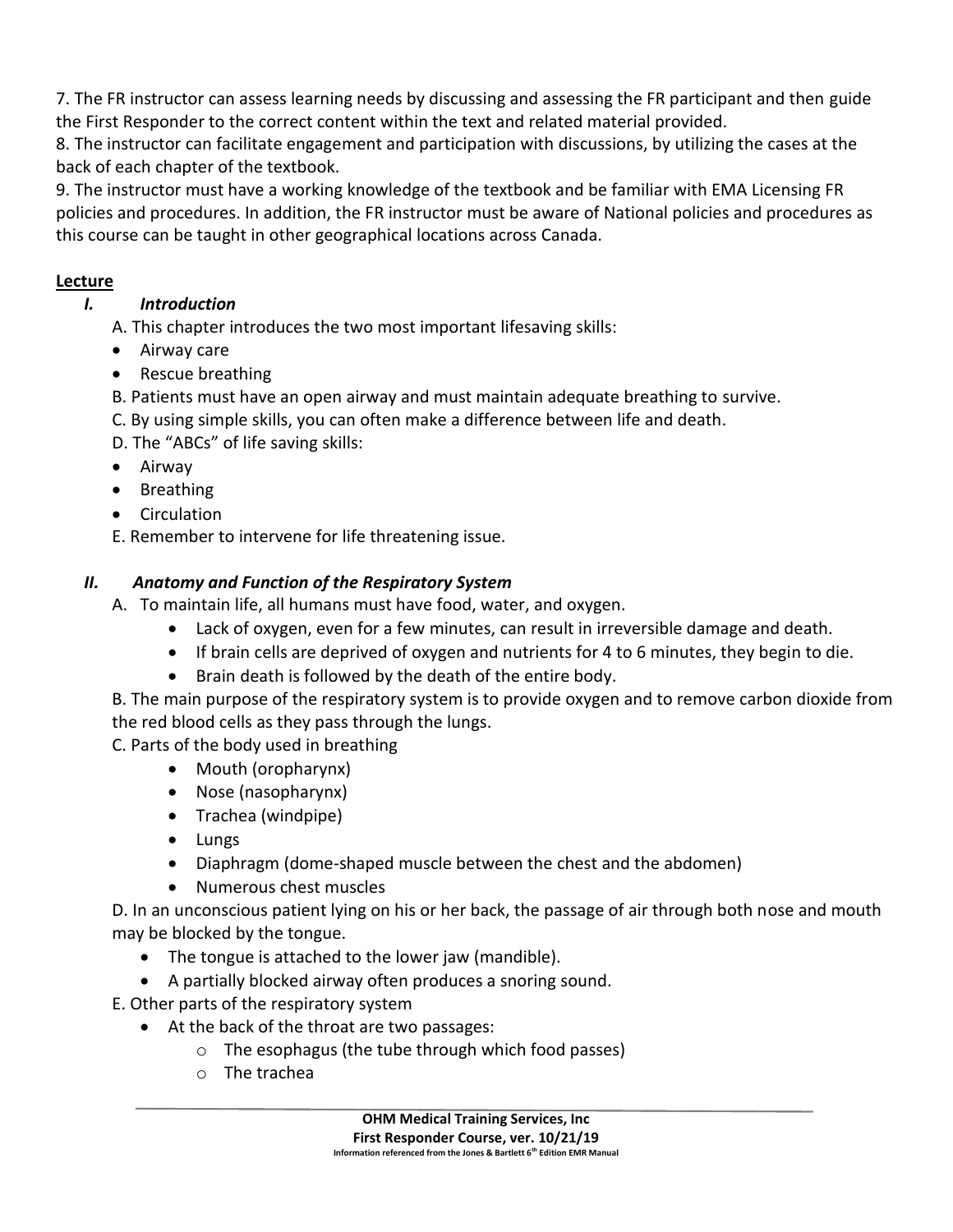- The epiglottis is a thin flapper valve that allows air to enter the trachea but helps prevent food or water from entering the airway.
- Below the trachea, the airway divides into the bronchi (two large tubes supported by cartilage).
- The lungs are located on either side of the heart and are protected by the sternum at the front of the body and by the rib cage at the sides and back.
- The smaller airways that branch from the bronchi are called bronchioles.
- The bronchioles end in tiny air sacs called alveoli.
- The actual exchange of gases takes place across a thin membrane that separates the capillaries of the circulatory system from the alveoli of the lungs.
	- $\circ$  the exchange of oxygen and carbon dioxide that occurs in the alveoli is called alveolar ventilation.
	- $\circ$  the amount of air pulled into the lungs and removed from the lungs in 1 minute is called minute ventilation.

F. When a patient is not breathing, artificial ventilation is necessary to supply oxygen to the heart and the rest of the body.

G. The lungs consist of soft, spongy tissue with no muscles.

- Movement of air into the lungs depends on movement of the rib cage and the diaphragm.
- When the diaphragm contracts during inhalation, it flattens and moves downward.
- On exhalation, the diaphragm relaxes and once again becomes dome shaped.

## *III. "A" Is for Airway*

A. In healthy individuals, the airway automatically stays open.

- B. An injured or seriously ill person is not able to protect the airway, so it may become blocked.
	- You must check the condition of the patient's airway and correct any problem to keep the patient alive.
- C. Check for responsiveness.
	- Determine whether the patient is responsive or unresponsive by asking, "Are you okay? Can you hear me?"
	- If you get a response, you can assume that the patient is conscious and has an open airway.
	- If there is no response, gently shake the patient's shoulder and repeat your questions.
	- If the patient is unresponsive, call 9-1-1 first before doing anything for the patient.
	- After calling 9-1-1, position the patient by supporting the patient's head and neck and placing the patient on his or her back.

## D. Correct the blocked airway.

- An unconscious patient's airway is often blocked because the tongue has dropped back and is obstructing it.
	- $\circ$  Simply opening the airway may enable the patient to breathe spontaneously.
	- o Head tilt–chin lift maneuver
	- o lace the patient on his or her back and kneel beside the patient.
	- o Place one hand on the patient's forehead and apply firm pressure backward with your palm.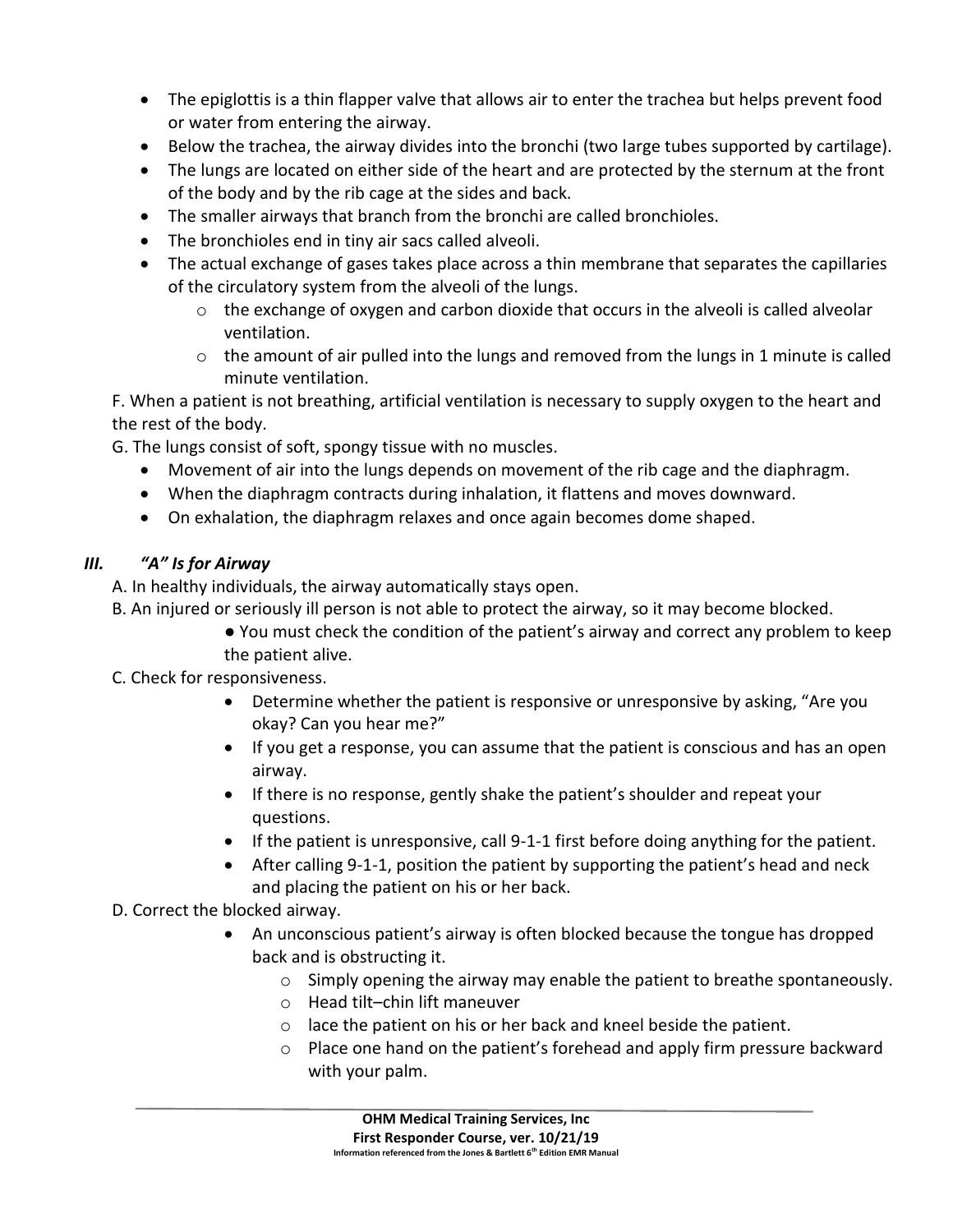- $\circ$  Place the tips of the fingers of your other hand under the bony part of the lower jaw near the chin.
- o Lift the chin forward to help tilt the head back.
- Jaw-thrust maneuver
	- o Use this technique if you suspect a neck injury.
	- o Place the patient on his or her back and kneel at the top of the patient's head.
	- $\circ$  Place your fingers behind the angles of the patient's lower jaw and move the jaw forward with firm pressure.
	- o Tilt the head backward to a neutral or slight sniffing position.
	- $\circ$  Use your thumbs to pull down the patient's lower jaw, opening the mouth enough to allow breathing through the mouth and nose.
- E. Check for fluids, foreign bodies, or dentures.
	- After you have opened the patient's airway, look into the patient's mouth to see if anything is blocking the airway.
	- Potential blocks include
		- o Secretions such as vomitus, mucus, or blood
		- o Foreign objects such as candy, food, or dirt
		- o Dentures or false teeth
	- If you find anything in the patient's mouth, remove it.
	- If the patient's mouth is clear, consider using one of the devices described in the section on airway devices.
- F. Correct the airway using finger sweeps or suction.
	- Vomitus, mucus, blood, and foreign objects must be cleared from the patient's airway.
	- Finger sweeps o Finger sweeps can be done quickly and require no special equipment except a set of medical gloves. o to perform a finger sweep, follow the steps in Skill Drill 7-1.
	- Suctioning
		- $\circ$  Suction machines can be helpful in removing secretions such as vomitus, blood, and mucus from the patient's mouth. Manual suction devices
		- $\circ$  These devices are relatively inexpensive and are compact enough to fit into EMR life support kits.
		- o Insert the end of the suction tip into the patient's mouth and squeeze or pump the hand-powered pump.
		- o Do not suction for more than 15 seconds at a time because the suction also draws air out of the patient's airway. Do not suction for more than 10 seconds for children. Do not suction for more than 5 seconds infants.
		- $\circ$  Change to the flexible tip and clear out material from the deeper parts of the patient's throat.

G. Maintain the airway.

- For unconscious patients, you must continue holding the patient's head to maintain the head tilt–chin lift or the jaw-thrust position.
- If the patient is breathing adequately, you can keep the airway open by placing the patient in the recovery position.
- You can also insert an oral airway to keep the patient's airway open.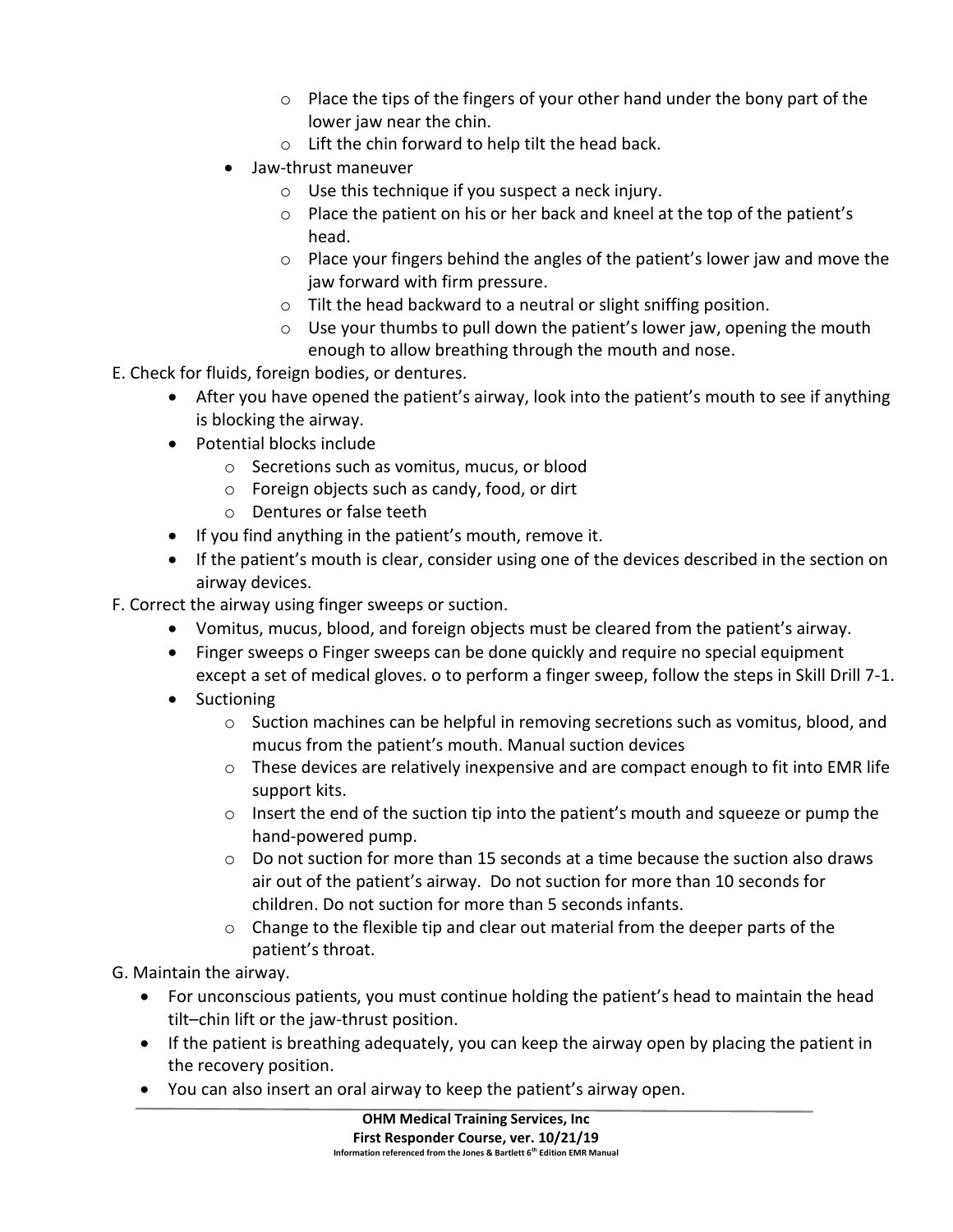- H. Recovery position
	- If an unconscious patient is breathing and the patient has not suffered trauma, place the patient in the recovery position.
		- $\circ$  the recovery position helps keep the patient's airway open by allowing secretions to drain out of the mouth instead of draining into the trachea.
		- o It also uses gravity to help keep the patient's tongue and lower jaw from blocking the airway.
		- $\circ$  To place a patient in the recovery position:
			- Roll the patient onto one side, as you support the patient's head.
			- Place the patient's face on his or her side so any secretions drain out of the mouth.

## I. Airway adjuncts

- Oral airway
- Two primary purposes:
	- o Maintains the patient's airway
	- o Functions as a pathway through which you can suction
- Oral airways can be used for unconscious patients who
	- Are breathing
	- Are in respiratory arrest
	- Do not have a gag reflex
	- These airways can be used with mechanical breathing devices such as the pocket mask or a bag-valve mask.
	- There are two styles of oral airways:
		- o One style has an opening down the center.
		- o The other has a slot along each side.
		- o Before you insert the airway, you need to select the proper size.
		- $\circ$  Choose the proper size by measuring from the earlobe to the corner of the patient's mouth.
		- o Follow the steps in Skill Drill 7-2 to insert an oral airway.

## *IV. "B" Is for Breathing*

A. After you have checked and corrected the patient's airway, you will next check and correct the patient's breathing.

B. Signs of adequate breathing

- $\circ$  Use the look, listen, and feel technique to assess if an unconscious patient is breathing adequately.
- o Look for the rise and fall of the patient's chest.
- $\circ$  Listen for the sounds of air passing into and out of the patient's nose or mouth.
- o Feel the air moving on the side of your face.
- $\circ$  Normal adults have a resting breathing rate of approximately 12 to 20 breaths per minute.
- o One breath includes both an inhalation and exhalation.

C.Signs of inadequate breathing

 $\circ$  Noisy respirations, wheezing, or gurgling indicate a partial blockage or constriction somewhere along the respiratory tract.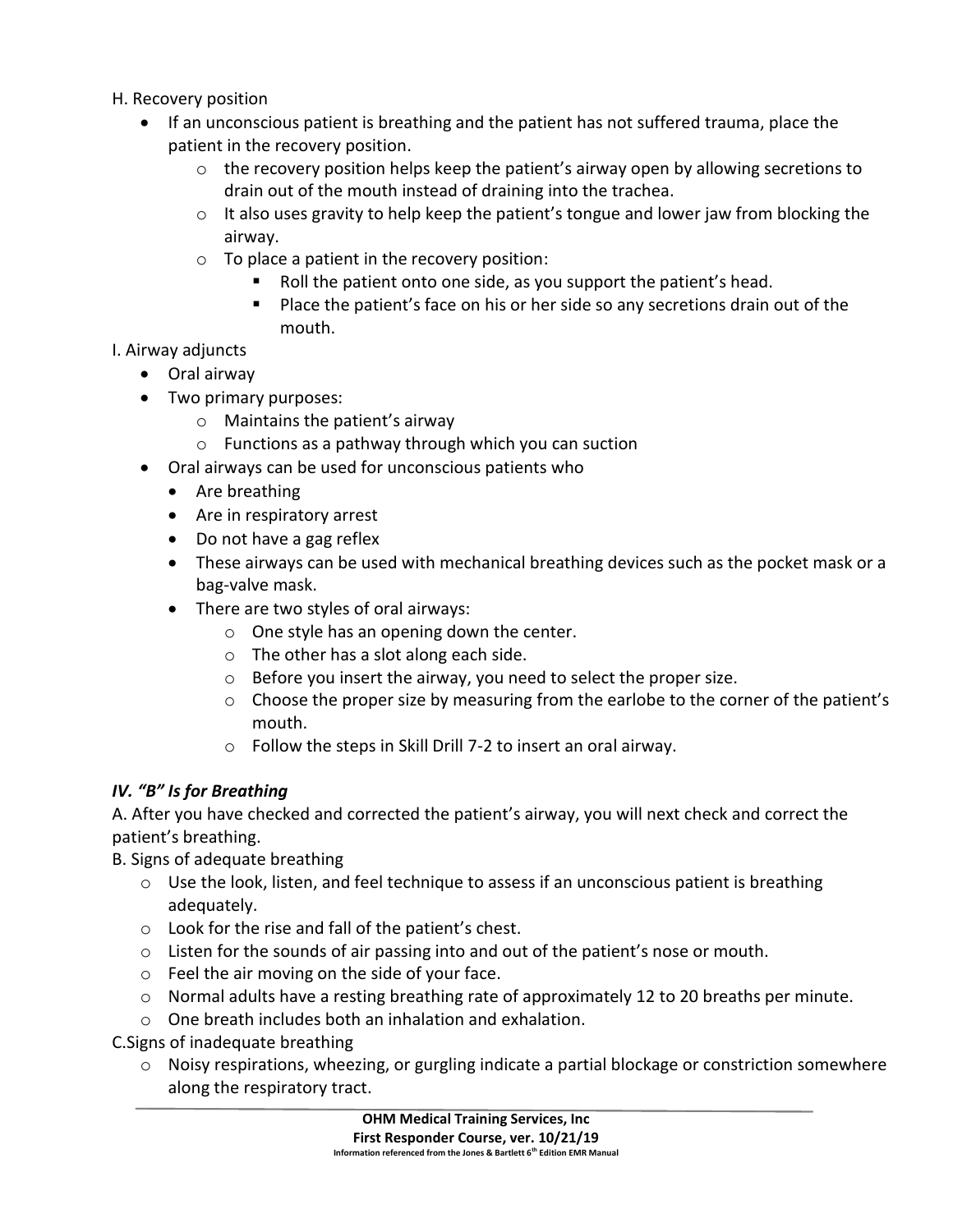- $\circ$  Rapid or gasping respirations may indicate that the patient is not receiving an adequate amount of oxygen as a result of illness or injury.
- o The patient's skin may be pale or even blue.
- o The most critical sign of inadequate breathing is respiratory arrest, which is characterized by three signs:
	- o Lack of chest movements
	- o Lack of breath sounds
	- o Lack of air against the side of your face
- o Causes of respiratory arrest include
	- $\circ$  Heart attacks o Mechanical blockage or obstruction caused by the tongue
	- $\circ$  Vomitus, particularly in a patient weakened by a condition such as a stroke
- o Foreign objects such as broken teeth, dentures, balloons, marbles, pieces of food, or hard candy (especially in small children)
- o Illness or disease
- o Drug overdose
- o Poisoning
- o Severe loss of blood
- o Electrocution by electrical current or lightning
- D. Check for the presence of breathing.
	- Your assessment of any motionless patient begins by checking for responsiveness and assessing for breathing.
	- If the patient is responsive and breathing, assist him or her as needed.
	- However, if the patient is unresponsive, you need to determine if the patient requires assistance with breathing or other interventions.
	- While checking to see if the patient is responsive, look for signs of breathing by visualizing the patient's chest and observing for visible movement.
- E. Correct the breathing.
	- Mouth-to-mask rescue breathing
		- $\circ$  Enables you to perform rescue breathing without mouth-to-mouth contact with the patient
		- o A mouth-to-mask ventilation device consists of three parts:
			- Mask that fits over the patient's face
			- One-way valve
			- Mouthpiece through which the rescuer breaths
			- Because mouth-to-mask devices prevent direct contact between you and the patient, they reduce the risk of transmitting infectious diseases.
	- To use a mouth-to-mask ventilation device for rescue breathing, follow the steps in Skill Drill 7- 4.
	- Mouth-to-barrier rescue breathing o Some of these devices are small enough to carry in your pocket.
	- Most of these devices consist of a port or hole that you breathe into and a mask or plastic film that covers the patient's face.
	- These devices provide variable degrees of infection control.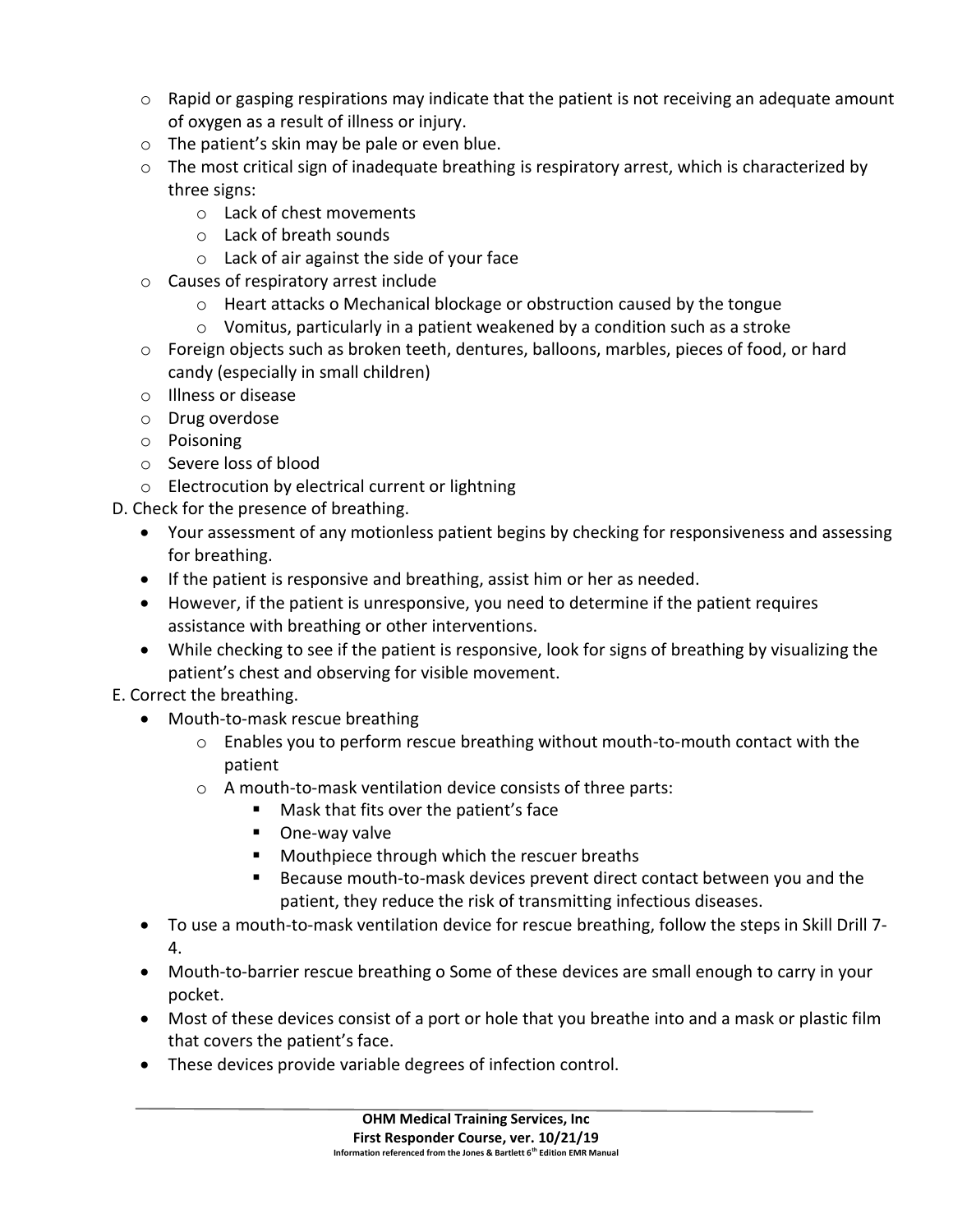- To perform mouth-to-barrier rescue breathing, follow the steps in Skill Drill 7-5. Bag-valve mask
- The bag-valve mask has three parts:
	- o A self-inflating bag
	- o One-way valves
	- o A face mask
		- To use this device:
			- o Place the mask over the face of the patient and make a tight seal.
			- $\circ$  Squeezing the bag pushes air through a one-way valve, through the mask, and into the patient's mouth and nose.
			- o As the patient passively exhales, a second one-way valve near the mask releases the air.
			- $\circ$  The bag-valve mask delivers 21% oxygen without supplemental oxygen attached; however, supplemental oxygen is usually added to the bag-valve mask.
			- o Many bag-valve masks are designed to be discarded after a single use.
			- $\circ$  A single rescuer may find it difficult to maintain an adequate seal between the patient's face and the mask with one hand.
			- $\circ$  Bag-valve mask technique  $\bullet$  To use a bag-valve mask, follow the steps in Skill Drill 7-6.
		- Use of a bag-valve mask is best accomplished as a two-person operation if additional rescuers are present.

## *V.Airway and Breathing*

A. You should assume that all patients may be in respiratory arrest until you can assess them and determine whether they are breathing adequately.

B. Airway

- Check for responsiveness by shouting, "Are you okay?", and gently shaking the patient's shoulder.
- If the patient is unresponsive and the EMS system has not been notified, activate the EMS system.
- Place the patient on his or her back.
- Correct a blocked airway by using the head tilt–chin lift maneuver or the jaw-thrust maneuver.
- Check the mouth for any secretions, vomiting, or solid objects. If found, clear the mouth.
- Correct a blocked airway, if needed, by using finger sweeps or suction to remove foreign substances.
- Maintain the airway by manually holding it open or by using an oral airway.

C.Breathing

- Check for the presence of breathing.
- Correct the lack of breathing by performing rescue breathing using a mouth-to-mask or mouthto-barrier device, if available.
- D. Performing rescue breathing on children and infants
	- Rescue breathing for children
	- Children are smaller and you will not have to use as much force to open their airways and tilt their heads.
	- The rate of rescue breathing is slightly faster for children.
	- Give 1 rescue breath every 3 to 5 seconds (about 12 to 20 rescue breaths per minute).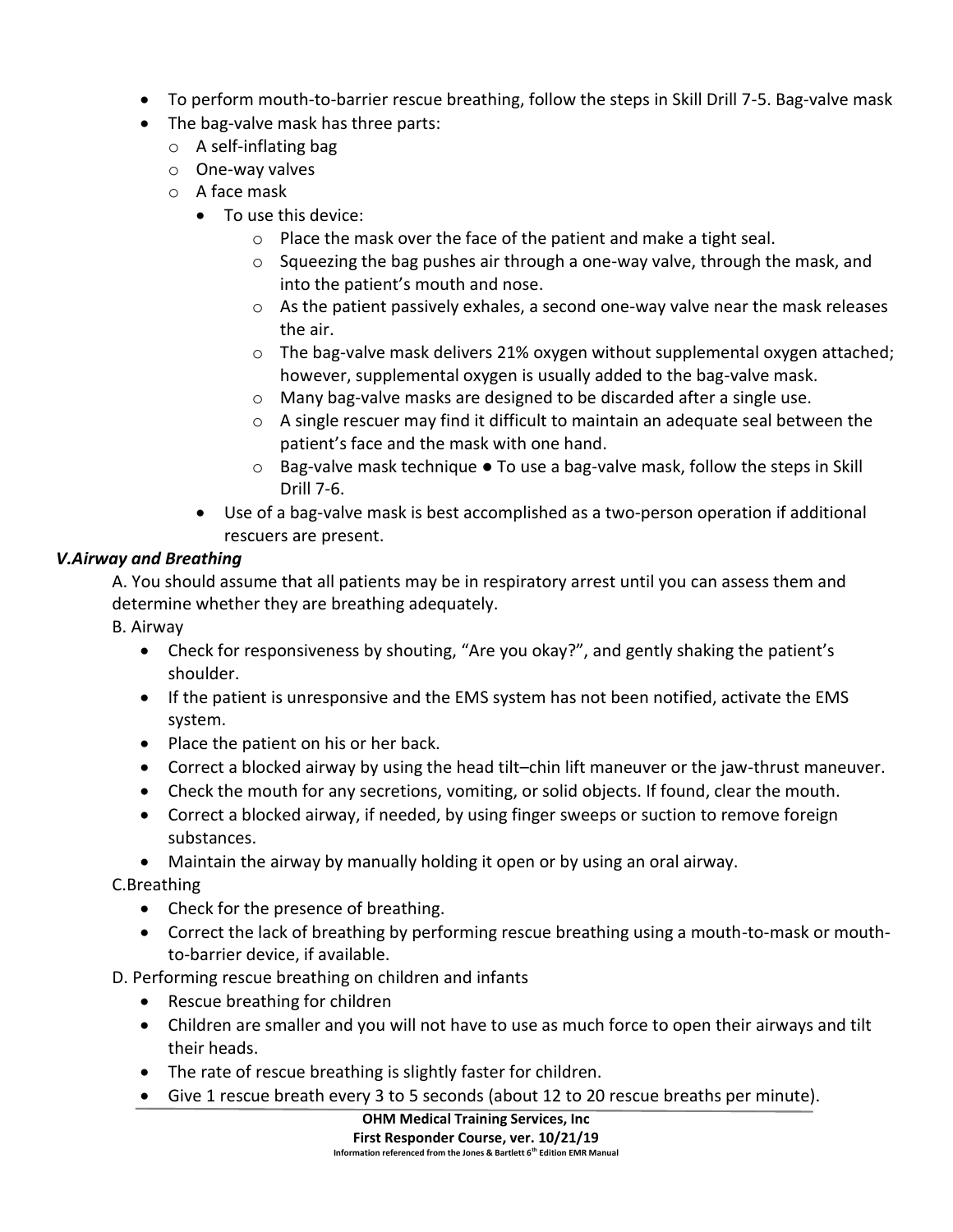- Rescue breathing for infants
- An infant is tiny and must be treated extremely gently.
- The steps in rescue breathing for an infant are shown in Skill Drill 7-7.

## *VI. Foreign Body Airway Obstruction*

A.Causes of airway obstruction

- The most common airway obstruction is the tongue.
- If the tongue is blocking the airway, the head tilt–chin lift maneuver or jaw-thrust maneuver should open the airway.
- If a foreign body is lodged in the air passage, you must use other techniques.
- Food is the most common foreign object that causes an airway obstruction.
- Children may put small objects in their mouths and inhale such things as tiny toys or balloons.
- Vomitus may obstruct the airway of a child or an adult.
- B. Types of airway obstruction
	- The first step in caring for a conscious person who may have an obstructed airway is to ask, "Are you choking?"
	- If the patient can reply to your question, the airway is not completely blocked.
	- If the patient cannot speak or cough, the airway is completely blocked.
	- Mild airway obstruction
	- The patient coughs and gags.
	- The patient may even be able to speak, although with difficulty.
	- To treat a mildly constricted airway, encourage the patient to cough.
	- If the patient is unable to expel the object by coughing, you should arrange for the patient's prompt transport to an appropriate medical facility.
	- Severe airway obstruction
	- The patient is unable to breathe in or out and, because he or she cannot exhale air, speech is impossible.
	- Other symptoms may include:
		- o Poor air exchange
		- o Increased breathing difficulty
		- o A silent cough
		- o Loss of consciousness in 3 to 4 minutes
	- The currently accepted treatment for conscious patients involves abdominal thrusts (Heimlich maneuver).
	- Abdominal thrusts compress the air that remains in the lungs, forcing the object out.
- C. Management of foreign body airway obstructions
	- Relieving a foreign body airway obstruction requires no special equipment.
	- Airway obstruction in an adult
		- $\circ$  If the patient is conscious, stand behind the patient and perform the abdominal thrusts while the patient is standing or seated in a chair.
		- o To assist a patient with a complete airway obstruction, follow the steps in Skill Drill 7-8.
		- $\circ$  Performing CPR on a patient who has become unresponsive has the same effect as performing the Heimlich maneuver on a conscious patient.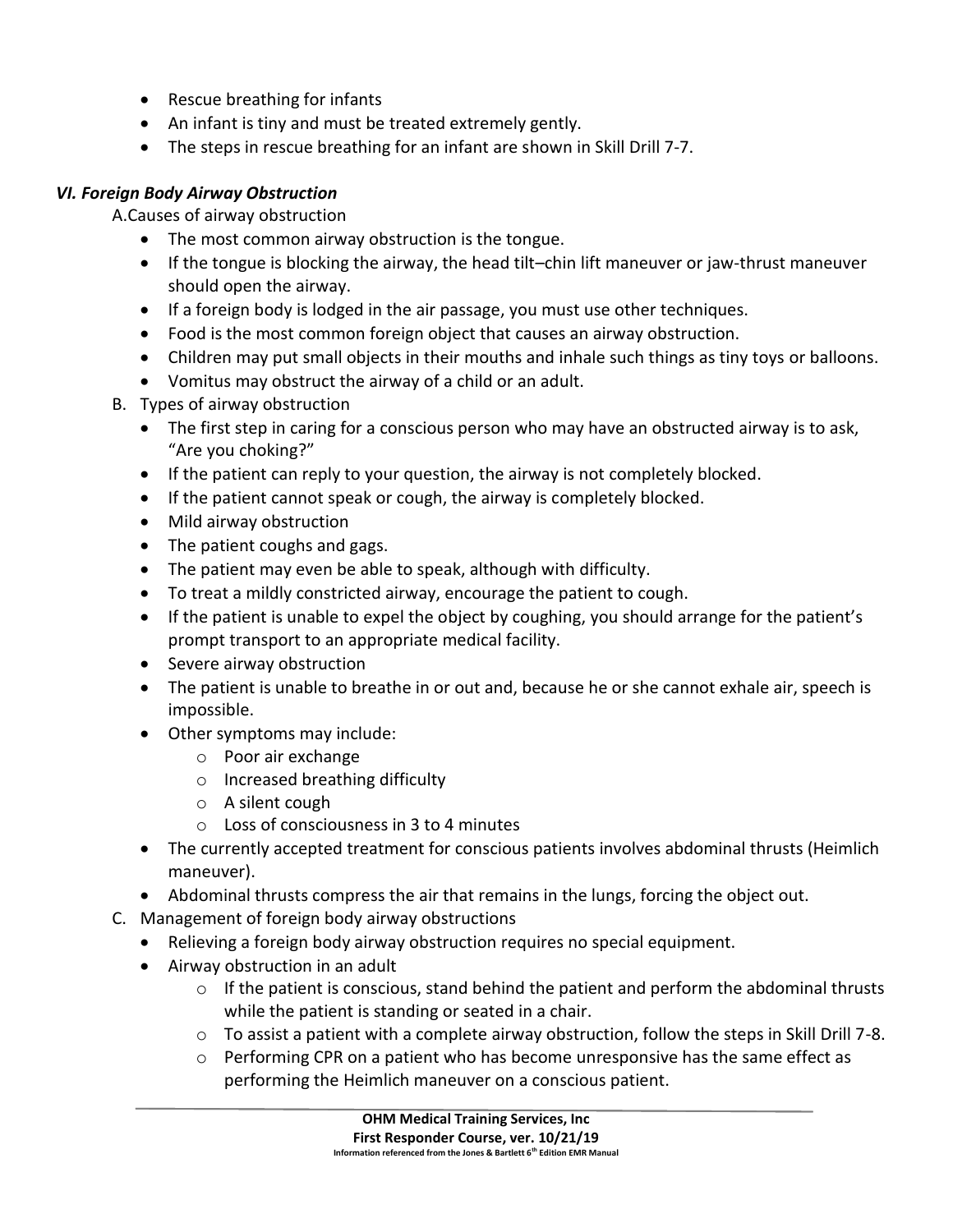- Airway obstruction in a child
	- $\circ$  When opening the airway of a child or infant, tilt the head back just past the neutral position.
	- $\circ$  If you are by yourself and a child with an airway obstruction becomes unresponsive, perform CPR for five cycles (about 2 minutes) before activating the EMS system.
- Airway obstruction in an infant
	- o An infant's airway structures are very small, and they are more easily injured than those of an adult.
	- $\circ$  If the infant has an audible cry, the airway is not completely obstructed.
	- o Use a combination of black slaps and chest thrusts.
	- o To assist a conscious infant with severe airway obstruction, you must
- Assess the infant's airway and breathing status.
- Place the infant in a face-down position over one arm so that you can deliver five back slaps.
- Turn the infant face up and deliver five chest thrusts in the middle of the sternum.
- Repeat the back slaps and chest thrusts until the foreign object is expelled or until the infant becomes unresponsive.
- If the infant becomes unresponsive, continue with the following steps:
	- o Ensure that the EMS system has been activated.
	- o Begin CPR.
	- o Continue CPR until more advanced EMS personnel arrive.

## *VII. Oxygen Administration*

A. Administering supplemental oxygen to a patient who is showing signs and symptoms of shock increases the amount of oxygen delivered to the cells of the body and often makes a positive difference in the patient's outcome.

B. Oxygen equipment

- Oxygen cylinders o Oxygen is compressed to 2,000 pounds per square inch (psi) and stored in portable cylinders. o The portable oxygen cylinders used by most EMS systems are either D or E size.
- Size D cylinders hold 350 liters of oxygen.
- Size E cylinders hold 625 liters of oxygen.
- Oxygen cylinders must be marked with a green color and be labeled as medical oxygen.
- Depending on the flow rate, each cylinder should last for at least 20 minutes.
- Pressure regulator/flowmeter
	- $\circ$  The regulator and flowmeter are a single unit attached to the outlet of the oxygen cylinder.
	- $\circ$  Once the pressure has been reduced, you can adjust the flowmeter to deliver oxygen at a rate of 2 to 25 liters per minute.
	- o A gasket between the cylinder and the pressure regulator/flowmeter ensures a tight seal and maintains the high pressure inside the cylinder.
- Nasal cannulas and face masks
	- $\circ$  These devices ensure that oxygen is delivered to the patient and is not lost in the air.
	- o Nasal cannulas are used to deliver medium concentrations of oxygen (24% to 44%).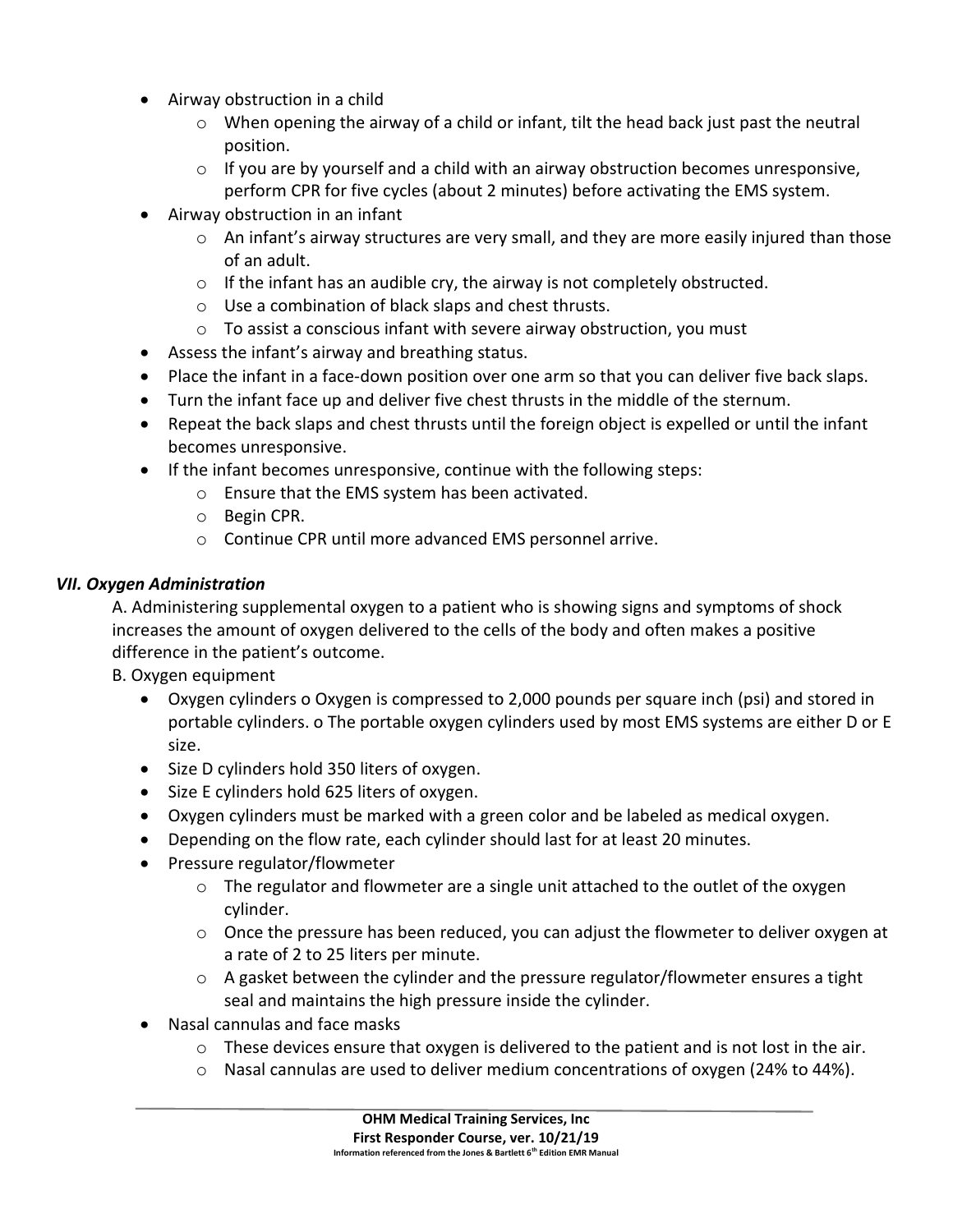- $\circ$  A face mask is placed over the patient's nose and mouth to deliver oxygen through the patient's mouth and nostrils.
- o Non-rebreathing masks are most commonly used by EMRs.
- C. Safety considerations
	- Oxygen actively supports combustion and can quickly turn a small spark or flame into a serious fire.
		- $\circ$  All sparks, heat, flames, and oily substances must be kept away from oxygen equipment.
		- o Smoking is never safe around oxygen equipment.
		- o The high pressure in an oxygen cylinder can cause an explosion if the cylinder is damaged.
		- o Oxygen cylinders should be kept inside sturdy carrying cases.
		- o Handle the cylinder carefully to guard against damage.
- D. Administering supplemental oxygen
	- Place the regular/flowmeter over the stem of the oxygen cylinder and line up the pins on the pin-indexing system correctly.
	- Tighten the securing screw firmly by hand.
	- Turn the cylinder valve two turns counter-clockwise to allow oxygen from the cylinder to enter the regulator/flowmeter.
	- Check the gauge on the pressure regulator/flowmeter.
	- To administer oxygen, you must adjust the flowmeter to deliver the desired liter-per-minute flow of oxygen.
	- When the oxygen flow begins, place the face mask or nasal cannula on the patient's face.
	- Nasal cannula
		- $\circ$  A cannula delivers low-flow oxygen at 1 to 6 liters per minute and in concentrations of 24% to 44% oxygen.
		- $\circ$  Adjust the liter flow to 1 to 6 liters per minute and then apply the cannula to the patient.
	- Non-rebreathing mask
		- $\circ$  Consists of connecting tubing, a reservoir bag, one-way valves, and a face piece
		- o Used to deliver a high flow of oxygen at 8 to 15 liters per minute
		- o Can deliver concentrations of oxygen as high as 90%
		- $\circ$  Should be used for patients who require higher flows of oxygen, including those experiencing
	- Shortness of breath
	- Severe chest pain
	- Carbon monoxide poisoning
	- Congestive heart failure
	- Signs and symptoms of shock
	- To use a non-rebreathing mask:
		- $\circ$  Adjust the oxygen flow to 8 to 15 liters per minute to inflate the reservoir bag before putting it on the patient.
		- o Place the mask over the patient's face.
		- o Adjust the straps to secure a snug fit.
		- o Adjust the liter flow to keep the bag at least partially inflated while the patient inhales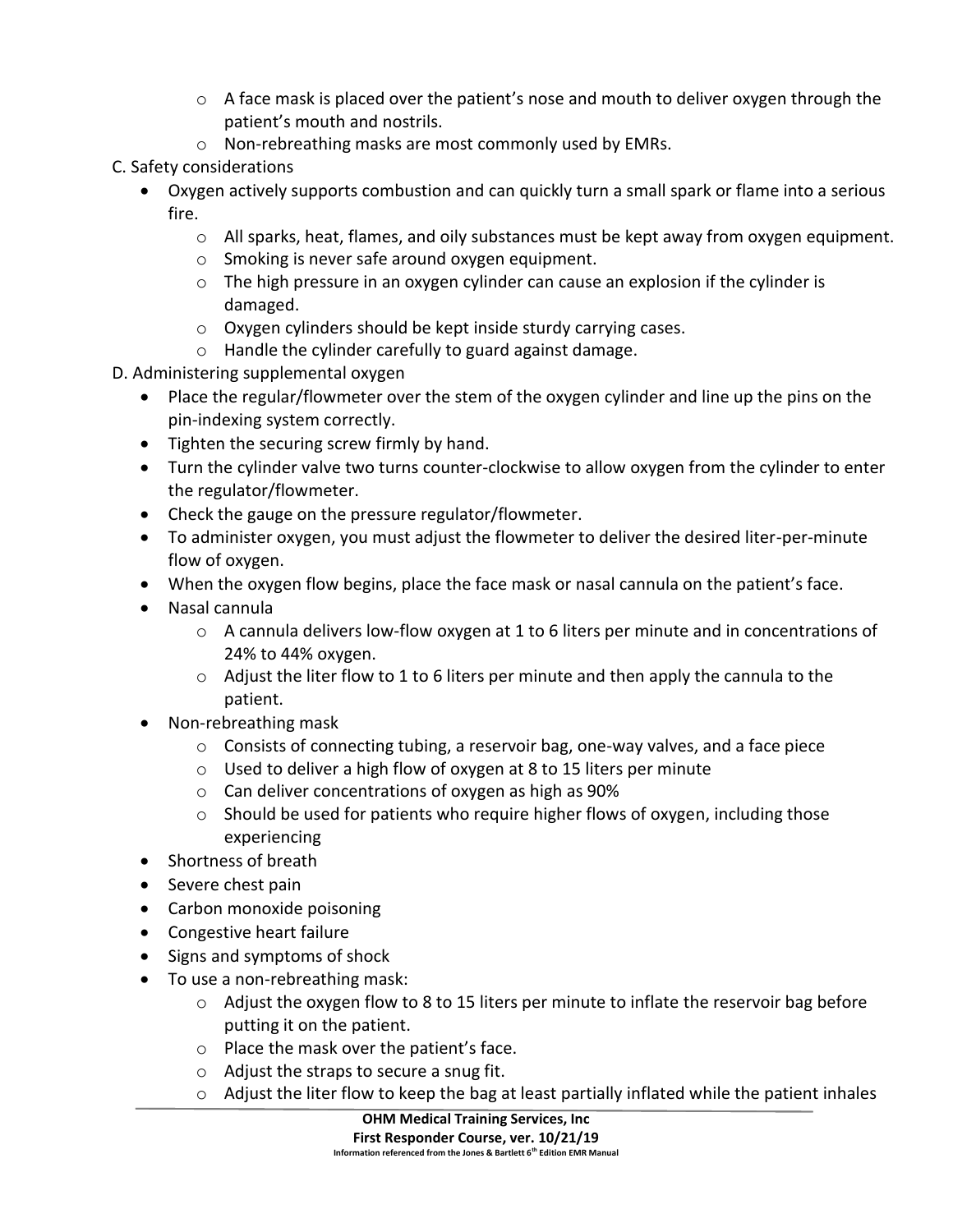E. Hazards of supplemental oxygen

- Supplemental oxygen must be used carefully so that you, your team, and the patient will remain safe.
- You will need additional class work and practical training before you are ready to administer oxygen in emergency situations.

## *VIII. Special Considerations*

A. A bag-valve mask or pocket-mask device can be used to ventilate a patient with a stoma.

B. Gastric distention. Gastric distention occurs when air is forced into the stomach instead of the lungs. It increases the chance that the patient will vomit.

- Breathe slowly into the patient's mouth, just enough to make the chest rise.
- Remember that the lungs of children and infants are smaller and require smaller breaths during rescue breathing.

C.Dental appliances

- Do not remove dental appliances that are firmly attached.
	- $\circ$  They may help keep the patient's mouth full so you can make a better seal between the patient's mouth and your mouth or a breathing device.
- Loose dental appliances may cause problems.
	- $\circ$  Partial dentures may become dislodged during trauma or while you are performing airway care and rescue breathing.
	- o Remove the dentures and try to put them in a safe place.

D.Airway management in a vehicle

- If the patient is lying on the floor or seat of the car, apply the standard jaw-thrust maneuver.
- Use the jaw-thrust maneuver if there is any possibility that the crash could have caused a head or spine injury.
- When the patient is in a sitting or semi-reclining position:
	- $\circ$  Approach the patient from the side by leaning in through the window or across the front seat.
	- o Grasp the patient's head with both hands.
	- o Put one hand under the patient's chin and the other hand on the back of the patient's head, just above the neck.
	- $\circ$  Maintain a slight upward pressure to support the head and cervical spine.
	- o This technique has several advantages
- You do not have to enter the automobile.
	- o You can easily monitor the patient's carotid pulse and breathing patterns by using your fingers.
	- o This technique stabilizes the patient's cervical spine.
	- $\circ$  It opens the patient's airway.

## *IV. Summary*

A. The main purpose of the respiratory system is to provide oxygen and to remove carbon dioxide from the red blood cells as they pass through the lungs. The structures of the respiratory system in children and infants are smaller than the corresponding structures in adults. As a consequence, the air passages of children and infants may be more easily blocked by secretions or by foreign objects.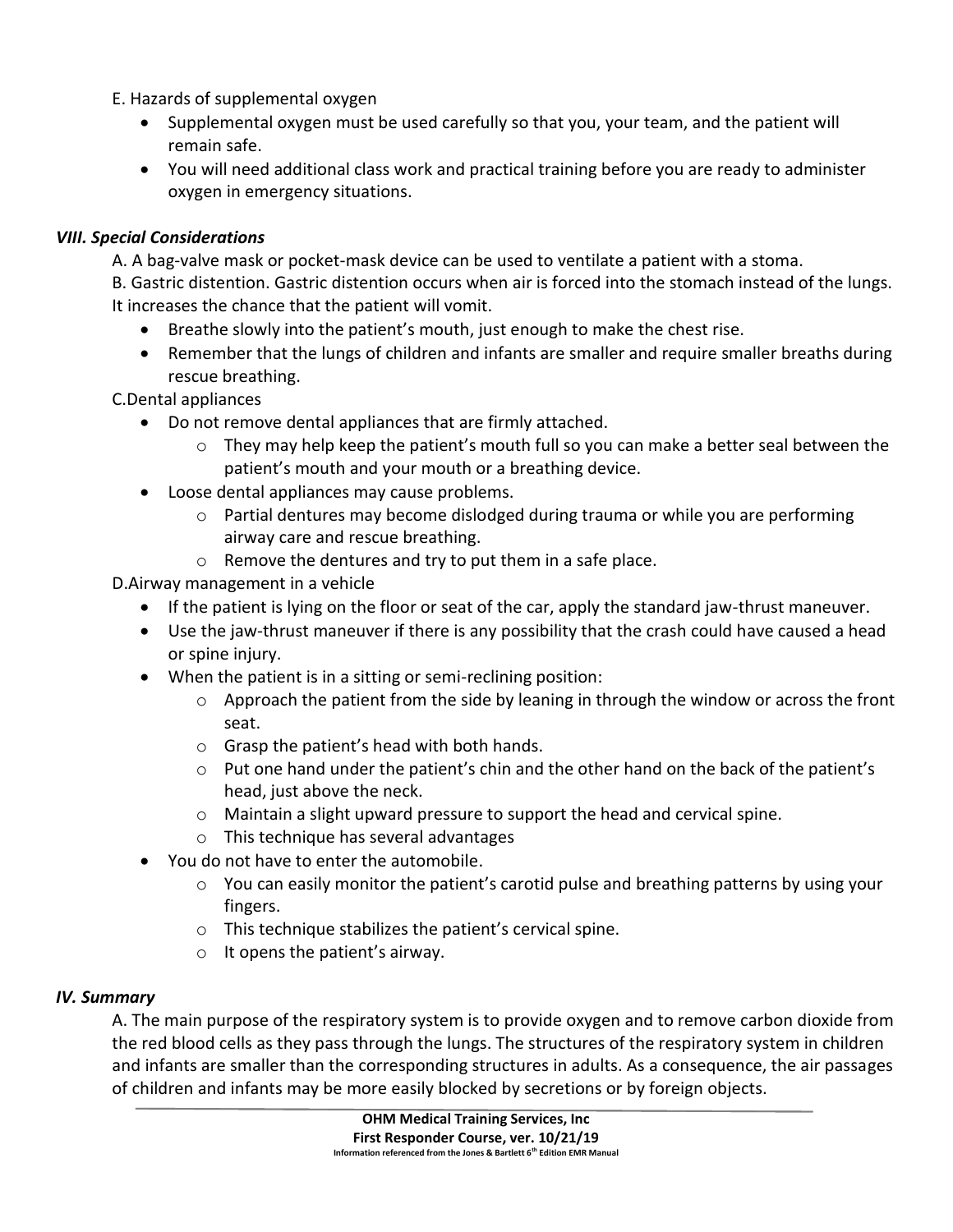B. When a patient experiences possible respiratory arrest, check for responsiveness; open the blocked airway using the head tilt–chin lift or jaw-thrust maneuver; check for fluids, solids, or dentures in the mouth; and correct the airway, if needed, using finger sweeps or suction.

C. Maintain the airway by continuing to manually hold the airway open, by placing the patient in the recovery position, or by inserting an oral airway. Check for breathing by looking, listening, and feeling for air movement, and correct any problems by using a mouth-to-mask or mouth-to-barrier device, by using a bag-valve mask, for rescue breathing. It is important to use the correct sequence for adults, children, and infants.

D. If the airway is obstructed in a conscious adult or child, kneel or stand behind the patient and perform the Heimlich maneuver. Give abdominal thrusts until the obstruction is relieved or the patient becomes unconscious. For unconscious adult or child with an airway obstruction, perform chest compressions. Move to the head, open the airway, and look in the patient's mouth. Do not perform a finger sweep—regardless of the patient's age—unless you can see the object. Attempt rescue breathing. If the airway is still obstructed, repeat chest compressions, visualization of the mouth, and ventilation attempts until the obstruction is relieved.

E. Administering supplemental oxygen to patients who show signs and symptoms of shock increases the amount of oxygen delivered to the cells of the body and often makes a positive difference in the patient's outcome. Patients who have experienced a heart attack or stroke or patients who have chronic heart or lung disease may also benefit from receiving supplemental oxygen.

F. Pulse oximetry is used to assess the amount of oxygen saturated in the red blood cells.

## **Post-Lecture**

This section contains various student-centered end-of-chapter activities designed as enhancements to the instructor's presentation. As time permits, these activities may be presented in class. They are also designed to be used as homework activities.

Assessment in Action This activity allows the student an opportunity to analyze an emergency care scenario and develop responses to critical-thinking questions. This scenario is designed to assist the student in gaining a further understanding of the issues surrounding airway management.

Instructor Directions 1. Direct students to read the "Assessment in Action" scenario located in the Prep Kit at the end of Chapter 7 (pg 138-140). 2. Direct students to read and individually answer the quiz questions at the end of the scenario. Facilitate a class review and discussion of the answers, allowing students to correct their responses as needed. Use the quiz question answers noted here to assist in building this review. 3. You may wish to ask students to complete the activity on their own and turn in their answers on a separate piece of paper.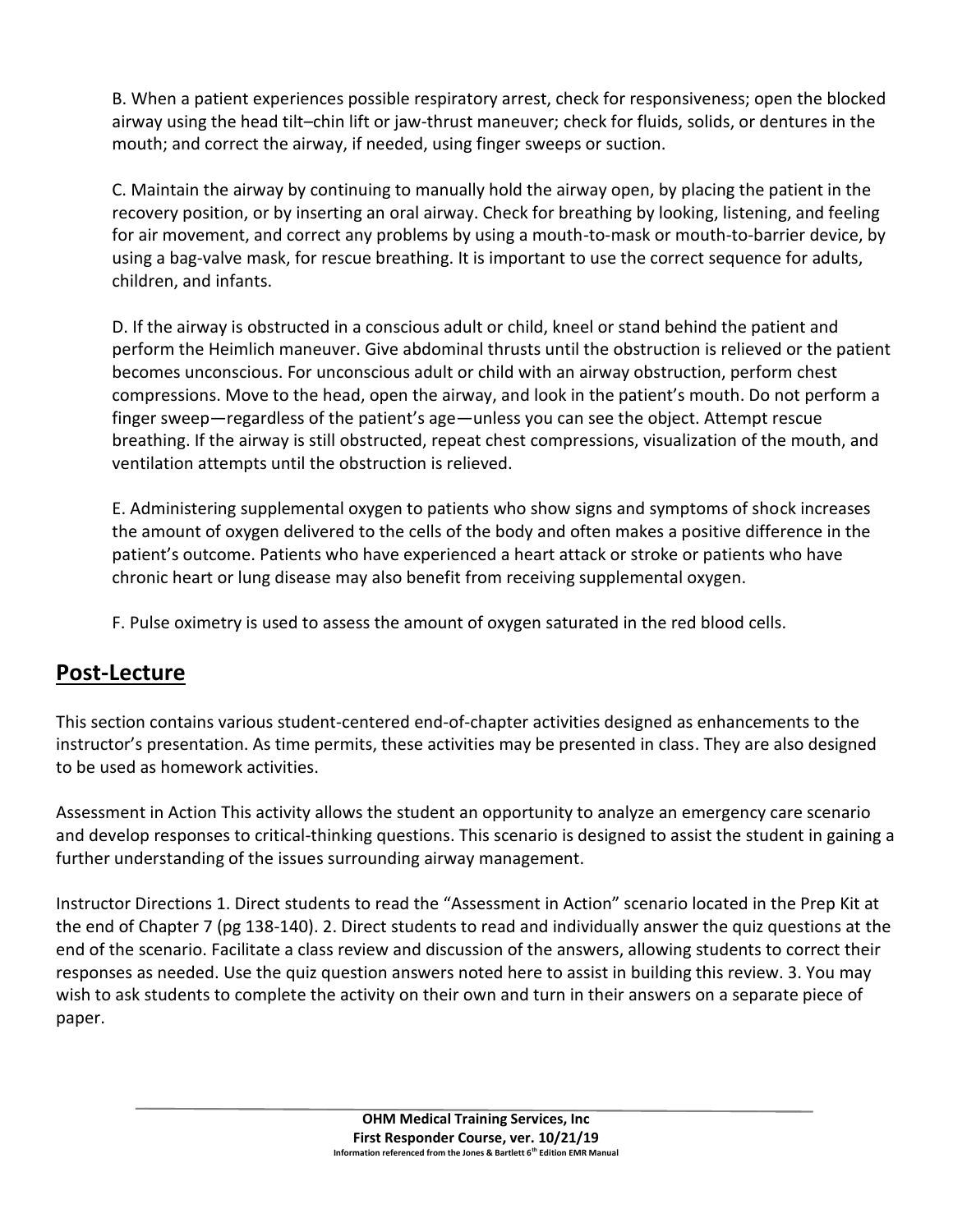## **Answers to Assessment in Action Questions**

1. Answer: C check for breathing.

2. Answer: B Attempt the jaw-thrust maneuver again and try to ventilate.

3. Answer: B 12 to 20 breaths per minute

4. Answer: B Log roll her onto her side while making sure her head, neck, and spine are aligned.

5. Answer: C Pressure regulator/flowmeter

6. Answer: Try to open the airway by using the jaw-thrust maneuver. Place your fingers under the angle of the jaw and push upward. At the same time, use your thumbs to open the mouth slightly. The jaw-thrust maneuver should open the airway without extending the neck.

7. Answer: A person who is breathing at a rate of 3 to 4 breaths per minute is not breathing adequately. This slow rate will not provide him or her with sufficient oxygen or allow to get rid of carbon dioxide. Therefore, it is necessary to perform rescue breathing for this person until their breathing rate increases to an adequate rate of 10 to 12 breaths per minute.

8. Answer: The mouth (oropharynx), nose (nasopharynx), throat (pharynx), trachea (windpipe), lungs, diaphragm, and numerous chest muscles are used in breathing.

9. Answer: B patients who are breathing, but unconscious and unable to maintain an open airway.

10. Answer: A stoma is an opening in the neck that connects with the lower airway and through which the patient breathes. Patients with a stoma have had part of all of their larynx (voice box) removed so they cannot breathe through their mouth or nose. Therefore, when a patient with a stoma needs rescue breathing, you must perform rescue breathing through their stoma.

## **Lesson Review**

- A. Without oxygen, how long will it take the cells of the brain to die?
- B. What are some of the signs of inadequate breathing?
- C. Describe how abdominal thrusts can remove an object from an obstructed airway.

## **Assignments**

A. Complete all the Student Workbook activities for Chapter 7 (pg 140).

B. Review all materials from this lesson and be prepared for a lesson quiz to be administered (date to be determined by the instructor).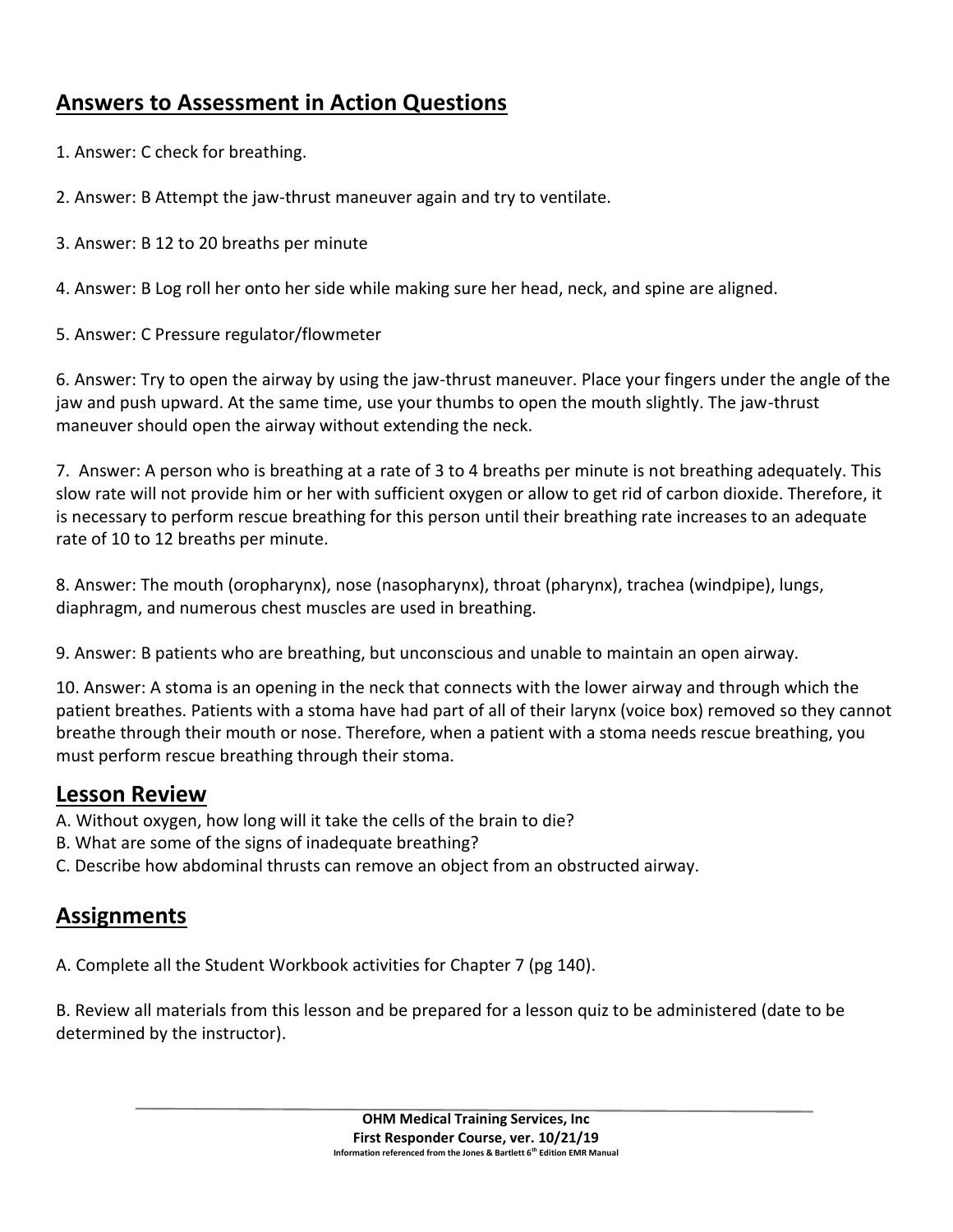## **Unit Assessment Keyed for Instructors**

1. In an unconscious patient, a blocked airway is most likely caused by A. a foreign object. B. the tongue. C. the epiglottis. D. the larynx. Answer: B p 108; p 111

2. The first step in correcting a blocked airway is to A. shake the patient to determine responsiveness. B. attempt to give rescue breaths. C. position the head properly. D. clear foreign matter from the throat. Answer: C p 111

3. To open the airway in an unconscious adult with no suspected spinal injury, you should use the A. jawthrust technique. B. manual suction device. C. head tilt–chin lift maneuver. D. tongue–jaw lift technique. Answer: C p 111

4. An oral airway of proper size will extend from the A. corner of the patient's mouth to the tip of the earlobe. B. lips to the larynx. C. nose to the angle of the jaw. D. none of the above Answer: A p 115

5. When inserting a nasopharyngeal airway, lubricate the outside of the tube with A. petroleum jelly. B. an oilbased lubricant. C. a silicone-based lubricant. D. a water-soluble lubricant. Answer: D p 116

6. When at rest, the normal breathing rate for an adult is \_\_\_\_\_\_ times per minute. A. 12 to 20 B. 30 to 40 C. 60 to 80 D. 75 to 100 Answer: A p 119

7. Signs of inadequate breathing in an adult include all the following except: A. respirations that are slowed. B. a respiratory rate of 14 to 18 breaths per minute. C. breathing is very shallow, is very deep, or appears labored. D. the patient is unable to speak in full sentences. Answer: B p 119

8. To correct breathing, the very first step you should take is to A. clear the mouth. B. administer oxygen. C. apply positive-pressure ventilation. D. open the airway. Answer: D p 119

9. If a patient is coughing forcefully with something caught in the throat A. give abdominal thrusts. B. sweep out the mouth. C. check the pulse. D. encourage the patient to cough. Answer: D p 127

10. If gastric distention occurs while you are doing CPR, it is probably caused by A. rescue breaths that are too small. B. too much force while doing chest compressions. C. air entering the patient's stomach. D. too much fluid in the patient's stomach. Answer: C p 136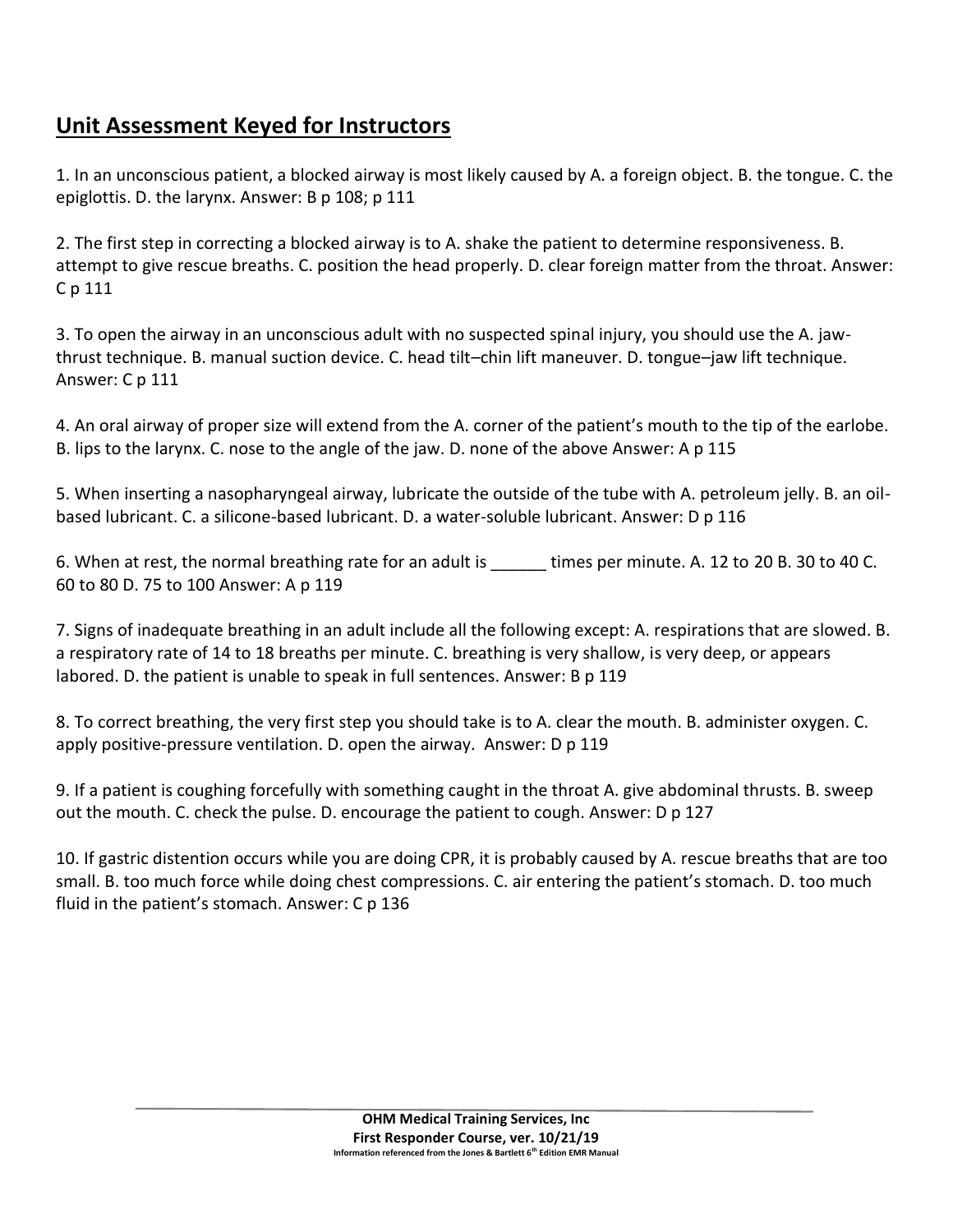## **Unit Assessment**

- 1. **In an unconscious patient, a blocked airway is most likely caused by**
- A. a foreign object.
- B. the tongue.
- C. the epiglottis.
- D. the larynx.

## 2**. The first step in correcting a blocked airway is to**

- A. shake the patient to determine responsiveness.
- B. attempt to give rescue breaths.
- C. position the head properly.
- D. clear foreign matter from the throat.

## 3**. To open the airway in an unconscious adult with no suspected spinal injury, you should use the**

- A. jaw-thrust technique.
- B. manual suction device.
- C. head tilt–chin lift maneuver.
- D. tongue–jaw lift technique.

## 4. **An oral airway of proper size will extend from the**

- A. corner of the patient's mouth to the tip of the earlobe.
- B. lips to the larynx.
- C. nose to the angle of the jaw.
- D. none of the above

## 5. **When inserting a nasopharyngeal airway, lubricate the outside of the tube with**

- A. petroleum jelly.
- B. an oil-based lubricant.
- C. a silicone-based lubricant.
- D. a water-soluble lubricant.

## 6. **When at rest, the normal breathing rate for an adult is \_\_\_\_\_\_ times per minute.**

- A. 12 to 20
- B. 30 to 40
- C. 60 to 80
- D. 75 to 100

## 7. **Signs of inadequate breathing in an adult include all the following except:**

- A. respirations that are slowed.
- B. a respiratory rate of 14 to 18 breaths per minute.
- C. breathing is very shallow, is very deep, or appears labored.
- D. the patient is unable to speak in full sentences.